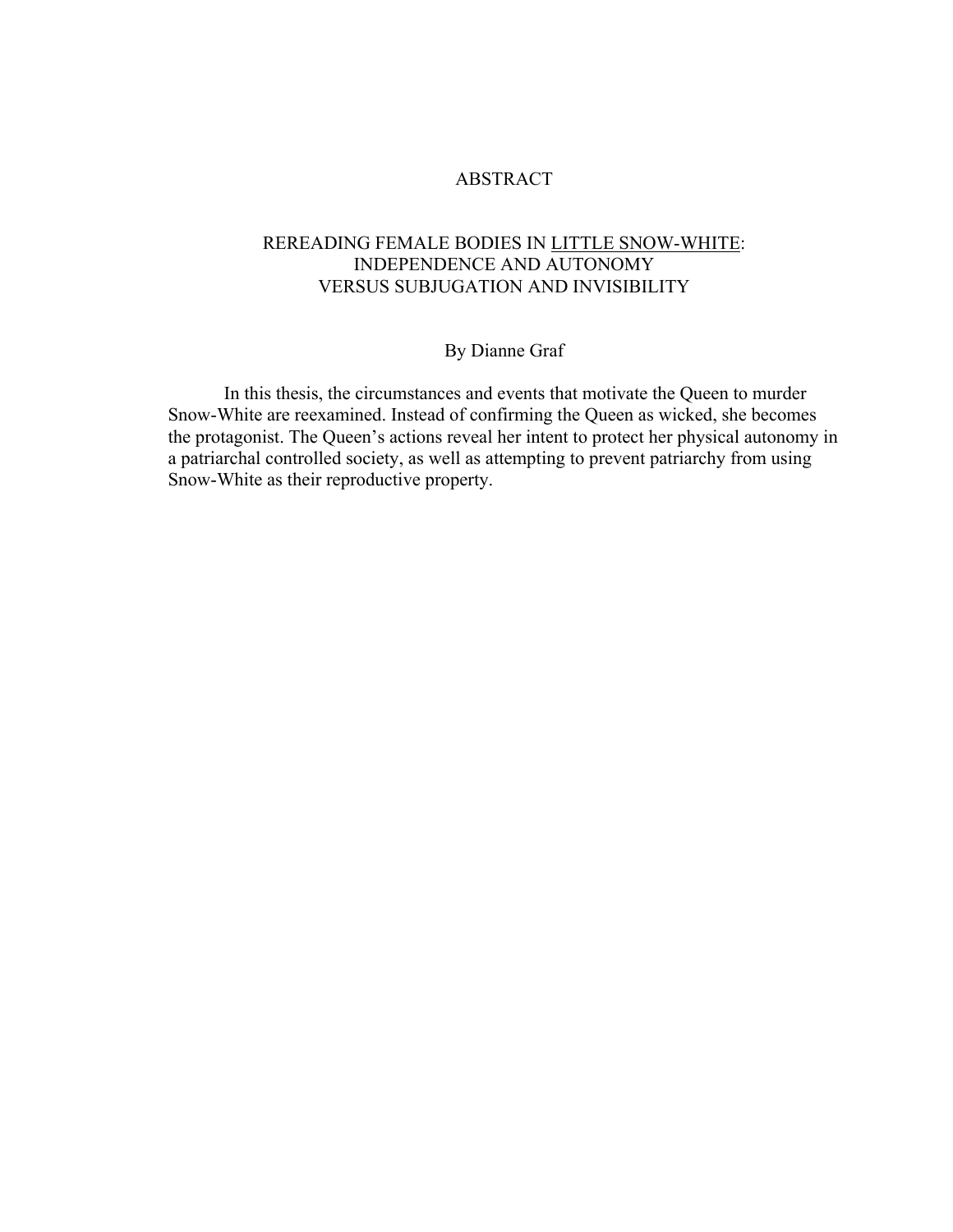## REREADING FEMALE BODIES IN LITTLE SNOW-WHITE: INDEPENDENCE AND AUTONOMY VERSUS SUBJUGATION AND INVISIBILITY

by Dianne Graf

A Thesis Submitted In Partial Fulfillment of the Requirements For the Degree of

Master of Arts-English

at

The University of Wisconsin Oshkosh Oshkosh **WI** 54901-8621

December 2008

COMMITTEE APPROVAL Ad visor t:::;:;:::.'-H.~"""-"k.. **8** Date Approved Chistriff 2 Mem  $12-05-08$  Date Approved  $\sqrt{3a} = \frac{1}{2}$  $\frac{1}{2.5}$  .  $\frac{08}{2}$  Date Approved

INTERIM PROVOST AND VICE CHANCELLOR

alon Aarts

 $12/4/2008$ Date Approved

 $\sim$  Member FORMAT APPROVAL

FORMAT APPROVAL<br>Gloria Sphttgerse

Date Approved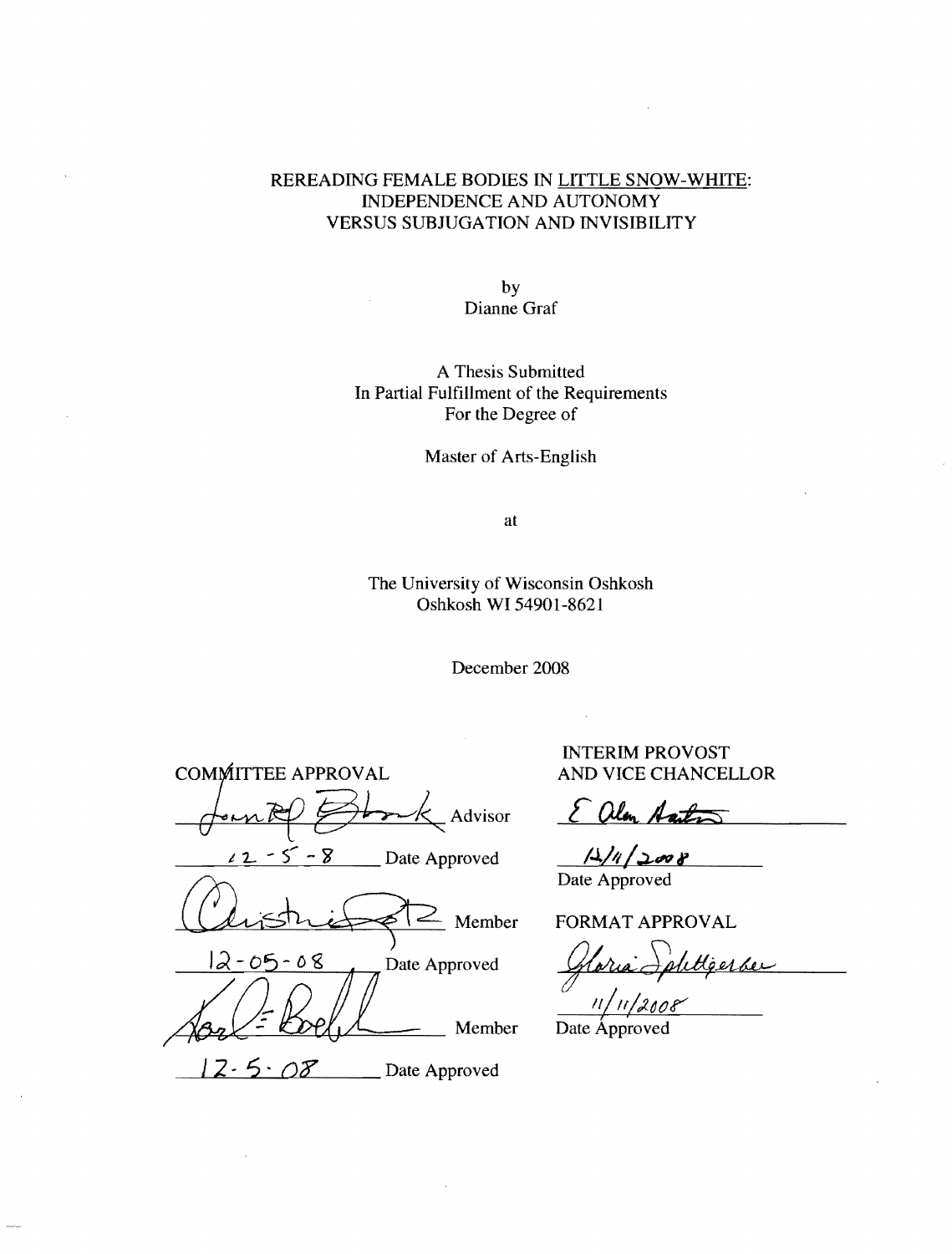To Amanda Dianne Graf, my daughter.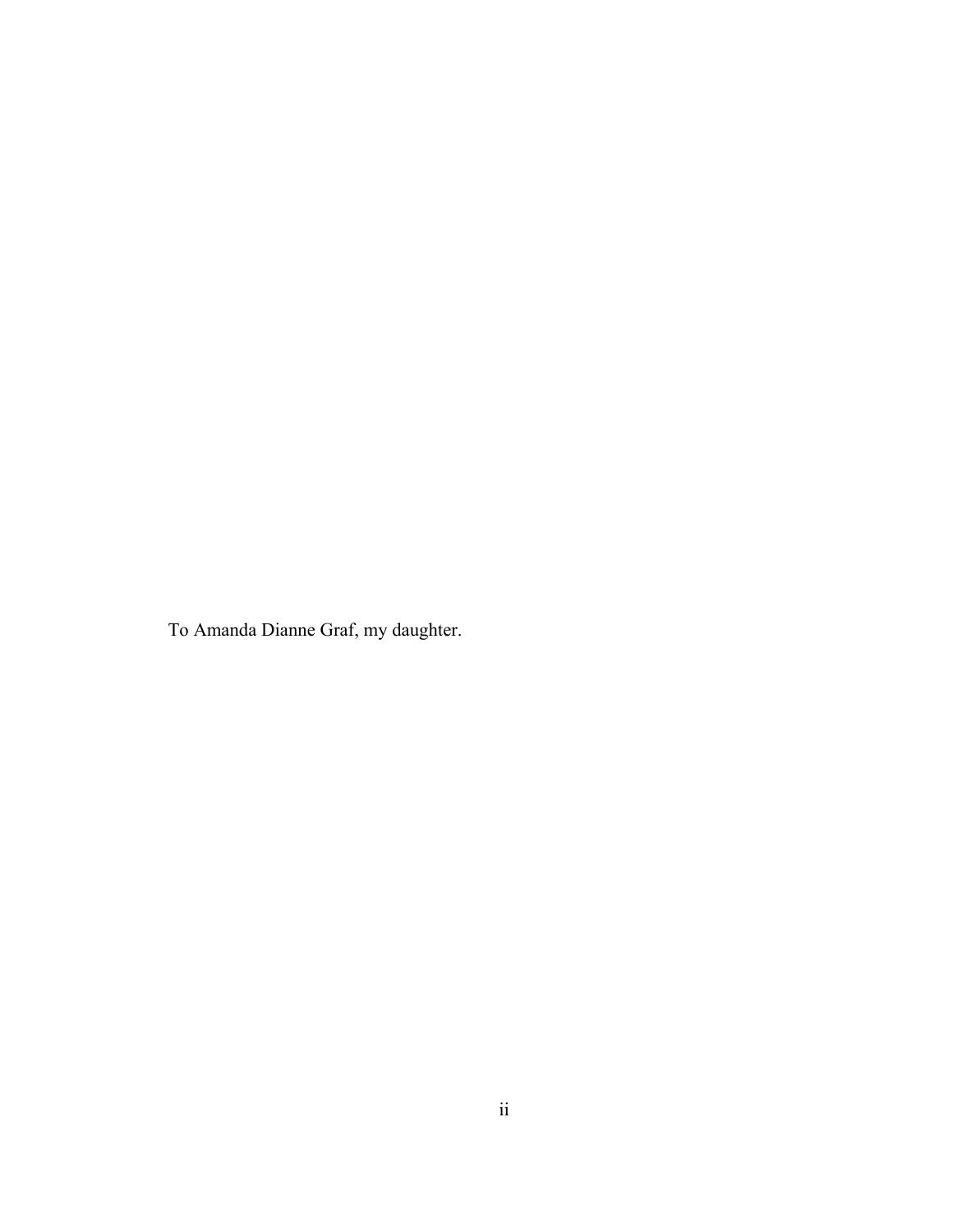#### ACKNOWLEDGEMENTS

 Thank you Dr. Loren PQ Baybrook, Dr. Karl Boehler, Dr. Christine Roth, Dr. Alan Lareau, and Amelia Winslow Crane for your interest and support in my quest to explore and challenge the fairy tale world.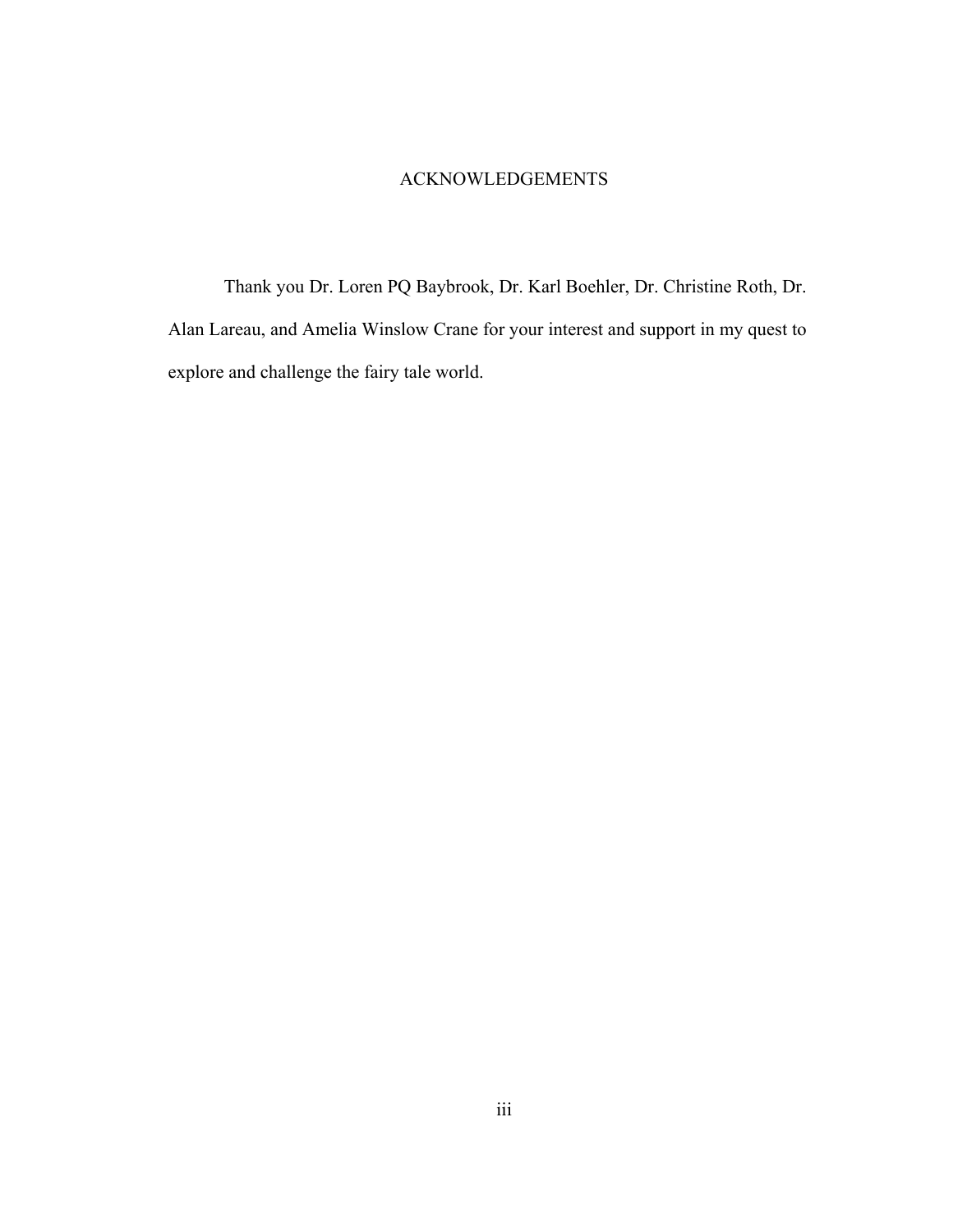# TABLE OF CONTENTS

|                                                                                                   | Page |
|---------------------------------------------------------------------------------------------------|------|
|                                                                                                   | 1    |
| <b>CHAPTER I-BRIEF OVERVIEW OF THE LITERARY FAIRY TALE</b><br>AND THE TRADITIONAL ANALYSIS OF THE | 3    |
|                                                                                                   | 19   |
|                                                                                                   | 34   |
|                                                                                                   | 41   |
|                                                                                                   | 60   |
|                                                                                                   | 67   |
|                                                                                                   | 70   |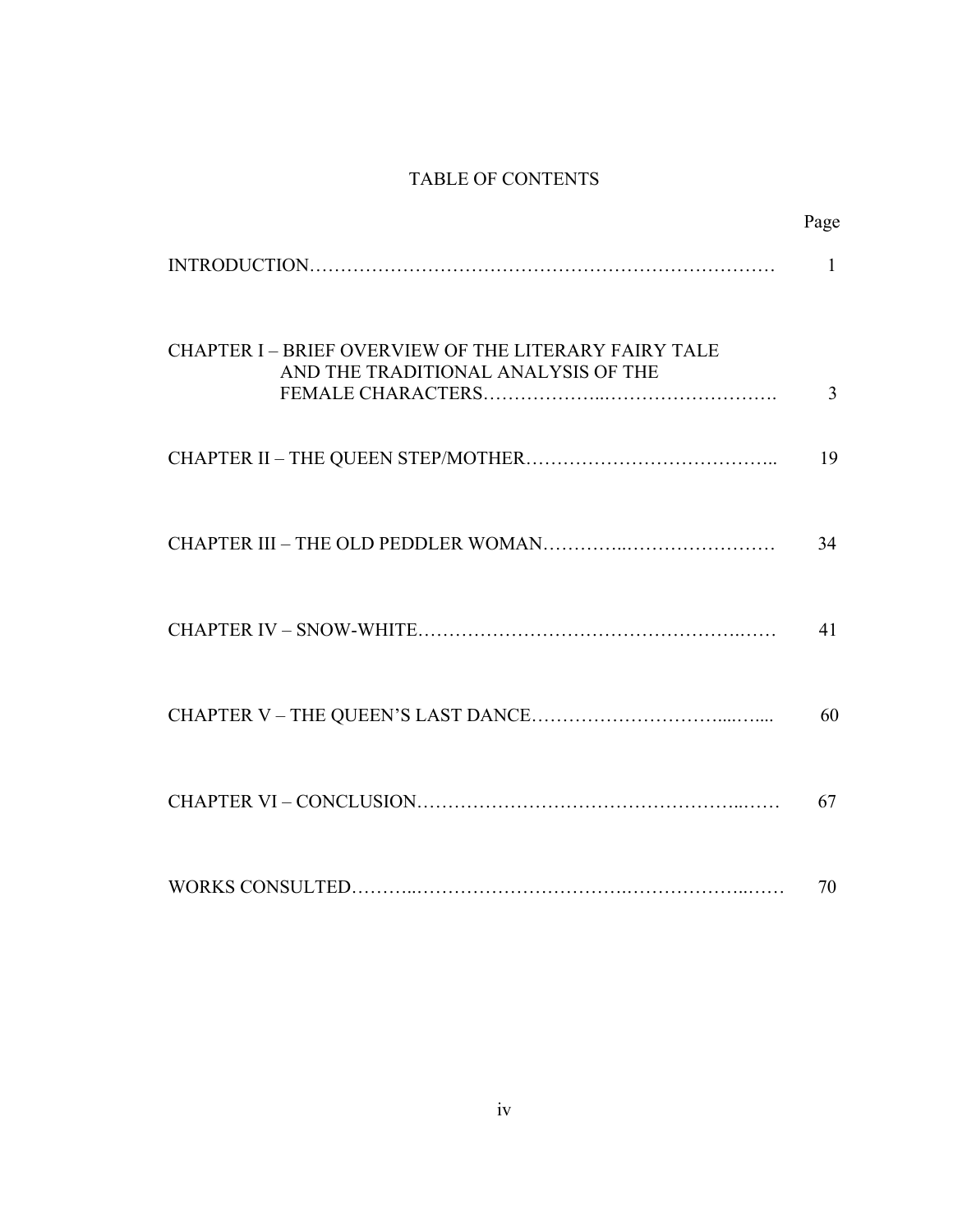#### INTRODUCTION

In this thesis, the design, framing, and behaviors of female bodies in Little Snow-White*,* as recorded by Wilhelm and Jacob Grimm will be analyzed. This study will reveal that the function of these female bodies depict motives and attitudes that do not portray or reinforce the negative female stereotypes of the passive, voiceless, and victimized girl by the wicked, maniacal, and jealous older woman. The way these female bodies are designed and the details used to describe them determine how they function within a specific frame, or setting of these texts. It is another way to establish meaning beyond the typical and usual interpretations that define the protagonist female body as passive and submissive and the antagonist as evil. To support my original reading of the female body in Little Snow-White, I have included a brief overview of the fairy tale genre and review the work of noted scholars and critics who have supported stereotypical views of the typical female characters found in fairy tales.

Male bodies will not be the focus in this study, not because they are not important, rather because this thesis is not a discussion about, or a comparison between how women's bodies are treated differently than male bodies and vice versa. However, female bodies responding to the physical behaviors of male bodies will be discussed, as well as the manner in which male bodies respond to the physical behaviors of female bodies. Also, the analysis of the behaviors and motives of the female bodies in Little Snow-White is not intended to demean or attack male body and it is not a complaint about how men treat women. It must be accepted that the behaviors of male and female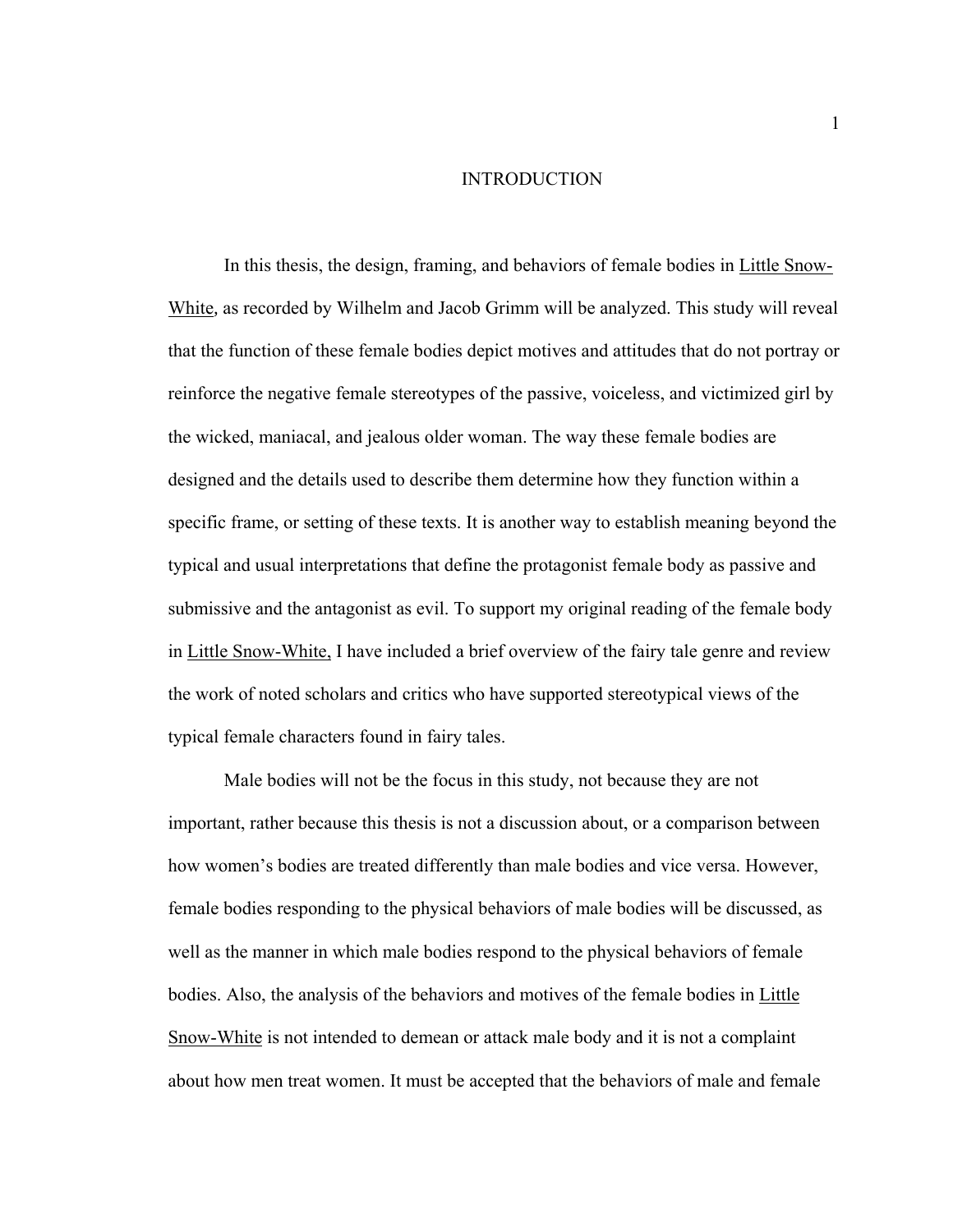bodies do influence each other's private and public behaviors. The analysis that results from this study of how female and male bodies interact with and then react to each other is intended only for the characters that exist in Little Snow-White.

Additionally, the physical elements of the spaces in which the female bodies function in Little Snow-White help influence and define the behaviors of female bodies. The Queen uses these spaces to frame and fragment her body as a way to maintain her independence and autonomy in patriarchy. On the other hand, Snow-White's body is protected and kept whole and complete, which ensures her dependence and invisibility in patriarchy.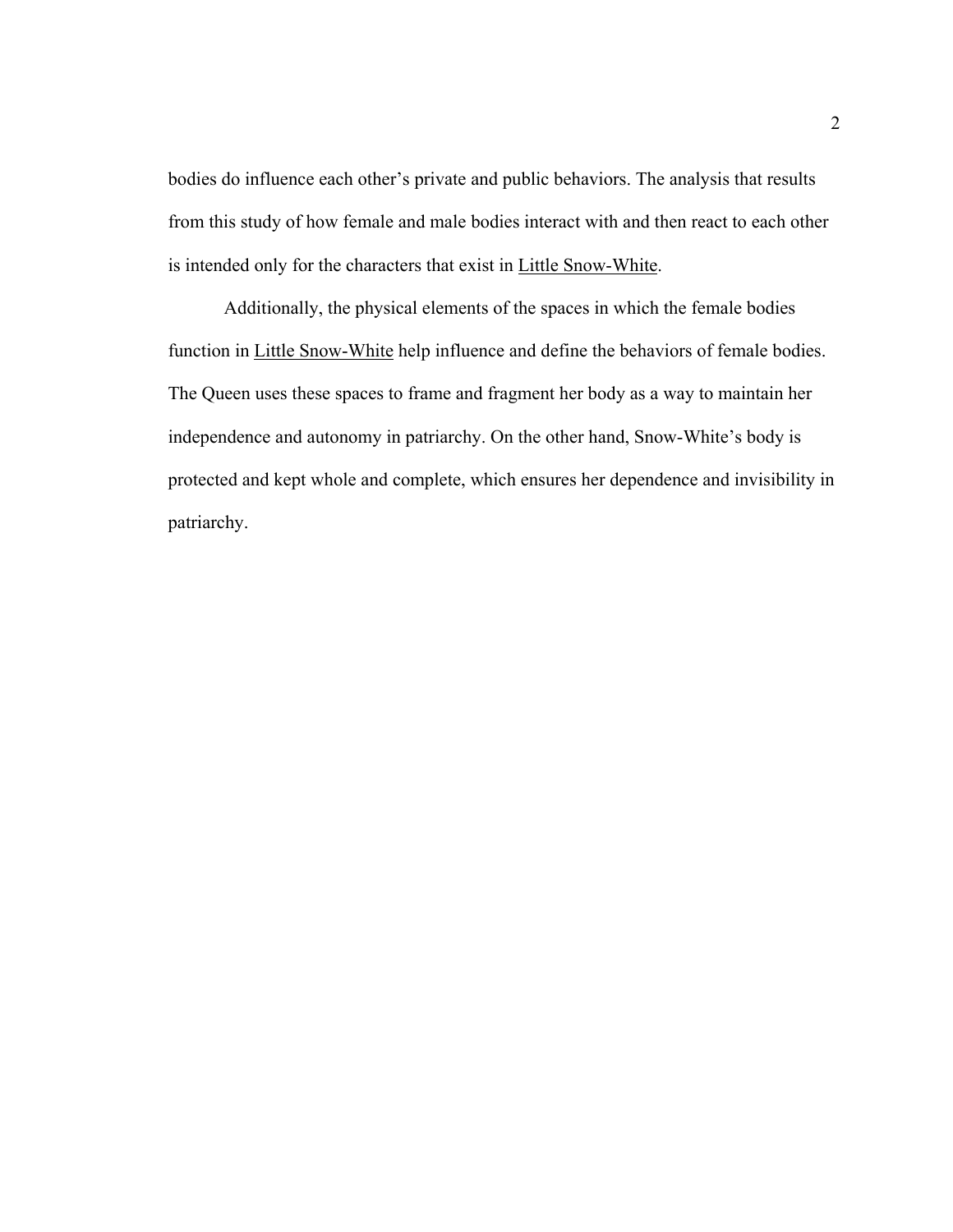#### CHAPTER I

# BRIEF OVERVIEW OF THE LITERARY FAIRY TALE AND THE TRADITIONAL ANALYSIS OF THE FEMALE CHARACTERS

Literary fairy tales had their origins in the Italian and French courts during the sixteenth and seventeenth centuries and were written by "Giovanni Francesco Straparola, Giambattista Basile, Mme. D'Aulnoy, Charles Perrault, Mlle. L'Héritier, Mlle. de La Force, and others" as stated by Jack Zipes in Happily Ever After: Fairy Tales, Children, and the Culture Industry, and they "were complex symbolic social acts…. In other words, literary fairy tales appropriated oral folk tales and created new ones to reflect upon rituals, customs, habits, and ethics and simultaneously to serve as a civilizing agent" (4). Alan Dundes explains the idea of *civilizing* in Parsing through Customs: Essays by a Freudian Folklorist:

> For example, according to unilinear (one line) evolutionary theory in nineteenth-century anthropology, it was believed that *all* peoples progressed in an unvarying three-stage sequence: savagery, barbarism, and civilization…. Supposedly, myths found among savages or primitives degenerated into folktales among the peasant or folk. According to this devolutionary premise, as the peasant became civilized, as the illiterate became literate, as the rural became urban, he lost what little folklore he had retained. This is why it was a matter of some urgency to collect these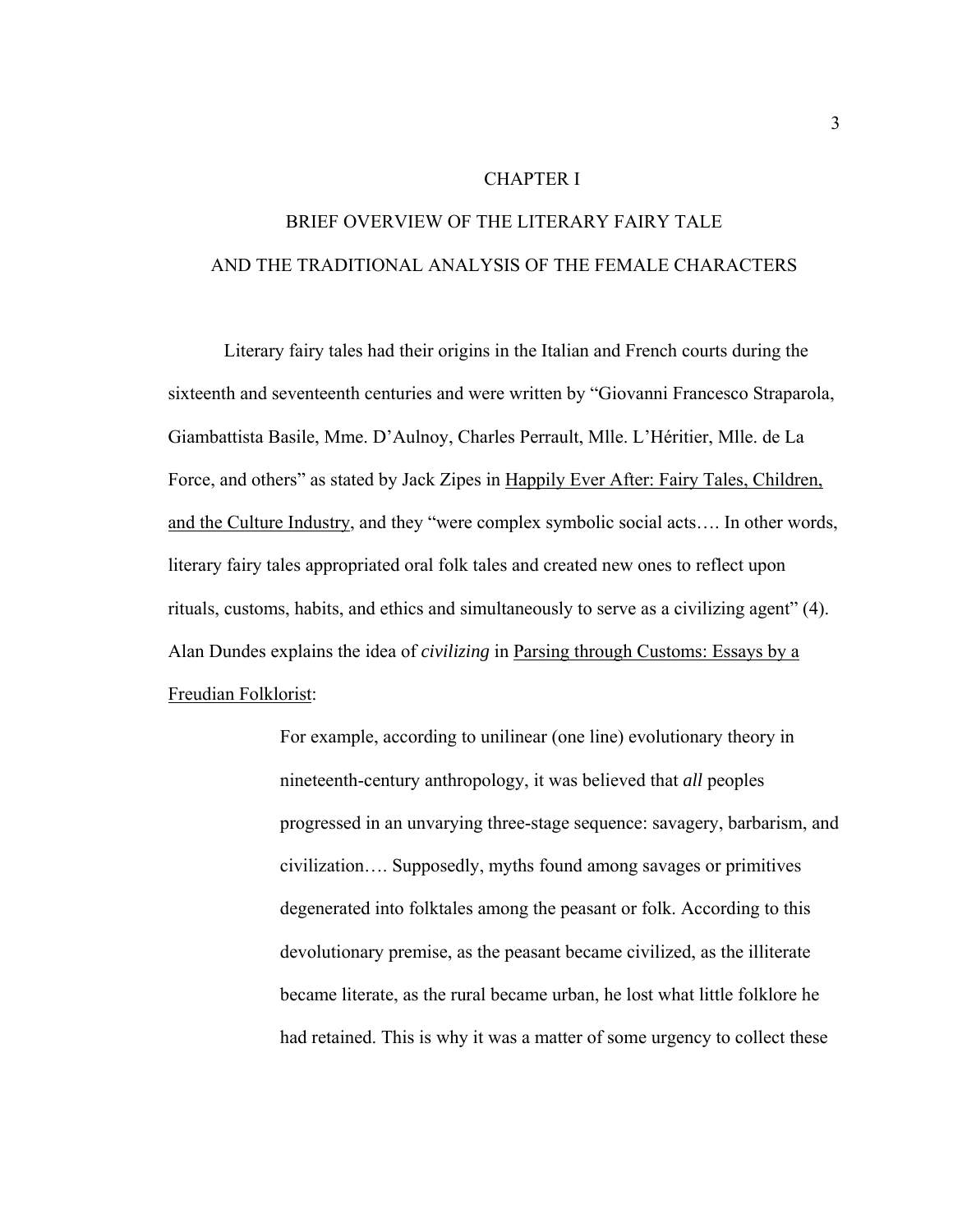remaining vestigial fragments from peasants in order to have some record, albeit partial, from prehistoric savage times. (4-5)

Jacob and Wilhelm Grimm were not the inventors of the literary fairy tale genre, but they are recognized for embellishing and transforming oral folktales to a written form. The Grimm brothers undoubtedly understood the significance and power of the fairy tale in addition to their historical value. Thus, it was that understanding that served to motivate their concerted effort to record them. Jack Zipes explains in his introduction to The Complete Fairy Tales of the Brothers Grimm that:

> They [the Grimms] were convinced that their tales possessed essential truths about the origins of civilization, and they selected and revised those tales that would best express these truths. They did this in the name of humanity and *Kultur*: the Grimms were German idealists who believed that historical knowledge of customs, mores, and laws would increase selfunderstanding and social enlightenment […]. (xxxi)

Although Zipes does not specifically reveal what the Grimm Brothers believed those truths were, he does confirm that the brothers believed these tales contained knowledge that would allow the reader access to truths about the human condition that transcend time. Steven Swann Jones shares the Grimms' sentiment of fairy tales in "The Structure of Snow-White" when stating:

> Like crystals that have been shaped by years of pressure, folktales have an intricate beauty that is simultaneously the product of their exceptional longevity as well as an explanation for it. Given their history of being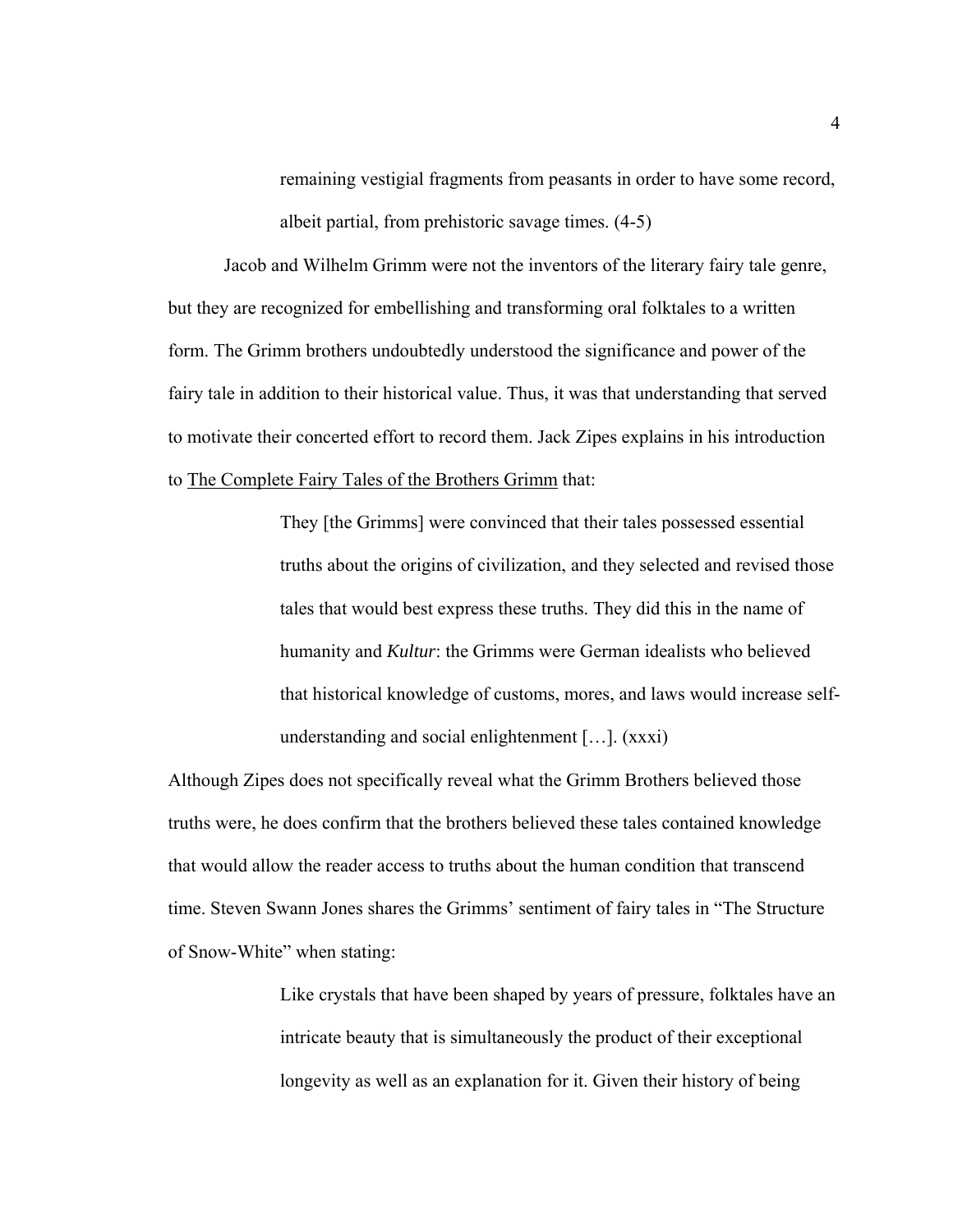continually recreated by individual narrators in different social settings, under changing political conditions, with varying psychological concerns, it is no wonder that under these pressures they have become like diamonds, precisely structured and elegantly arranged gems of human expression. (71)

Without question, many of the fairy tales recorded by Jacob and Wilhelm Grimm in the first half of the nineteenth century continue to maintain a prominent and distinct position in American culture. The prominence and ubiquitous nature of these fairy tale themes and motifs exist, in part, due to Walt Disney and animation. Even those individuals who have not read print versions of the tales are, at the very least, familiar with elements of these tales like the prince, the shoe, and the stepmother, and it takes very little effort to recognize references to Snow White and the Seven Dwarfs, Cinderella, and Sleeping Beauty in all forms of American media. In "Breaking the Magic Spell: Politics and the Fairy Tale," Jack Zipes substantiates the predominance of these fairy tale motifs in American society in that they:

> continue to exercise an extraordinary hold over our real and imaginative lives from childhood to adulthood. The enormous amount of scholarship testifies to this as does the constant use and transformation of this material in novels, poetry, films, theater, tv, comics, jokes and everyday conversation. (118)

The literary fairy tale holds a unique and secure position in American culture. Alexandra Robbins also recognizes the place of the fairy tale in American culture in her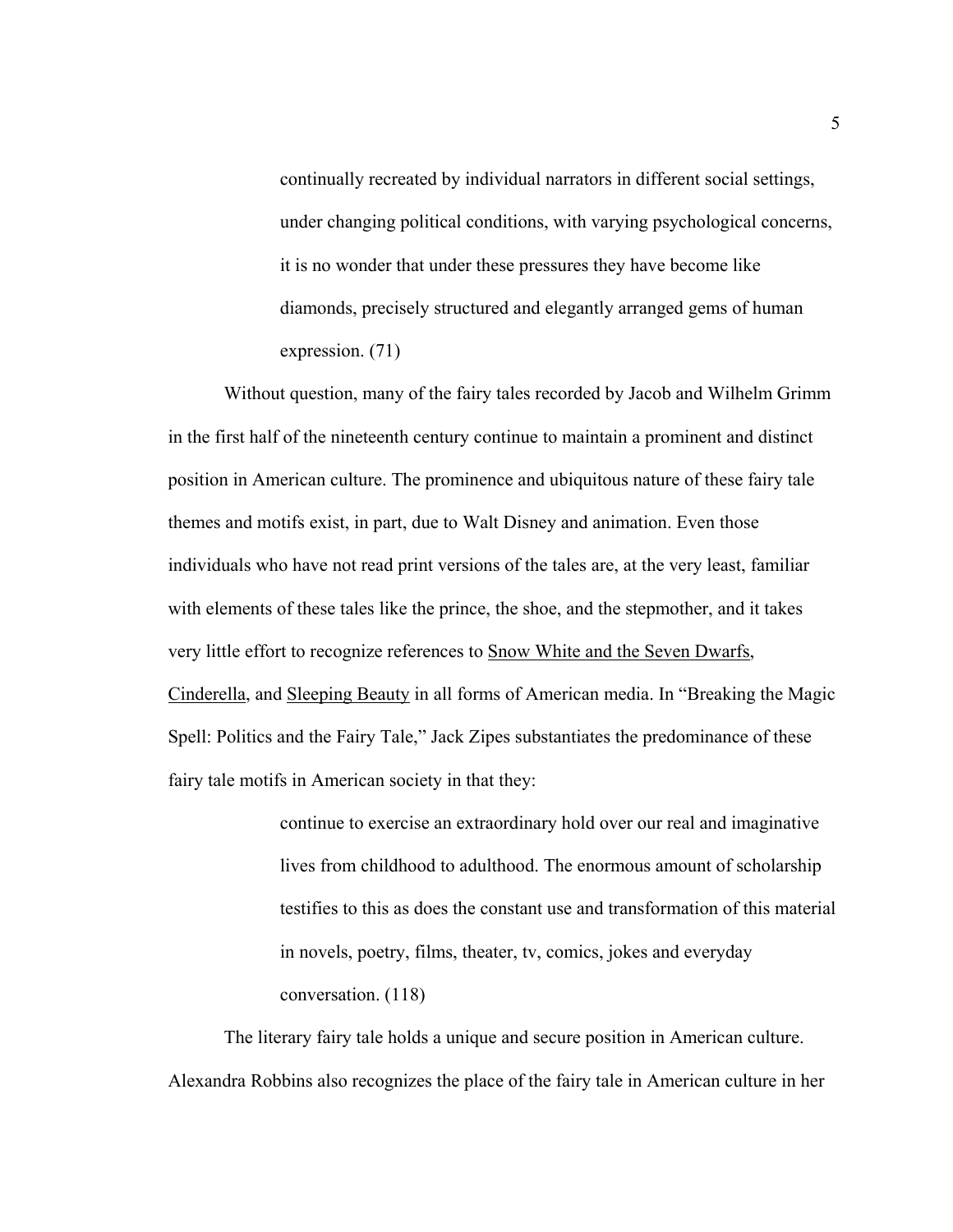article "The Fairy-Tale Facade: Cinderella's Anti-grotesque Dream." Robbins' concern is that the fairy tale is secure in this position of power because, "we accept the tales and their values as a part of our psyche without questioning their validity; we believe that their status as fairy tales excuses us from asking such questions" (102).

Robbins does not explain, "questioning their validity" other than through implication that these tales should invite alternative readings that do not glamorize the passive, submissive, and voiceless female. Whether or not the fairy tale represents or communicates some kind of unquestioned *validity* for Robbins, they still exist, shape, and inform us privately and publicly by the way in which we use them to suggest or create meaning for experiences in our life. For this reason, they have validity and are still fertile ground for intellectual study even after a century of being the subject of erudite scrutiny as confirmed by Jack Zipes in, When Dreams Came True: Classical Fairy Tales and Their Tradition that:

> It is not only German creative writers who have responded to the fairy tale as institution but also German critics and philosophers […] More interesting than the traditional scholarly approach is the manner in which various astute philosophers and cultural critics of the twentieth century such as Walter Benjamin, Ernst Bloch, Theodore Adorno, Elias Canetti, Oskar Negt, and Alexander Kluge — have employed the fairy tale to register their insights about society and the potential of the tale itself to have a social impact. Thus, Benjamin writes: "Whenever good counsel was at a premium, the fairy tale had it, and where the need was the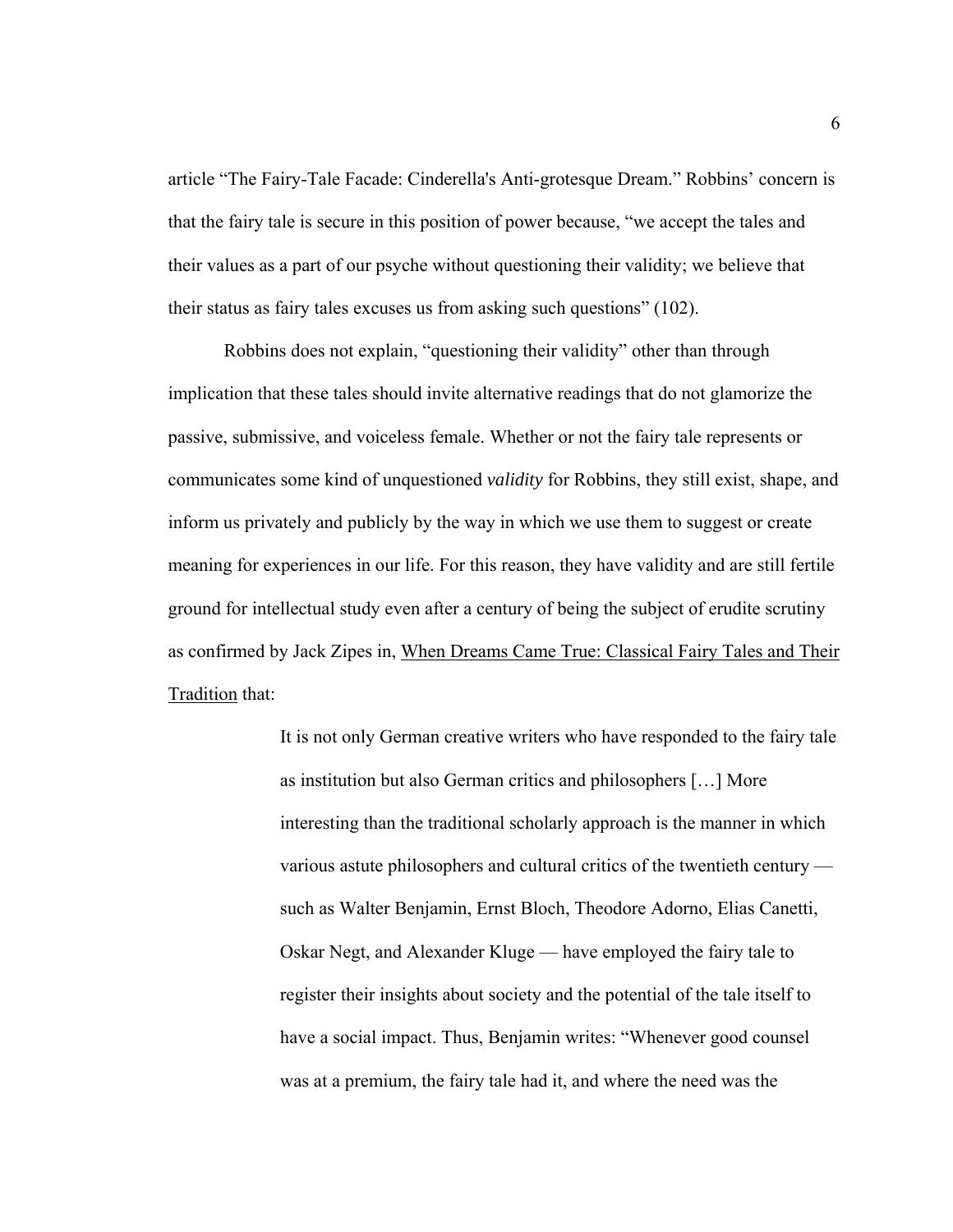greatest, its aid was nearest […] The wisest thing—so the fairy tale taught mankind in olden times, and teaches children to this day—is to meet the forces of the mythical world with cunning and high spirits. (86-7)

These scholars and critics named by Zipes certainly have not explored all the ways in which tales can be analyzed and interpreted; rather they helped open doors for alternative ways to evaluate these tales. In fact, the unique and enduring quality of the ever-popular tales and the power of their social impact continue to attract academic curiosity and interest from critics, feminists, philosophers, media, and writers attempting to unlock the "truths" contained within the tale.

Lisa Rettl, is one of a number of scholars supporting a multi-faceted academic approach to the study of fairy tales. She challenges the idea of categorizing tales by their seemingly simplistic themes in, "Fairy Tales Re-visited Gender Concepts in Traditional and Feminist Fairy Tales" by stating:

> It seems to be an impossible task to define fairy tales according to motifs, formal or structural criteria, because fairy tales are multi-dimensional and all-embracing, their boundaries therefore remaining unclear on many different levels […] By all-embracing, I mean that the investigation of fairy tales leads into many different scientific disciplines, among them psychology, history, sociology, ethnography, folklore, linguistics and, of course, literary studies. (182-3)

By their very nature and structure, fairy tales can be studied and authentically interpreted in many ways, including from the popular feminist critical approach. Of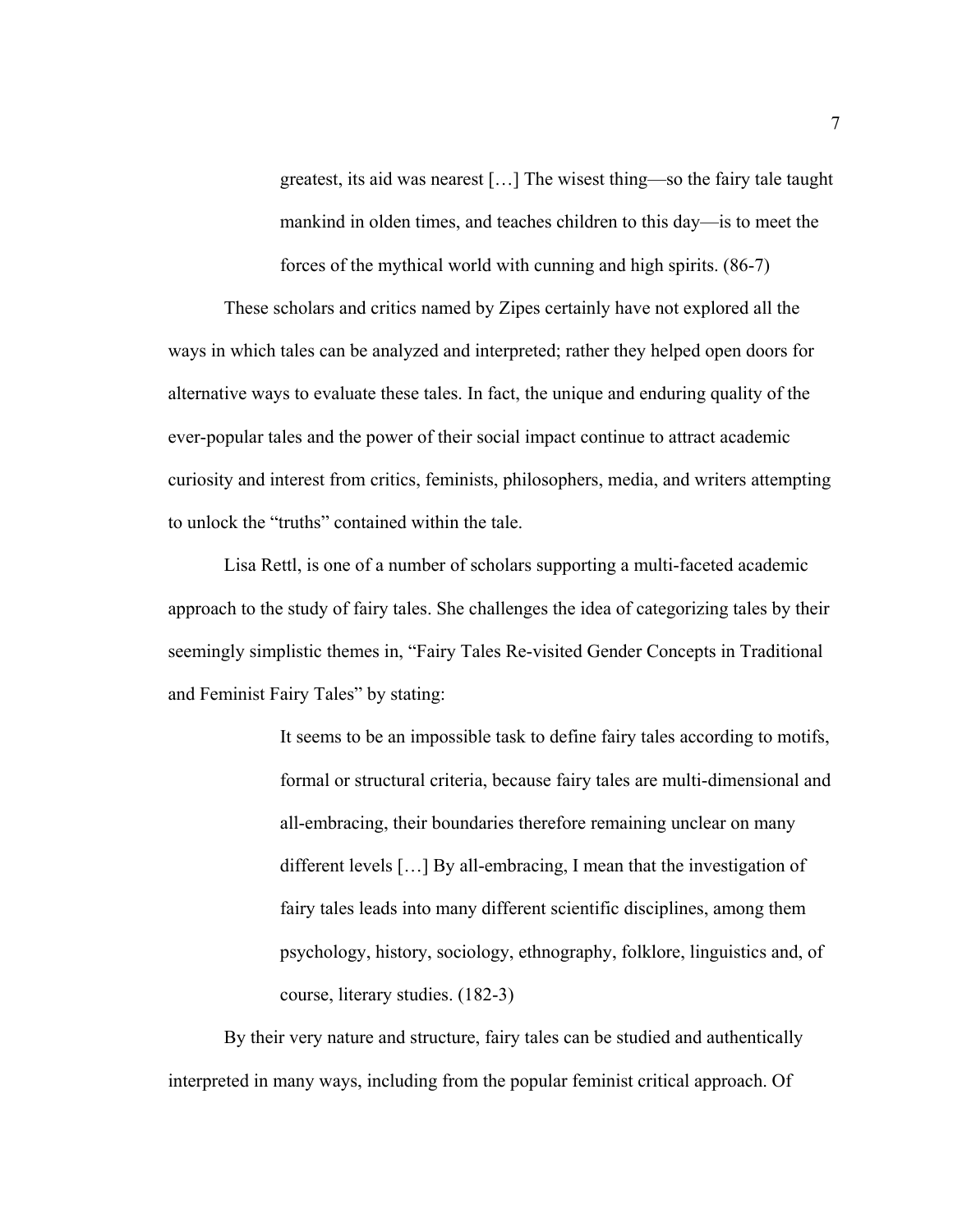course, it is not surprising that for decades feminist scholars have discussed and berated the seemingly passive submissive stereotypical protagonists of the familiar fairy tales as promoting unhealthy behaviors and attitudes to generations of young girls. It almost goes without saying that feminist critics typically discuss these stereotypical female images and behaviors in fairy tales because they use the young female protagonist as an example of conformity and submission to the patriarchal design of society at the hands of an older woman who is wicked due to her own inherent nature or supernaturally, and do not discuss the young protagonist as a victim of patriarchy at the hands of men. The favorite victimized protagonists used to illustrate passivity and victimization at the hands of women are Snow-White, Sleeping Beauty, and Cinderella.

In "Women and the Study of Folklore," Rosan A. Jordan and F.A. de Caro acknowledge the work of Jennifer Waelti-Walters, Karen E. Rowe, Rose Oliver, and Marcia R. Lieberman, and they say:

> Fairy tales promote unhealthy sex stereotypes. They teach girls to "play dead across the path of some young man who has been led to believe that he rules the world," "glorify passivity, dependency and self-sacrifice as a heroine's cardinal virtues," promote a "theme [that] is the inferior position of women," teach that "girls win the prize if they are fairest of them all; boys win if they are bold, active, and lucky." They acculturate girls to certain conventional roles such as dependence on males and traditional marriage, deal with females as property to be bestowed, and treat older women as wicked stepmothers and hags to be feared. (507-08)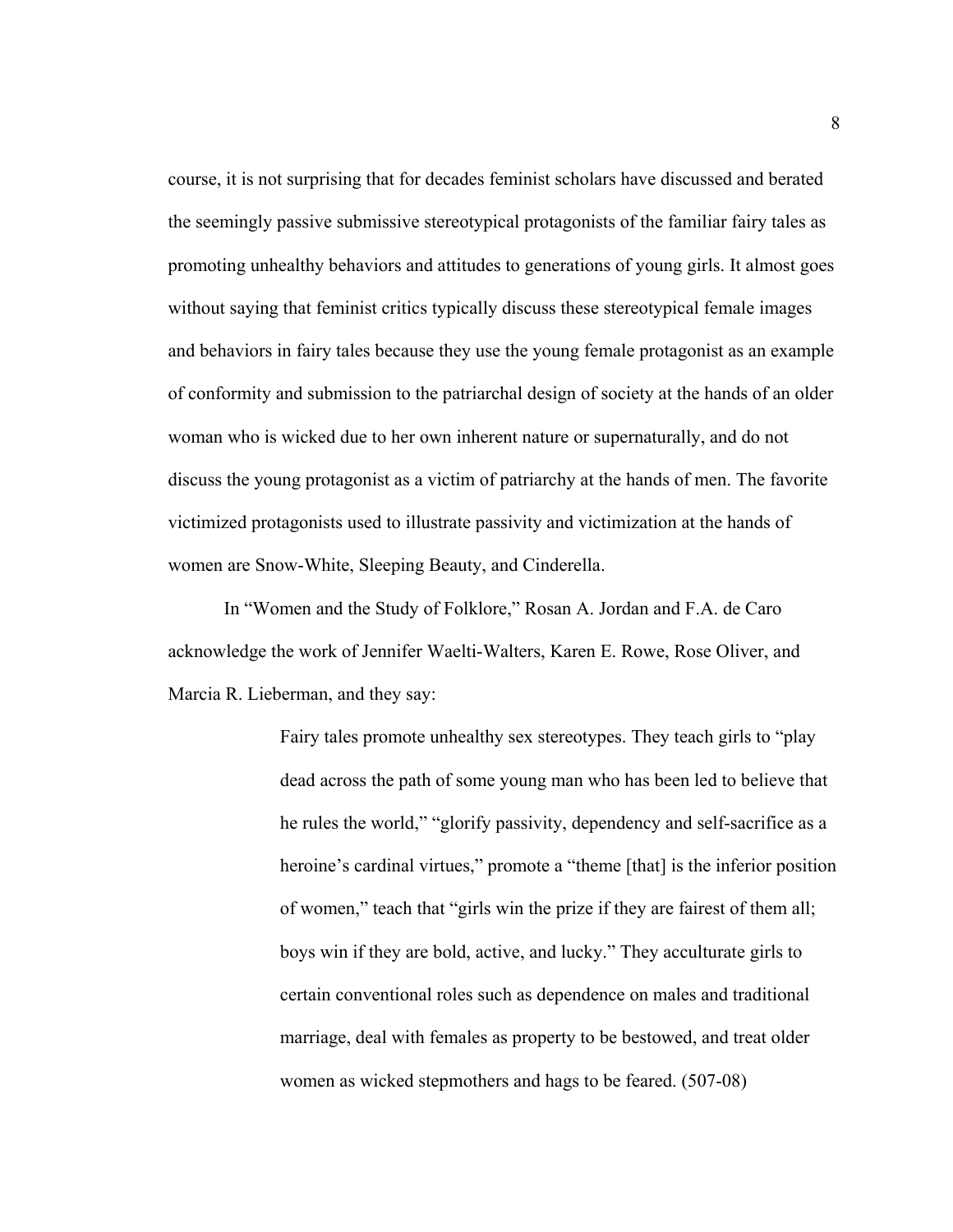From this viewpoint, the wicked witch-like step/mother attempts to kill Snow-White because she's beautiful and threatens the mother's image of self. Snow-White lives in exile, is poisoned, and then awakes in the castle of a prince with only one option: marriage. In Sleeping Beauty, a wicked little fairy becomes angry because she is not invited to a party. In her anger, she curses Sleeping Beauty who then must sleep for one hundred years until a prince wakes her up. Once she is awake, she has one option and that is to marry the prince. The ubiquitous Cinderella finds herself at the mercy of her witchlike stepmother and stepsisters who try to stop her from attending the ball. Despite the attempts of the stepmother and stepsisters, Cinderella goes to the ball, loses her shoe, and finds a prince. Only after the prince confirms that the shoe fits Cinderella's foot will he marry her.

In these particular tales, it seems the only role available to a woman, other than the submissive, abused young protagonist is one that defines her as devious, manipulative and therefore subversive in patriarchal society. From a feminist perspective, Snow-White, Cinderella, and Sleeping Beauty as protagonists are victims of women who ultimately enforce domestic constraints on the allegedly innocent girl because they have been and are victims of patriarchy. Therefore, the older woman helps prepare the protagonist for marriage to a prince and domesticity. If this is the case, then it is a logical to surmise that the young innocent female protagonist indoctrinated to the woes of a patriarchal society will turn into the mother/witch, who in turn will victimize the next generation of young girls in order to maintain patriarchal power and control.

In an article written by Marcia R. Lieberman, in the early days of women's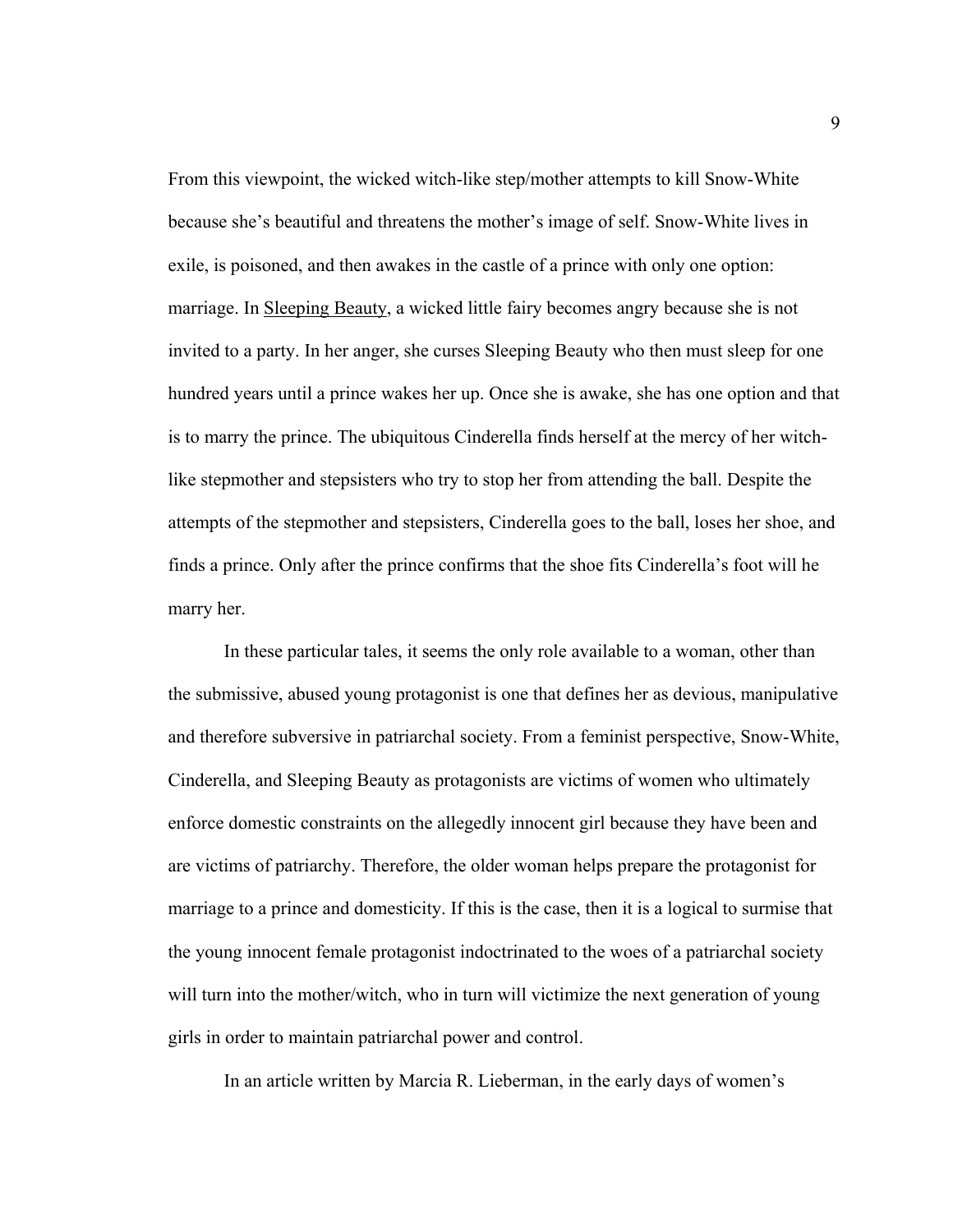liberation titled, "'Some Day My Prince Will Come': Female Acculturation through the Fairy Tale," she suggests the function and purpose of the fairy tale was for the education of children. It must be noted that Lieberman's use of "Some day my prince will come," does not come from the literary tale, rather it is a line from a song in the 1937 Disney film Snow White and the Seven Dwarfs, but it does emphasize her point that we are acculturated through the Disney versions of fairy tales. Lieberman states:

> Only the best-known stories, those that everyone has read or heard, indeed, those that Disney has popularized, have affected masses of children in our culture. Cinderella, the Sleeping Beauty, and Snow White are mythic figures who have replaced the old Greek and Norse gods, goddesses, and heroes for most children […]. (383-84)

Also worth noting that Marcia R. Lieberman claims Cinderella, Sleeping Beauty, and Snow-White are mythic figures with power that transcends those figures in Greek and Norse mythology. Because these female characters have ascended to mythic status, their power through the medium of the fairy tale acculturates young girls to accept passivity and submissiveness as an acceptable way to behave throughout their lives.

In addition to the characters of Cinderella, Sleeping Beauty, and Snow-White, the nameless fairy tale wicked step/mother and/or queen should be added to Lieberman's list of fairy tale mythic figures. The wicked step/mother's precursor was Venus, the Roman goddess of fertility, beauty, and love. Venus wanted to punish Psyche, whose beauty commanded the attention and adoration of men. She became very angry and ordered Cupid, her son, to make sure that Psyche would fall in love with an extremely ugly man.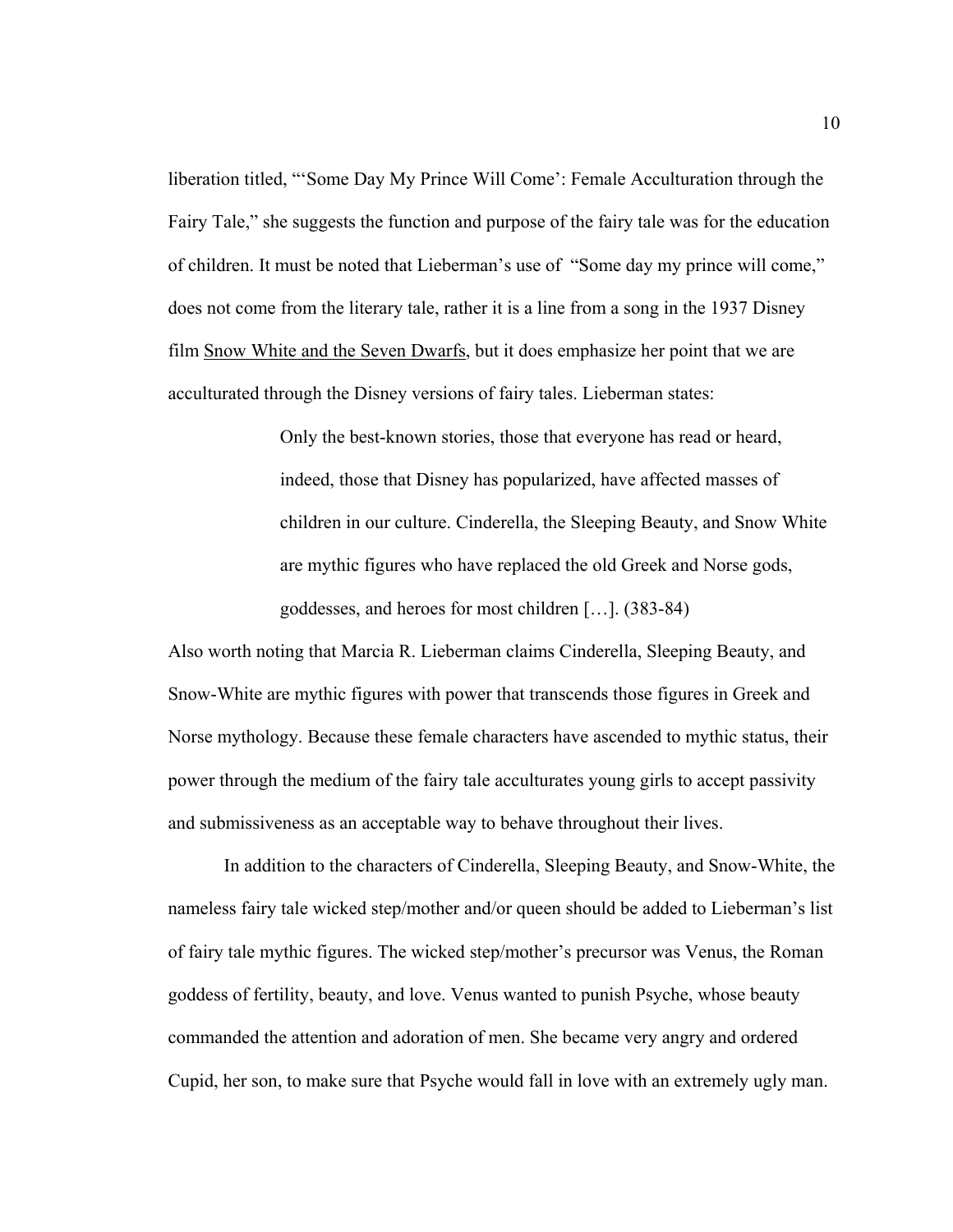Instead, and much to Venus' dismay, Cupid fell in love with the beautiful Psyche and married her.

Throughout her article, Lieberman asserts that fairy tales have only one function and that is to shape girls' perceptions to conform to a gendered identity through stereotypical characters like the wicked mother and the beautiful, helpless child. Fairy tales do have authority to inform attitudes and Lieberman acknowledges this when she credits fairy tales with the power to have shaped the perceptions of:

> Millions of women [who] must surely have formed their psycho-sexual self-concepts, and their ideas of what they could or could not accomplish, what sort of behavior would be rewarded, and of the nature of reward itself, in part from their favorite fairy tales. These stories have been made the repositories of the dreams, hopes, and fantasies of generations of girls. (385)

To secure her point, Lieberman uses the Charles Perrault's version of Cinderella; or, The Little Glass Slipper from Andrew Lang's Blue Fairy Book as her example to support the premise that Cinderella is passive to present a convincing argument that this tale has significantly shaped girls' perceptions because:

> Cinderella plays as passive a role in her story. After leaving her slipper at the ball she has nothing more to do but stay home and wait. The price has commanded that the slipper be carried to every house in the kingdom, and that it be tried on the foot of every woman. Cinderella can remain quietly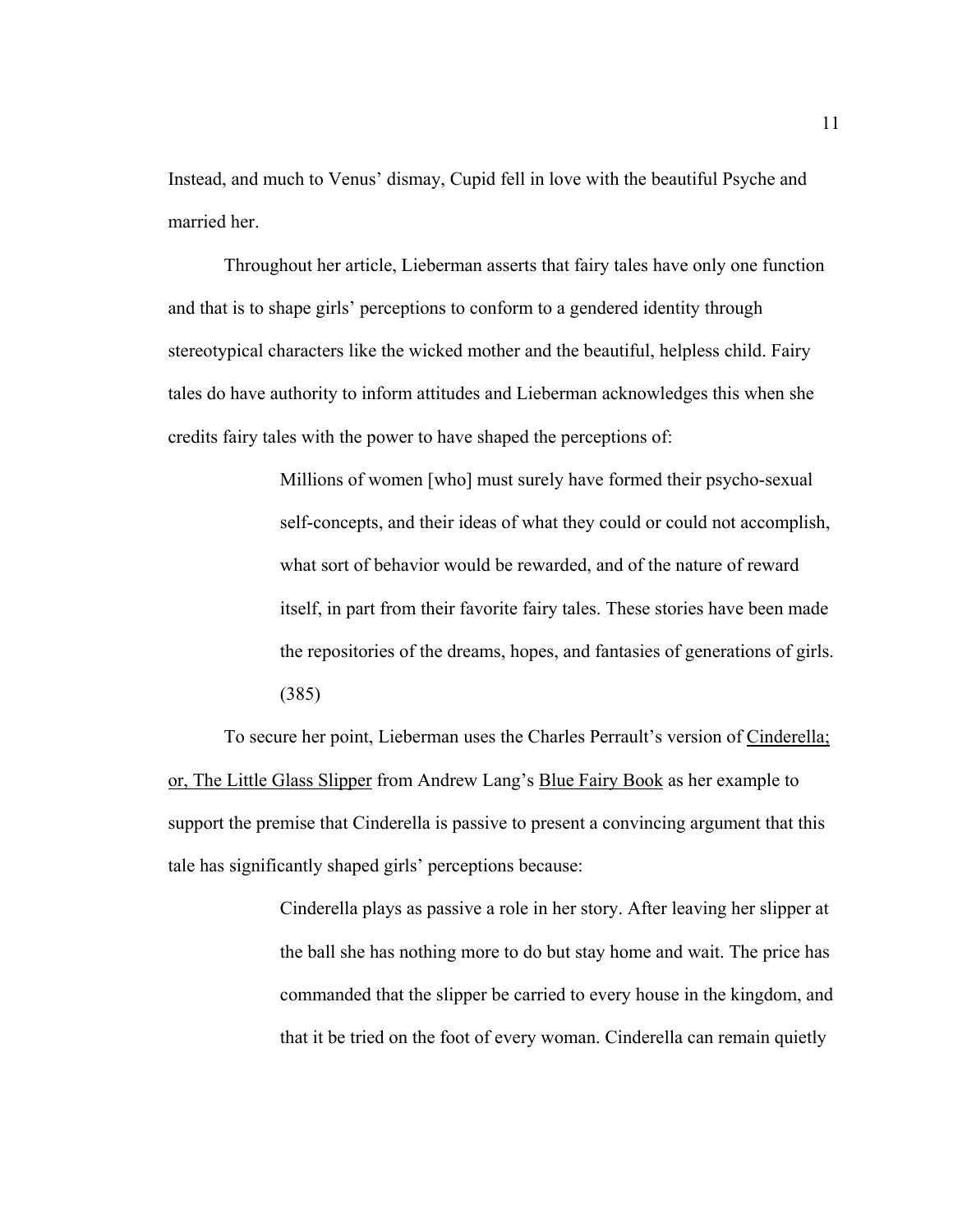at home; the prince's servants will come to her house and will discover her identity. (389)

Yes, in the Perrault version Cinderella "left behind one of her glass slippers, which the Prince took up most carefully." The fact that Cinderella left her slipper at the ball implies that she intended to leave her slipper at the ball. Her intent becomes an invitation to discuss the purpose behind her act, which easily can be interpreted to mean that she wants the Prince to find it and then use that shoe to find her. The only outcome of the Prince confirming that the shoe fits Cinderella's foot, of course, is marriage.

There are other versions of this tale that unequivocally show that Cinderella did not *leave* her shoe at the ball. Joseph Jacobs and the Grimm brothers' versions have Cinderella's golden slipper, not glass slipper, get stuck in tar that a servant, who obeyed the orders of the Prince, put on the steps. The Prince intends to trap and then catch the girl. Whether she leaves her shoe there by choice or design, she dances, has the undivided attention of the Prince, plus admiration from all the people attending the ball. While dancing with the Prince, Cinderella does not engage the Prince in conversation. It seems that she is not interested in developing a relationship with him. She is there to have fun. In the Perrault version, when the details of how Cinderella loses her shoe offer an alternative motive for Cinderella's behavior and is glossed over by Lieberman in order to sustain her argument that girls are acculturated to a patriarchal society through the behaviors of these submissive protagonists in fairy tales.

The reason Lieberman may have chosen Cinderella as the protagonist to illustrate and confirm her point is plausibly explained by Susanne Sara Thomas in her article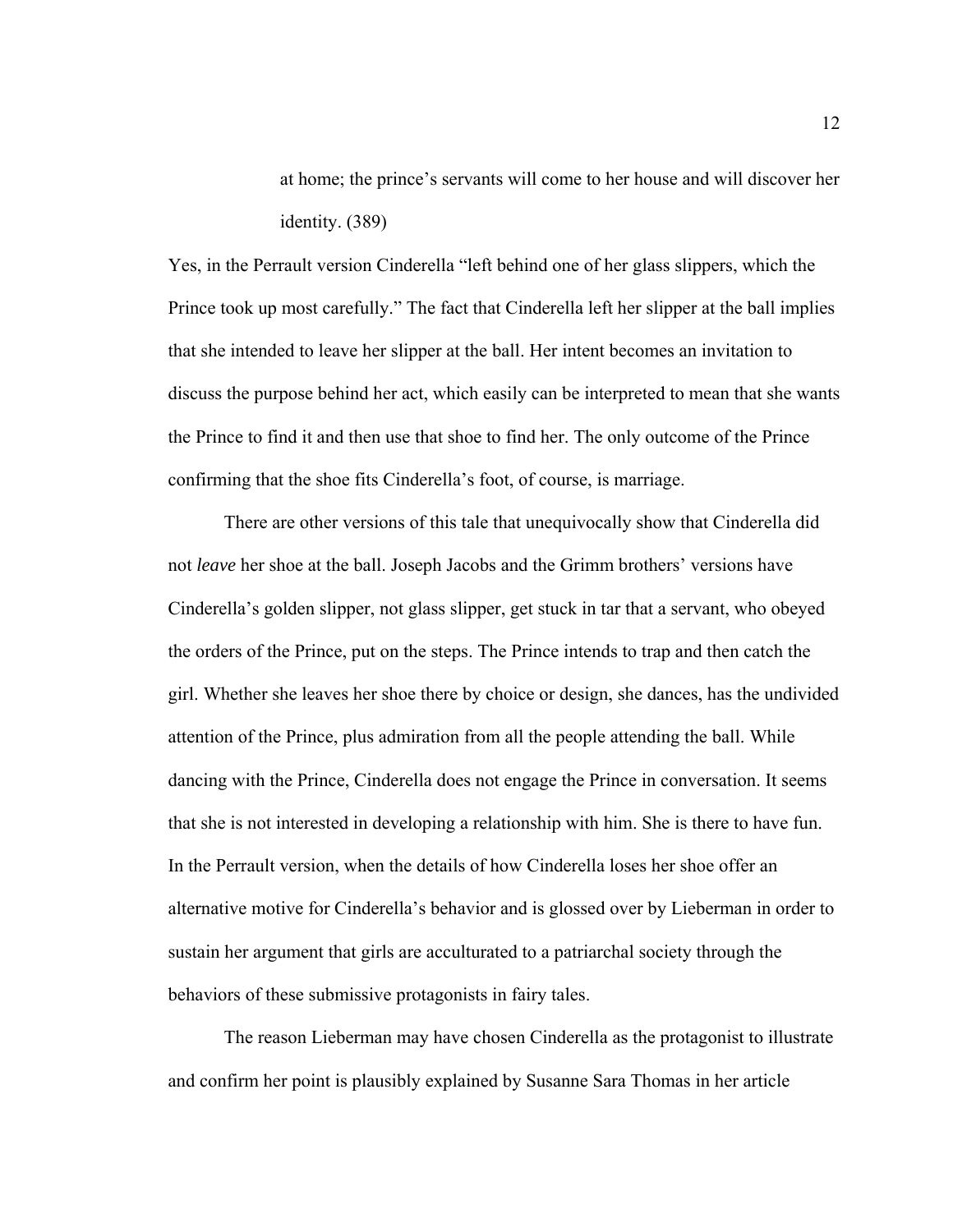"'Cinderella' and the Phallic Foot: The Symbolic Significance of the Tale's Slipper Motif," in which she reveals the results from a survey she conducted to identify which element in the Cinderella story was "the most memorable image in the tale." She says, "A large proportion of respondents […] stated that the glass slipper was the image which first came to mind […] Not a single respondent to my survey claimed to have no knowledge of 'Cinderella.'" (24). The glass slipper element is from Charles Perrault's tale Cinderella; or The Little Glass Slipper. It didn't seem to matter if the respondents' knowledge of the glass slipper came from the Perrault or Disney versions of the fairy tale because that factor was not significant to her study. It is telling, however, that elements of this tale are so well known and raised the possibility that Little Snow-White and Sleeping Beauty may contain elements that are just as easily recognized as the glass slipper such as the apple and the hundred-year sleep.

One last point that must be noted is that Lieberman does not specifically differentiate between the acculturating influence of the Disney version or the Perrault version of the Cinderella tale. This is unfortunate because she erroneously implies that the literary tale's purpose was to train girls to function appropriately in a society constructed by masculine ideals and traditions. However, as Jack Zipes emphatically states in his introduction to When Dreams Came True: Classical Fairy Tales and Their Tradition:

Nothing could be further from the truth.

From the very beginning, thousands of years ago, when tales were told to create communal bonds in the face of inexplicable forces of nature, to the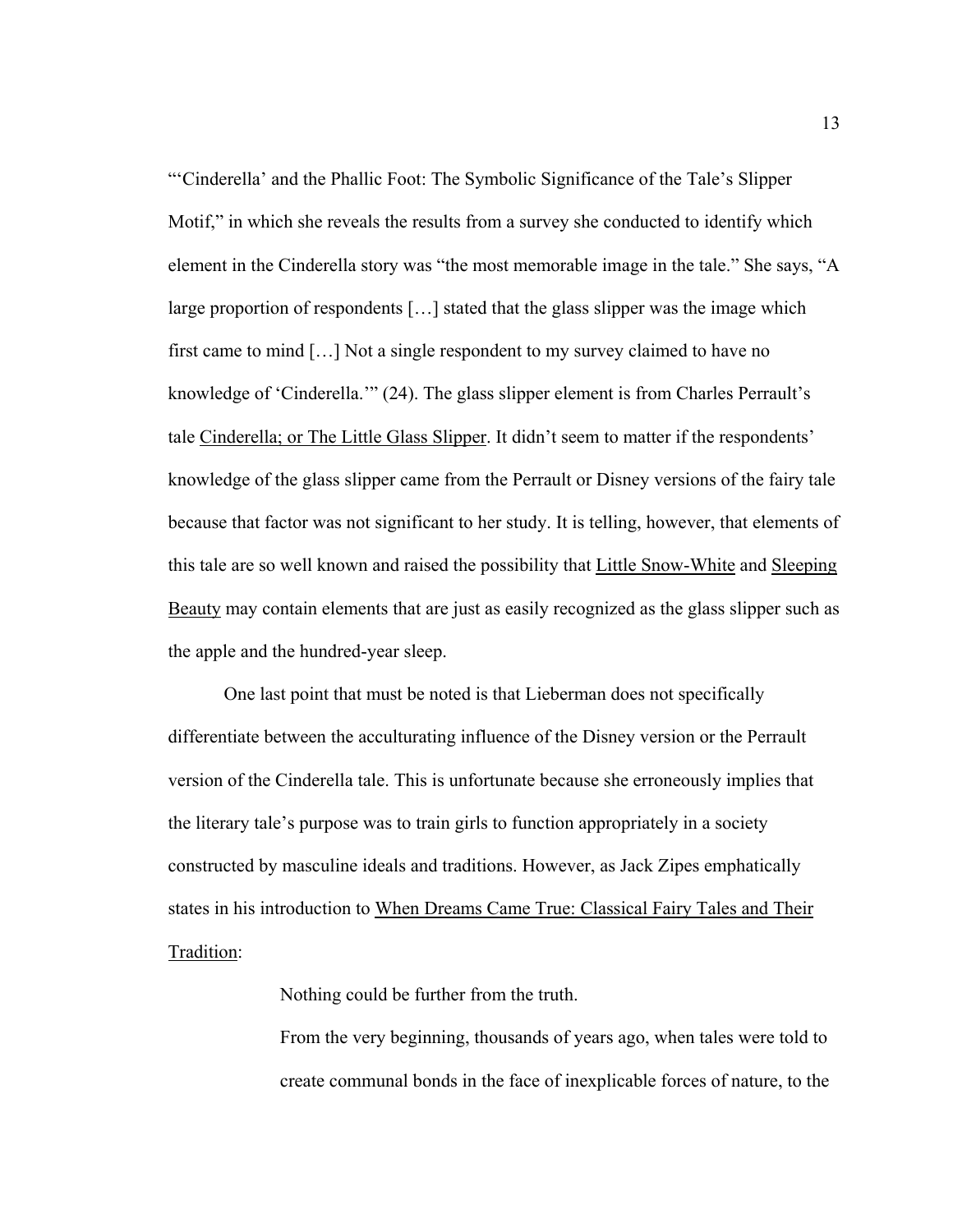present, when fairy tales are written and told to provide hope in a world seemingly on the brink of catastrophe, mature men and women have been the creators and cultivators of the fairy-tale tradition. (1)

If the literary fairy tale was not originally intended for children, then they must serve other purposes besides training young girls in the art of patriarchal conformity. Jane Yolen agrees. She criticizes Disney and the author of Womenfolk and Fairy Tales in "America's Cinderella," by stating:

> The final bit of icing on the American Cinderella was concocted by that master candy-maker, Walt Disney, in the 1950s. Since then, America's Cinderella has been a coy, helpless dreamer, a "nice" girl who awaits her rescue with patience and a song. This Cinderella of the mass market books finds her way into a majority of American homes while the classic heroines sit unread in old volumes on library shelves. Poor Cinderella. She has been unjustly distorted by storytellers, misunderstood by educators, and wrongly accused by feminists. Even as late as 1975, in the well-received volume *Womenfolk and Fairy Tales*, Rosemary Minard writes that Cinderella "would still be scrubbing floors if it were not for her fairy godmother." And Ms. Minard includes her in a sweeping condemnation of folk heroines as "insipid beauties waiting passively for Prince charming."

Like many dialecticians, Ms. Minard reads the fairy tales incorrectly. Believing—rightly—that the fairy tales, as all stories for children,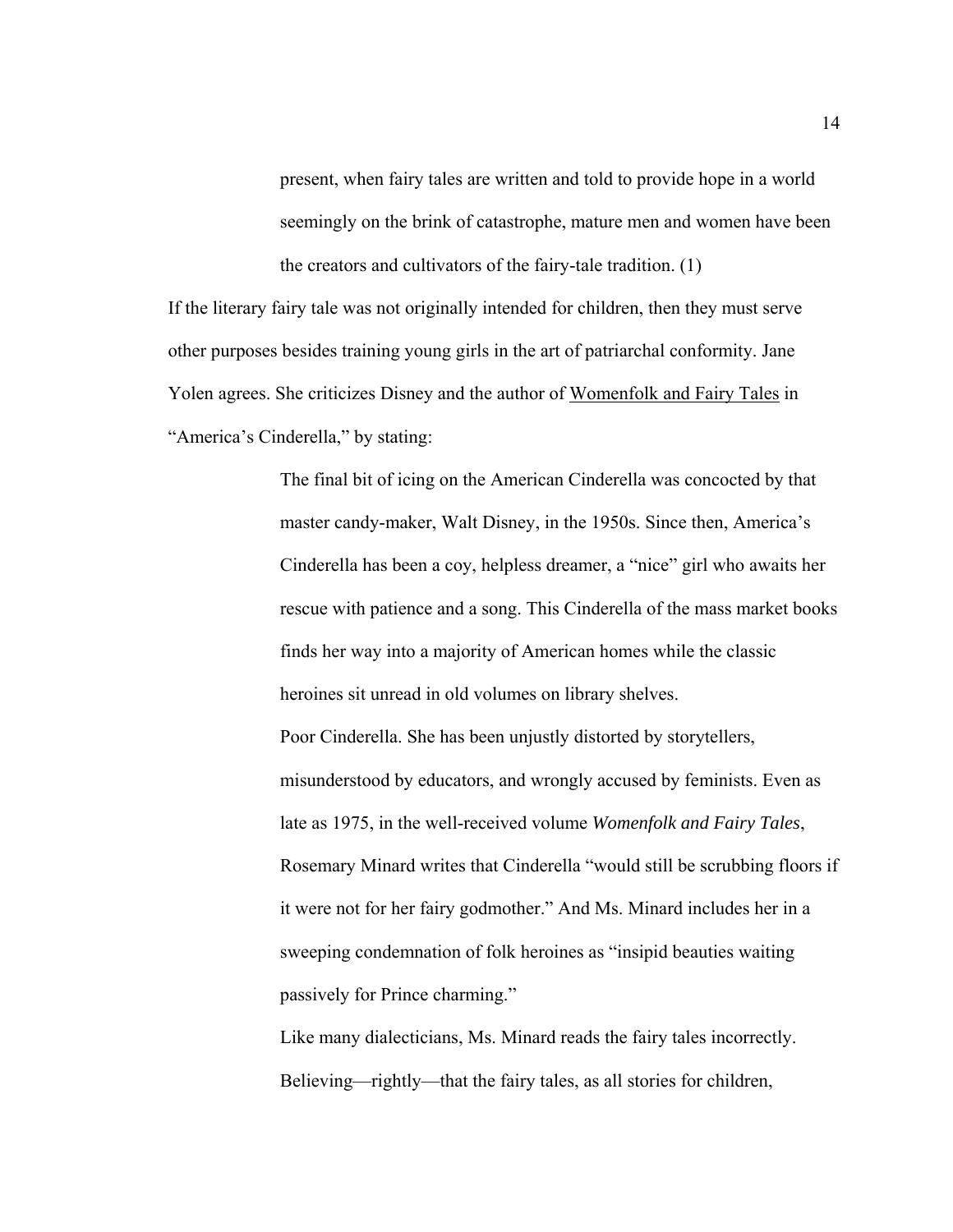acculturate young readers and listeners, she has nevertheless gotten her target wrong. Cinderella is not to blame. Not the real, the true Cinderella. Ms. Minard should focus her sights on the mass-market Cinderella. She does not recognize the old Ash-girl for the tough, resilient heroine. The wrong Cinderella has gone to the American ball. (297)

Yolen definitively advocates for alternative ways of reading the Cinderella protagonist. If Cinderella and her behaviors can be read in other ways than as the victim, then so can the behaviors of the other well-known fairy tale protagonists.

The evidence that literary fairy tales were not originally intended for child audiences also supports and invites alternative ways of reading and analyzing the female body. Yes, stereotypical depictions are maintained in the absence of descriptive details that would effectively flesh characters into whole physical, emotional, intellectual, and spiritual bodies. Despite, or maybe because of the lack of details, we easily recognize the wicked witch, the absent or silent mother, the abusive stepsisters, and the beautiful, passive, victimized daughter as representing virtuous and not so virtuous traits of human temperament. In "Cross-Cultural Connections and the Contamination of the Classical Fairy Tale," Zipes again states that through fairy tales, we can learn what it is to be human through the process of civilization:

> The truth value of a fairy tale is dependent on the degree to which a writer is capable of using a symbolical narrative strategy and stereotypical characterization to depict, expose, or celebrate the modes of behavior that were used and justified to attain power in the civilizing process of a given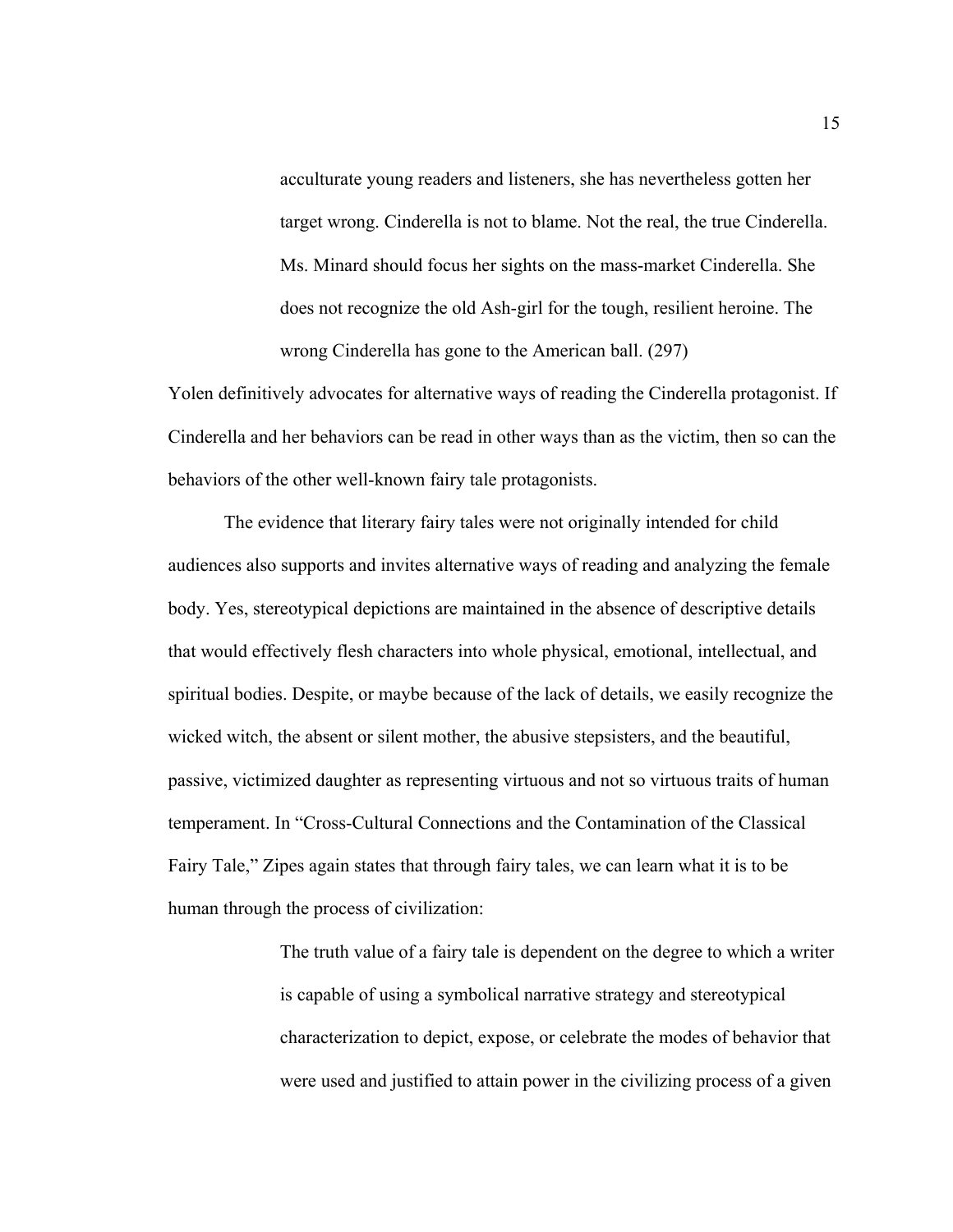society. Whether oral or literary, the tales have sought to uncover truths about the delights of existence and the intricacies of our civilizing processes. (845)

Even though popular media helps shape our perception of female bodies and their motives for how they function in literary fairy tale texts, there is interest among scholars to read these female bodies other than as confined within stereotypical images that target young girls for the sole purpose of training them in the art of patriarchal conformity. Not only have Alan Dundes, Jack Zipes, Jacob and Wilhelm Grimm postulated that fairy tales connect to something ancient in the human psyche, so does Marina Warner when she says in, "The Absent Mother: Women Against Women in Old Wives' Tales," that:

> The stories of Cinderella, Beauty and the Beast, and Little Snow-White have directly inherited features from the plot of Apuleius's romance, like Psyche's wicked sisters, the enchanted bounty in her mysterious husband's palace, and the prohibitions that hedge about her knowledge of his true nature. (27)

Warner also gives a brief overview of the historical role of women in shaping the literary fairy tale genre and gives a reason for their popularity in aristocratic France from 1694-99 by explaining that it coincided with:

> Louis XIV's capricious policies, his wars and depredations, [which] were plunging the country – and even the nobles – into ruin.

The fairytale offered a coded way to dissent at a time of thought censorship and monarchical control, it created a picture of a possible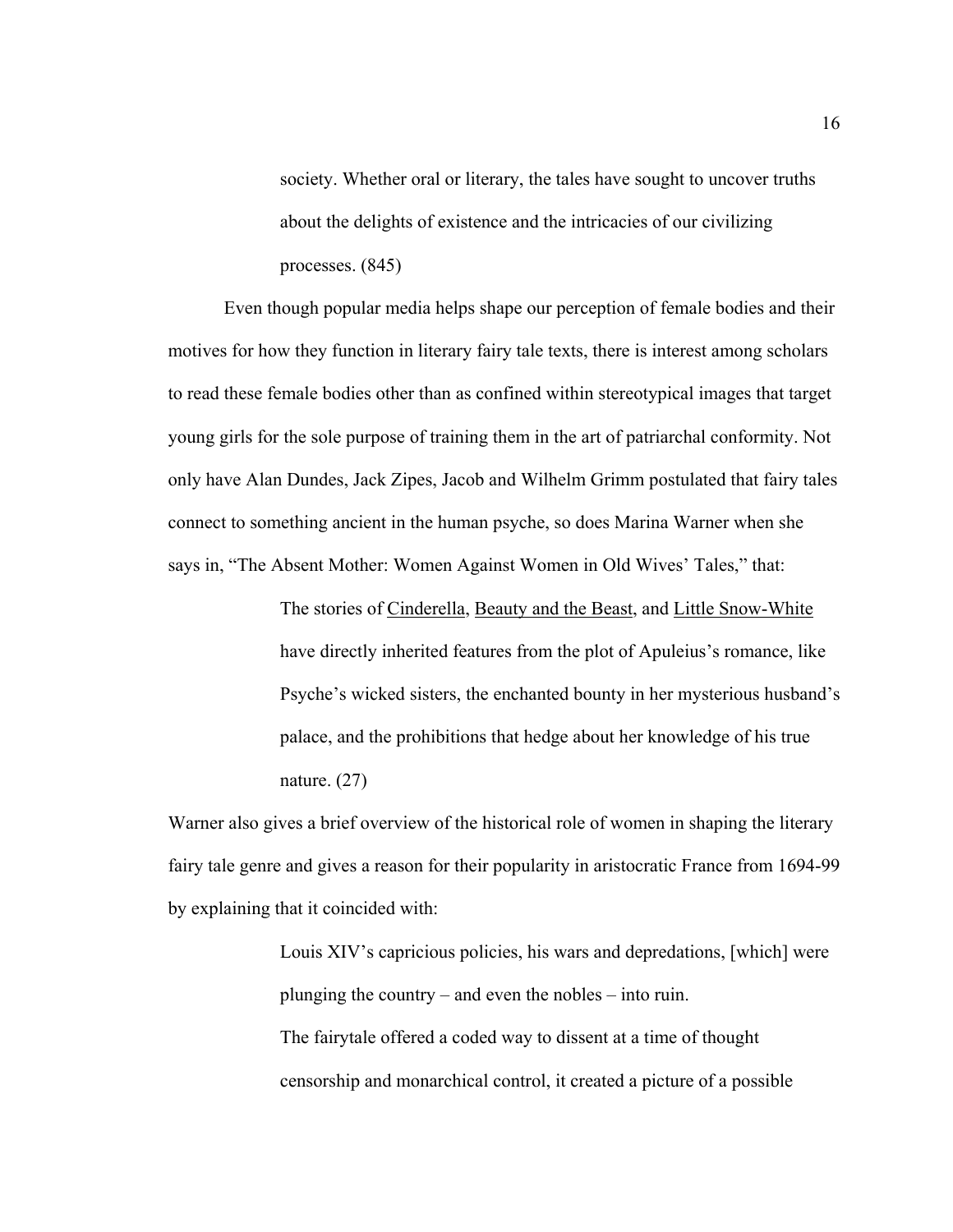escape from tyranny, and it used the naïve setting of childish beliefs in magic, the simple structure of the marvelous tale with it binary oppositions and neat resolutions […].

Fairytale offers a case where the very contempt for women opened an opportunity for them to exercise their wit and communicate their ideas: women's care for children, the prevailing disregard for both groups, and their presumed identity with the simple folk, the common people, handed them fairytales as a nursery indeed, where they might seed their own gardens and foster their own flowers. (24)

Warner also celebrates the creative power of women in their story telling, which results from the experience of women. For example, the stepmother was common because of the high rate of mortality in childbirth, and it was not uncommon for tension and animosity to develop between step and biological members of families. In no way, however, does Warner suggest that this should be the only way to read the literary tales, and neither does Julius E. Heushcer quoted by Kay Stone in "The Misuses of Enchantment: Controversies on the Significance of Fairy Tales," who:

> reminds us, echoing the observations of other scholars, the dynamic possibilities of such stories in meaning and impact, understanding and response, are richly varied: "The fairy tale is not static, is not a rigid image of an immutable situation. It is subject of all kinds of modifications which depend on the psychological makeup of the narrator [and audience] as well as on his [their] cultural environment" (Heuscher 1974:389).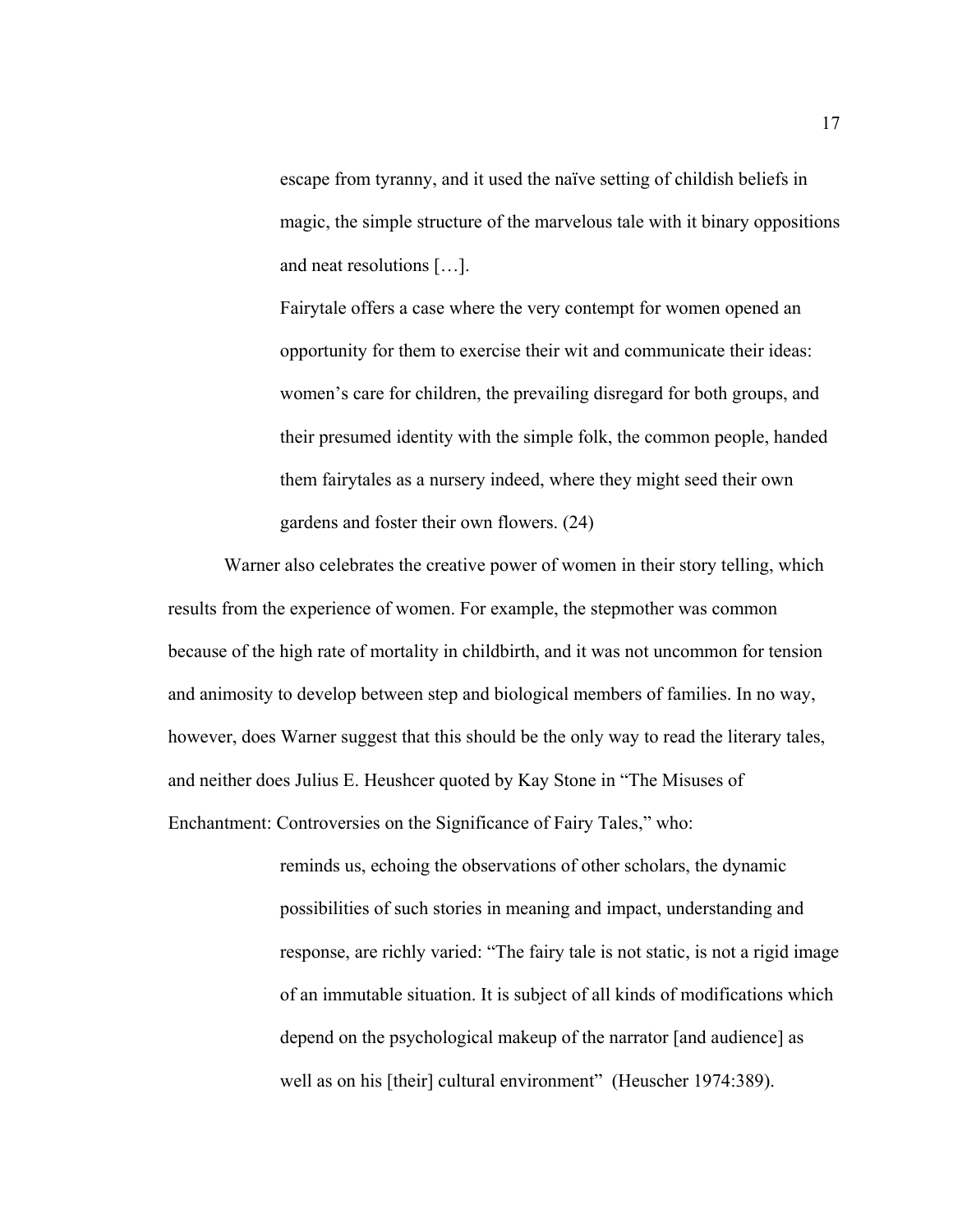Thus, while fairy tales are not inherently sexist, many readers receive them as such. (144)

The Grimm Brothers believed that reading and knowing fairy tales would "increase self-understanding and social enlightenment." Fairy tales are those "gems of human expression," that can "open the culture to intelligibility" when read in ways other than the familiar and stereotypically sexist as those exampled in the analysis of Cinderella, which happens to be one of the most recognized of all fairy tales. Therefore, female characters, no matter their age or design, need not exhibit personality complexities in fairy tales because they effective as character types, and they are effective by how they use or do not use their physical, intellectual, and magical abilities in the landscapes of the fairy tale environment. As material rhetorical devices, female bodies in fairy tales should be looked at in new and innovative ways. Seeing the female body from different perspectives, such as a means to subvert the customary patriarchal expectations in civilized society, will allow the female body to be analyzed and interpreted in ways other than as those all-familiar negative images of the submissive, voiceless, or wicked.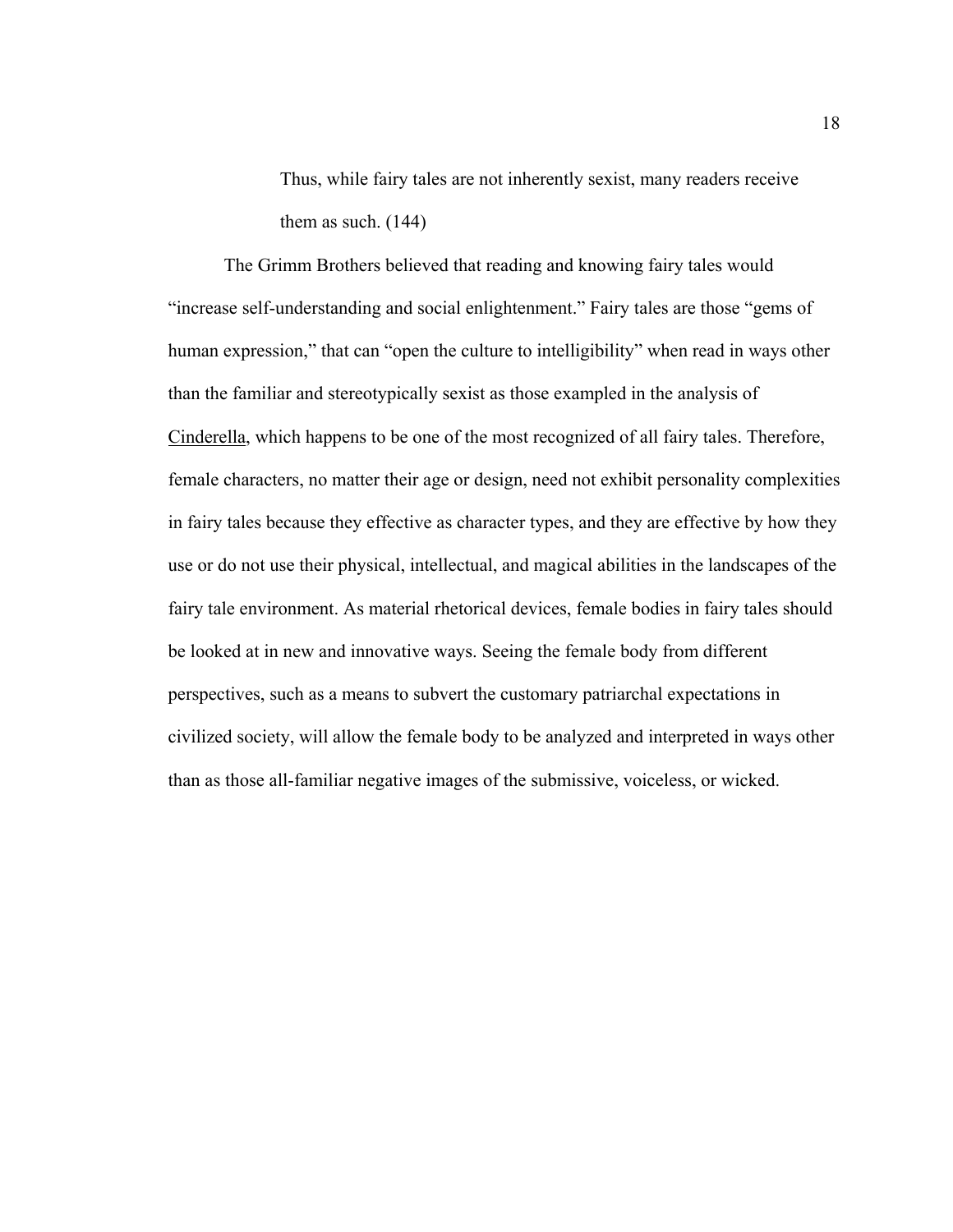#### CHAPTER II

#### THE QUEEN STEP/MOTHER

There are two literary versions of Little Snow-White credited to Jacob and Wilhelm Grimm. The one most recognized is the 1857 version wherein lives the beautiful and seemingly wicked stepmother who appears soon after Snow-White's mother died childbirth. Although the mother in the 1812 version and stepmother in the 1857 version are essentially the same character, the established image of the stereotypically wicked stepmother in this tale, and in the animated Disney version of Snow White and the Seven Dwarfs often prevents reading the character of the Queen/Stepmother/Peddler Woman as something other than evil and maniacal. A close study of the Queen/ Stepmother /Peddler Woman body and its behavior in this tale will reveal that she is not motivated to kill Snow-White because she is jealous of the girl's physical beauty. Quite the contrary, this Queen, as will be discussed, does not desire beauty for the sake of beauty. Instead, her behaviors are motivated by her desire to maintain her independence from patriarchy as well as her desire to keep Snow-White's body out of the hands of patriarchy.

The Queen's attempts to kill Snow-White are altruistic thus making her the protagonist of this tale. In the Queen's mind, if she kills Snow-White, patriarchy cannot use the girl's body to reproduce itself or confine the girl to a domestic role in order to serve the needs and interests of patriarchy. An examination of the design of the Queen's body and how she uses the spaces within the text to frame her body will show that she is not the stereotypical wicked mother or stepmother. She will prove herself to be intelligent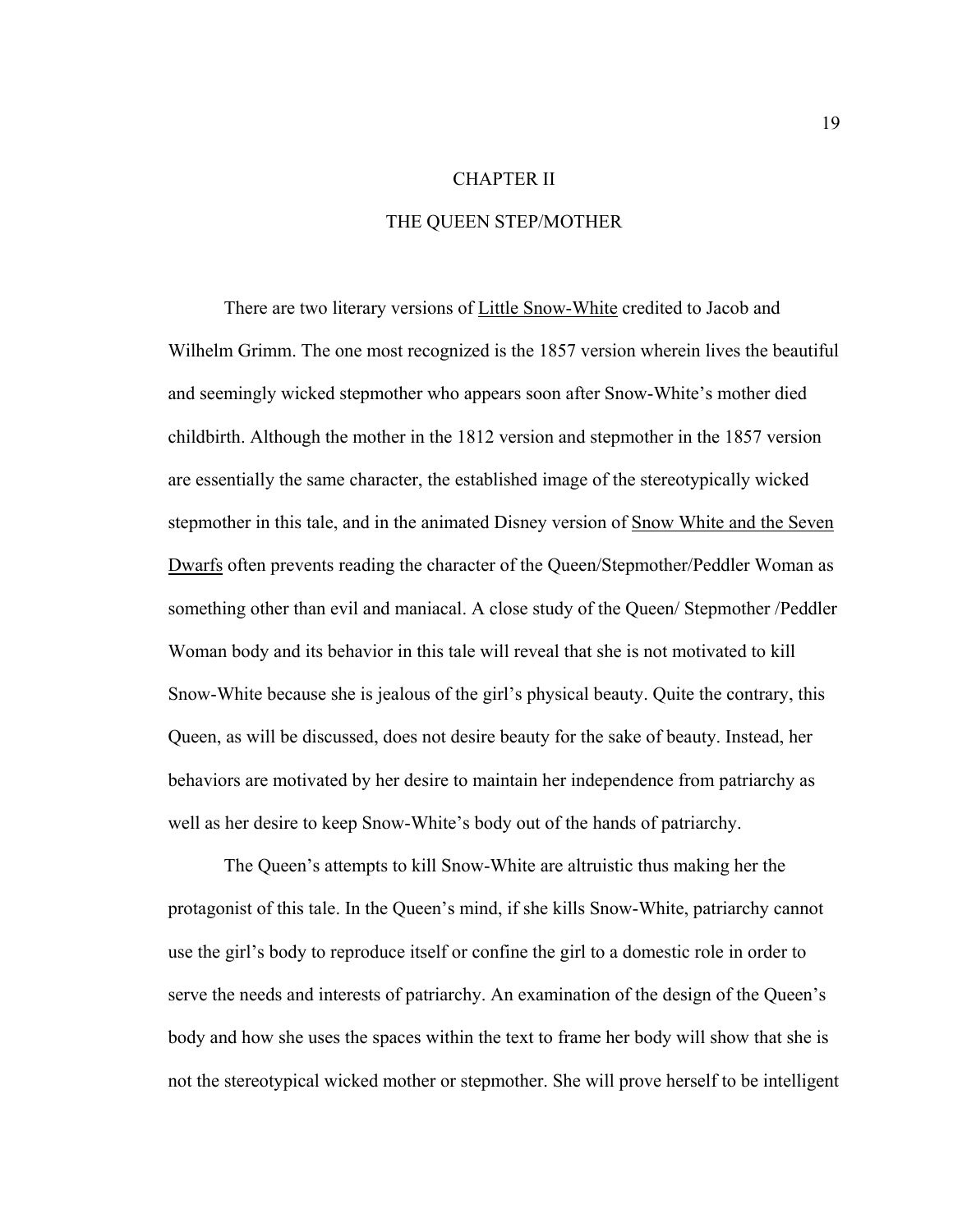and capable of independent thought and able to maintain her autonomy in a society controlled by patriarchy.

The tale begins:

Once upon a time in mid winter, when the snowflakes were falling like feathers from heaven, a beautiful queen sat sewing at her window, which had a frame of black ebony wood.

Three details in this first sentence confirm the queen's elevated and privileged position in society: first, by the title of queen; second, by her beauty; and third, by the feather-like attributes of the falling snowflakes from heaven. Details in this sentence also introduce the theme of opposites illustrated by the feather-like snow falling from heaven to earth, and by the black ebony frame and the white snow.

We know she lives in a castle because she is a queen. Castles are typically filled with all kinds of people engaged in all kinds of activities, but not this one. There are no attendants, servants, children, or King present. Instead the Queen decides to keep herself away from others. She is solitary and isolated by choice, or design, and obviously not the type of queen who requires or will require the attention of servants, attendants, or her husband, even if he is the King. She is a woman who prefers her privacy instead of displaying herself in public or taking advantage of the privileges afforded her as the Queen.

Despite the absence of attendants and servants, without doubt, the kingdom in which the Queen lives is wealthy and has financial resources as confirmed by the choice of wood used to frame her window. Exotic and extremely black, ebony only grows in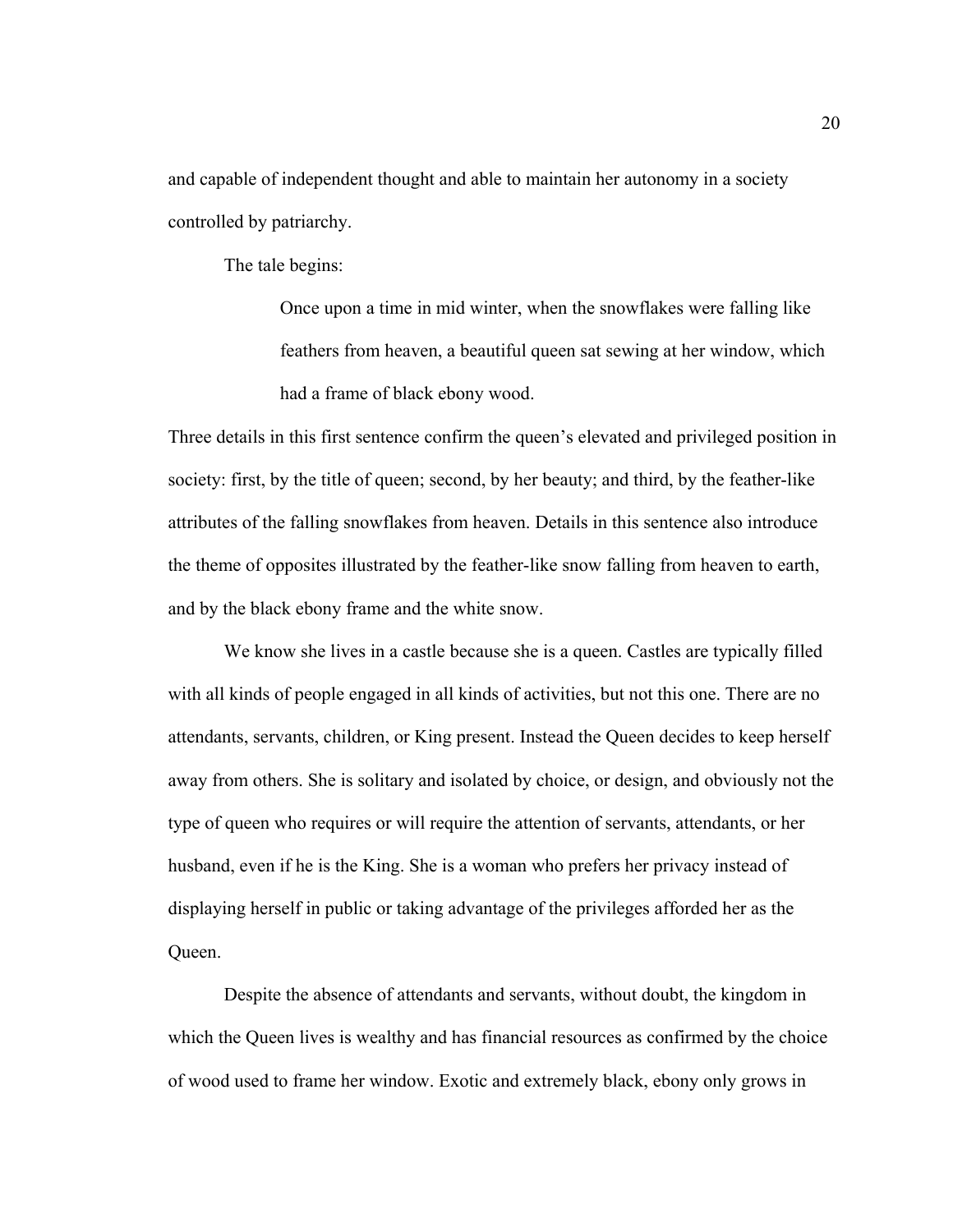tropical Africa or Asia far from northern regions of winter climates. Not only is it an exotic and intensively black wood, ebony's other unusual property is its density. It is one of the few woods in the world that will actually sink in water. Its density keeps it close to the earth and this element symbolically connects and anchors the Queen close to the earth. In addition to keeping her close to the earth, the frame of the window separates the expansive, outside, public space from the close, inside, domestic space where she sits sewing.

She purposely puts her body within the window frame and confines her movements and actions to that space. In fact, we do not see her walk to her window, or seat herself at her window; rather we see her hands constructively engaged in that traditional female art of sewing behind a white feathery screen of snowflakes falling from heaven. Her sewing commands the attention of her eyes. For now, she appears to accept the role of domesticity as illustrated by the productive work of her hands.

The Queen presents herself as an image of domestic art within her ebony frame. She behaves in a way that does not threaten the fabric of patriarchal society because she is engaged in work deemed appropriate for women. However, it is the Queen who decides which parts of her body appear within the frame of her window, and it is the Queen who decides how her body is displayed within its frame. The sewing in her hands is the focus in this scene rather than her face or any other part of her body. Given that she sits at the window with her sewing, it is logical that the material of her sewing would conceal her breasts. In fact, there are other parts of her body such as her feet, legs, and hips that not visible because they exist outside the ebony frame, and in essence, they are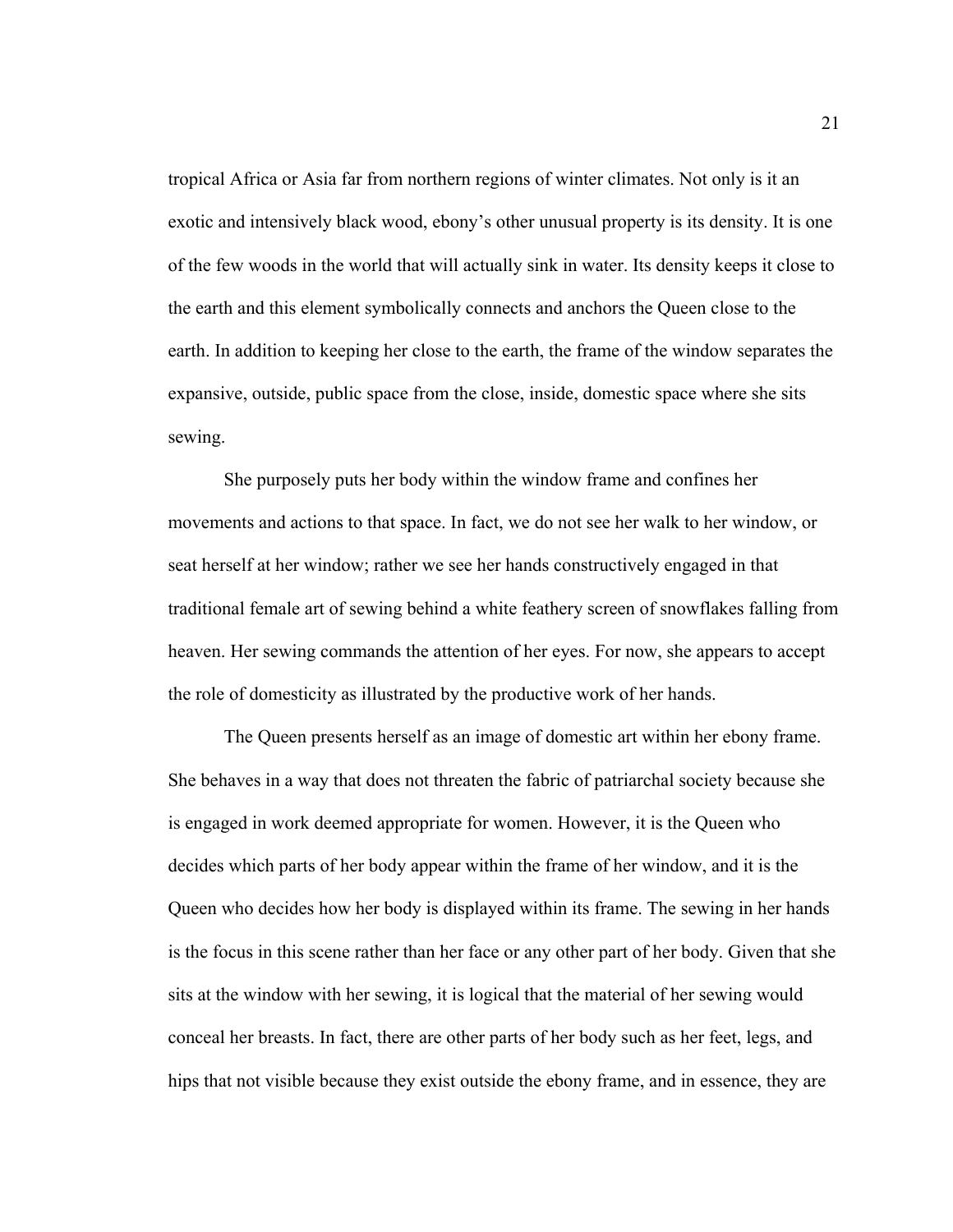invisible. The Queen consistently and deliberately uses various frames within the setting to prevent her body from being seen in its entirety. These frames that fragment her body also allow her to protect and maintain her physical autonomy. Furthermore, by keeping her body in pieces and incomplete, she prevents patriarchy from defining her as an object of sexuality or sensuality.

For the time being, she seems content to sit complacently and sew. The absent attendants and servants confirm her desire for solitude and her desire not to be distracted from the domestic work of her hands. However, the work of her hands does not have the power to hold and keep her attention to her work:

> As she sewed, she looked up at the snow and pricked her finger with her needle. Three drops of blood fell into the snow. The red on the white looked so beautiful that she thought to herself, "If only I had a child as white as snow, as red as blood, and as black this frame." Soon afterward she had a little daughter that was as white as snow, as red as blood, and as black as ebony wood, and therefore they called her Little Snow-White.

Her window must be located very close to the ground, which supports the nature and properties of the density of ebony. Another detail that realistically places the window close to the ground is the Queen's ability to clearly see the three drops of her hot-red blood in the cold-white snow. There are a couple of ways to explain why the Queen moved her hands outside the window in order for the blood to drop into the snow. It could have been when her finger got pricked, she put her hand outside the window to prevent her blood from staining her sewing, or she could have moved her still sewing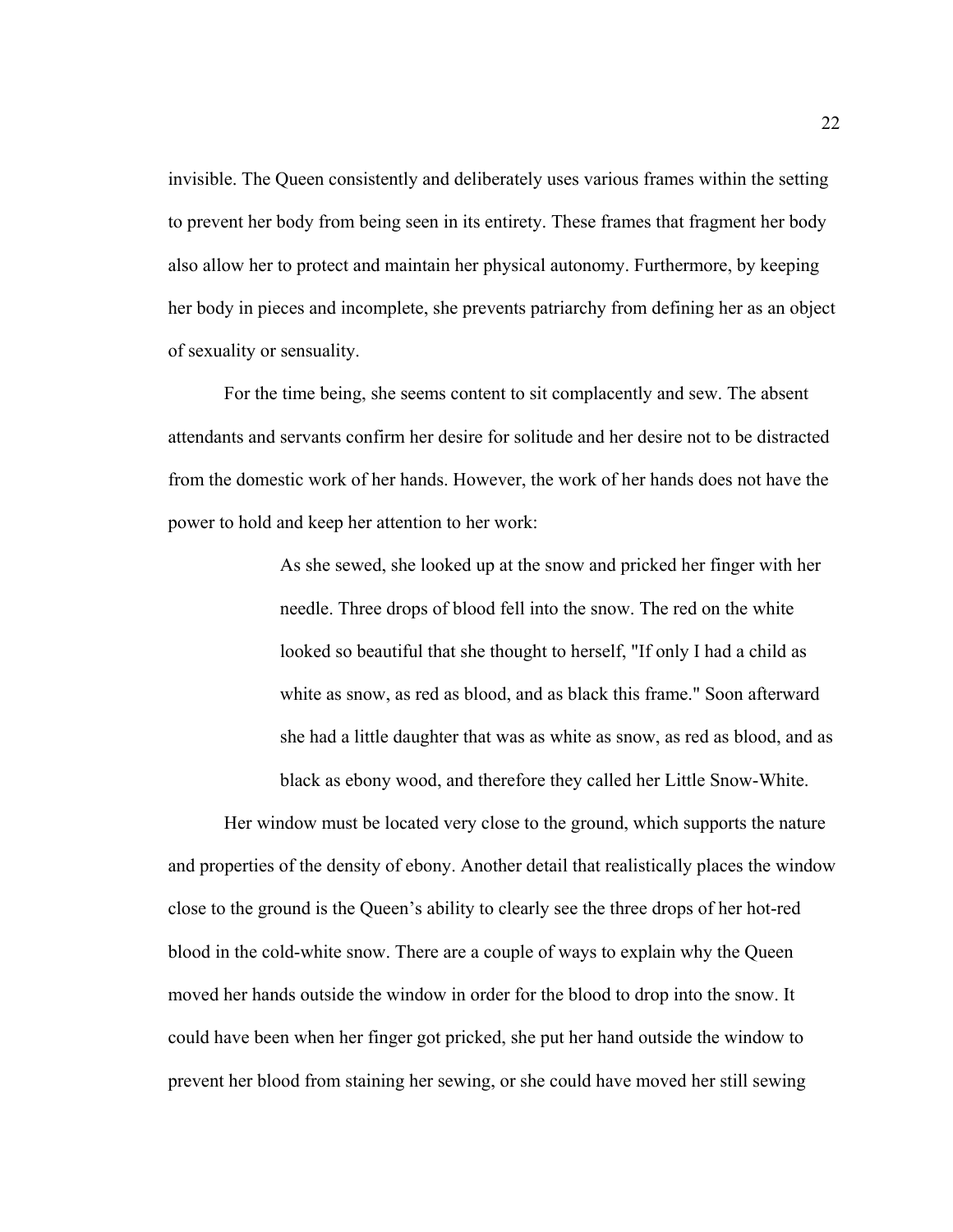hands outside the frame of the window when the falling snow distracted her. Either way, in her distraction, the phallic needle took that moment to prick her finger and make it bleed.

The Queen recognizes beauty when looking at the three drops of her hot-red blood on the cold-white snow. However, it is beauty represented by the colors of red and white that specifically defines the masculine view of beauty in patriarchal society. In fact, in medieval times red and white literally and figuratively represented the masculine view ideal feminine beauty. Linda Woodbridge states in her article "Black and White and Red All Over: The Sonnet Mistress Amongst the Ndembu," that:

> Even in medieval and Renaissance love poetry, roses in the cheeks, lips like cherries or rubies, skin like ivory, lilies, or snow were stiffly conventional: freshness of complexion prompted no freshness of metaphor. The mistress's red-and-white face was relentlessly emblazoned, "red and white" becoming a short-hand notation for feminine beauty. (247)

Even though she recognizes the masculine ideal of beauty in the colors of red and white, the three individual drops of her blood reinforce that beauty for her exists in pieces of herself and not as unified in a whole and complete body. From the Queen's perspective, the female body is beautiful only when it exists in pieces separated from the whole.

Unmistakably, the Queen offers a definition for the beauty she sees illustrated by red on white as very different from the way patriarchy sees the beauty of red on white. From this point onward, the Queen will not be distracted and will never be pricked by a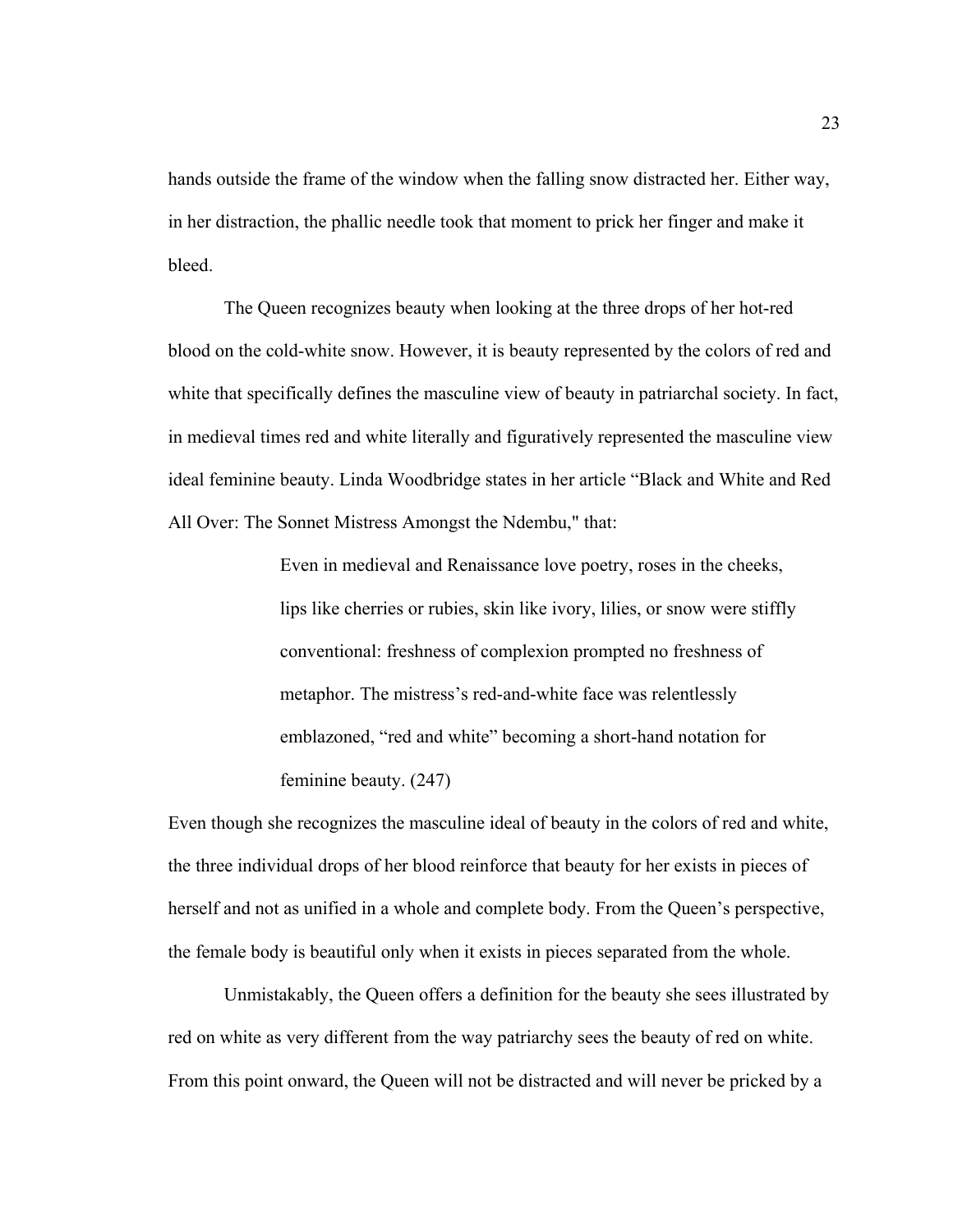needle again. Also, she will never allow her hands to engage in the act of sewing, and she will not frame herself in this window again. Apparently, she didn't like being pricked and not wanting her body to be pricked again simply shows that she has no interest or desire in losing control of her body to anything phallic.

The Queen intends to own her body and by keeping her body fragmented, it is her exclusive property. As owner of her body, from this point forward she will protect it by maintaining her sexual independence. In this way, she can prevent her body from being reduced or confined to domesticity through reproduction thus securing her sovereign right to govern her own body. Historically, it has been difficult for women to define themselves as independent and not confined to reproduction. Jane M. Ussher in The Psychology of the Female Body supports this view when she states:

> To position women purely in terms of their reproductive status is to deny their autonomy, to deny them the possibility of self-actualization. We have seen how, within the present discourse concerning women, reproduction plays an insidious role in maintaining subordination: it defines women through her womb, through her body, through the presence or absence of a child, the presence or absence of menstruation, the presence or absence of attractiveness, and sexuality. 138

When the needle pricked the Queen's finger, it literally and symbolically forced her into the domestic space as a mother. During the time of her pregnancy, she lost her ability to maintain her autonomy. While the Queen was pregnant, she never allowed her body to be seen in its pregnant condition. As soon as she was pricked, she hid her body until after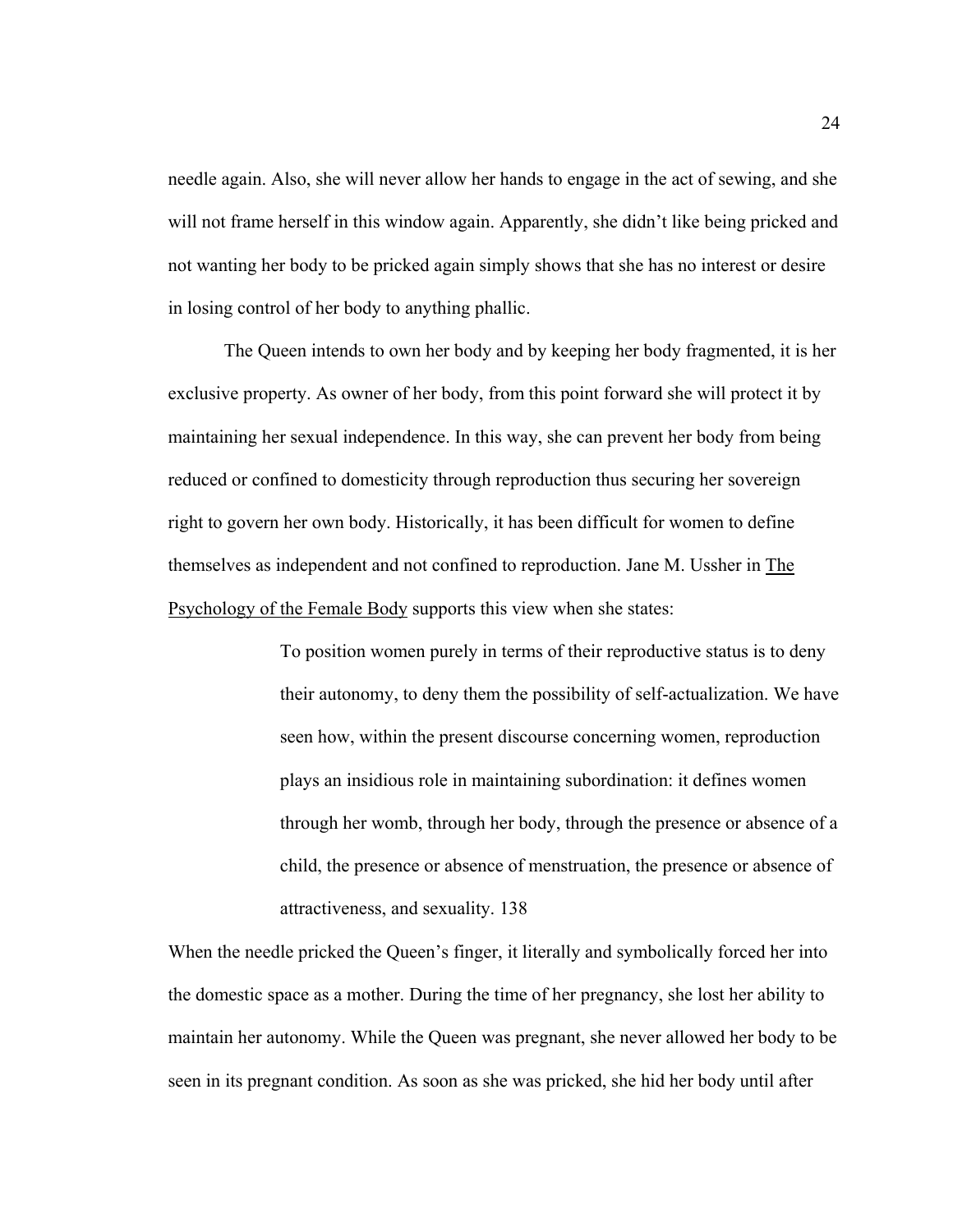the child was born. It was a domestic duty she was forced to perform, and in performing it her body disappeared because it was made subject to the King. It was not her desire to have her body changed, reshaped, or redesigned as a result of coming into contact with the phallic. This Queen will never literally or symbolically share the same setting or space with the King again. In fact, the King's voice and physical body are invisible and inconsequential to the upcoming events in the text despite that the King and the Queen agree to name their baby together because "they called her Little Snow-White."

The mother in the 1812 text lives after giving birth to Snow-White, but in the 1857 text she dies, which opens the door for a stepmother to become Snow-White's adversary. It really doesn't matter if the character is a mother or a stepmother, because the design of these female bodies is similar. Both these women are determined to protect their independence in patriarchal society, and both are determined to prevent patriarchal society from having it way with Snow-White's body even it this means that they must kill the daughter.

After the birth of Snow-White, the Queen refuses to perform any motherly or maternal behaviors. She never holds, feeds, dresses, plays, or comforts Snow-White. The Queen would rather spend her time protecting her independence as illustrated by how she uses the setting frames to fragment her body to prevent it from being forced into sexual submissiveness for reproduction. Her body, literally and symbolically, will never subordinate itself to the King again. By using setting frames to fragment her body, she controls how, when, and where her physical body appears and what it does or does not do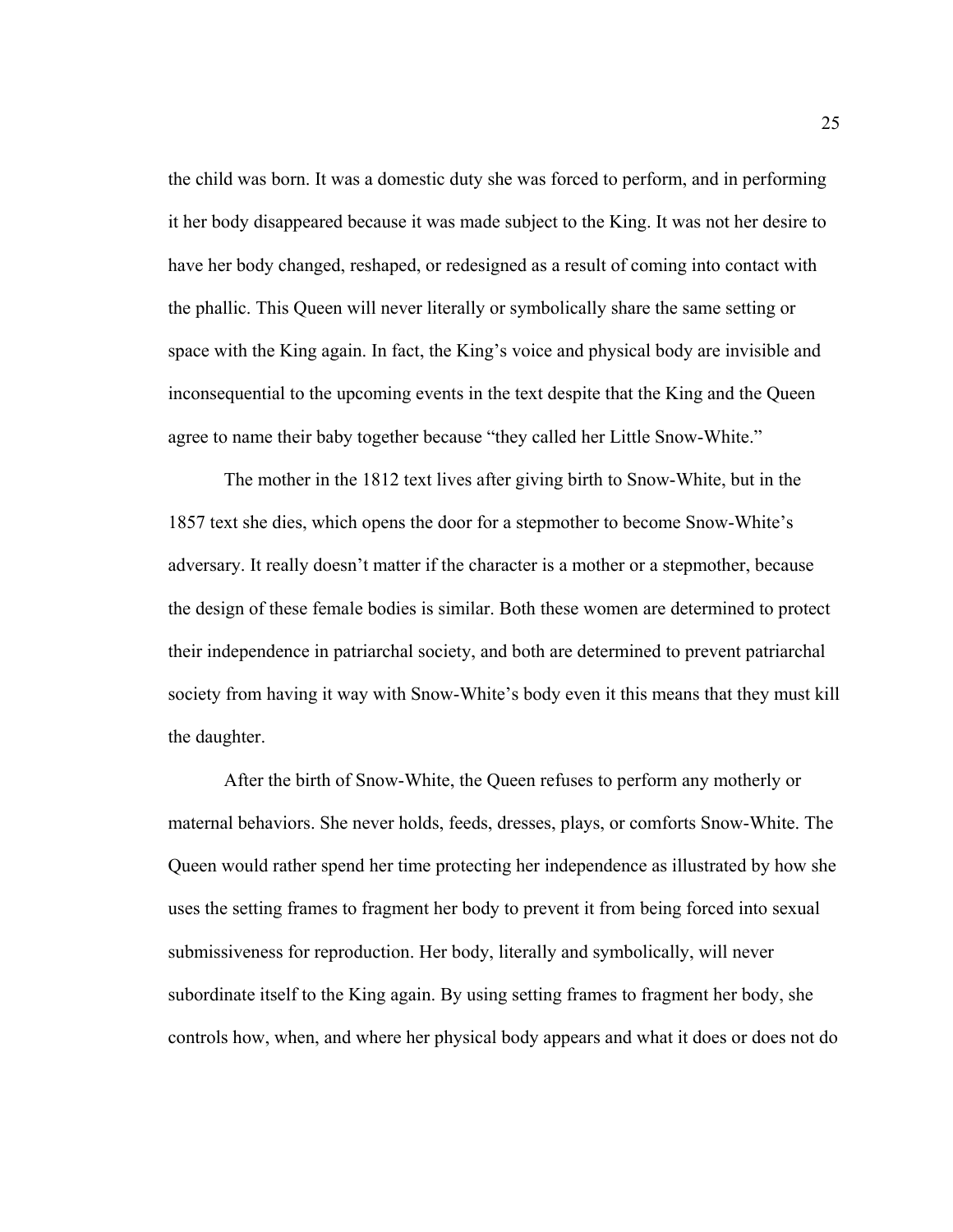when it appears. The Queen also refuses to share the same setting spaces with Snow-White until she transforms into the old beggar woman.

It is not until after the birth of Snow-White that the Queen allows parts of her body to become visible again as she stands before her mirror.

> She was a beautiful woman, but she was proud and arrogant […]. She had a magic mirror. Every morning she stood before it, looked at herself, and said:

Mirror, mirror, on the wall,

Who in this land is fairest of all?

To this the mirror answered:

You, my queen, are fairest of all.

Then she was satisfied, for she knew that the mirror spoke the truth.

The narrator tells the reader that the Queen is beautiful, proud, and arrogant. These qualities define her in a voice that is not her own and attempt, albeit unsuccessfully, to objectify and stereotype her as the wicked mother. However, it is irrefutably understood that this mirror belongs to the Queen. It is her property as is her window. This mirror hangs in an undisclosed room in the castle, a room to which only she has access. Each morning, the Queen stands in front of her mirror to look at herself, specifically her face. She is her own exclusive and privileged audience gazing upon the mirror image of her face within the frame of her mirror. It reflects her thoughts and her ability to think independently. The mirror is literal and symbolic and confirms that she can think independently. It is one more way she rebels against patriarchy.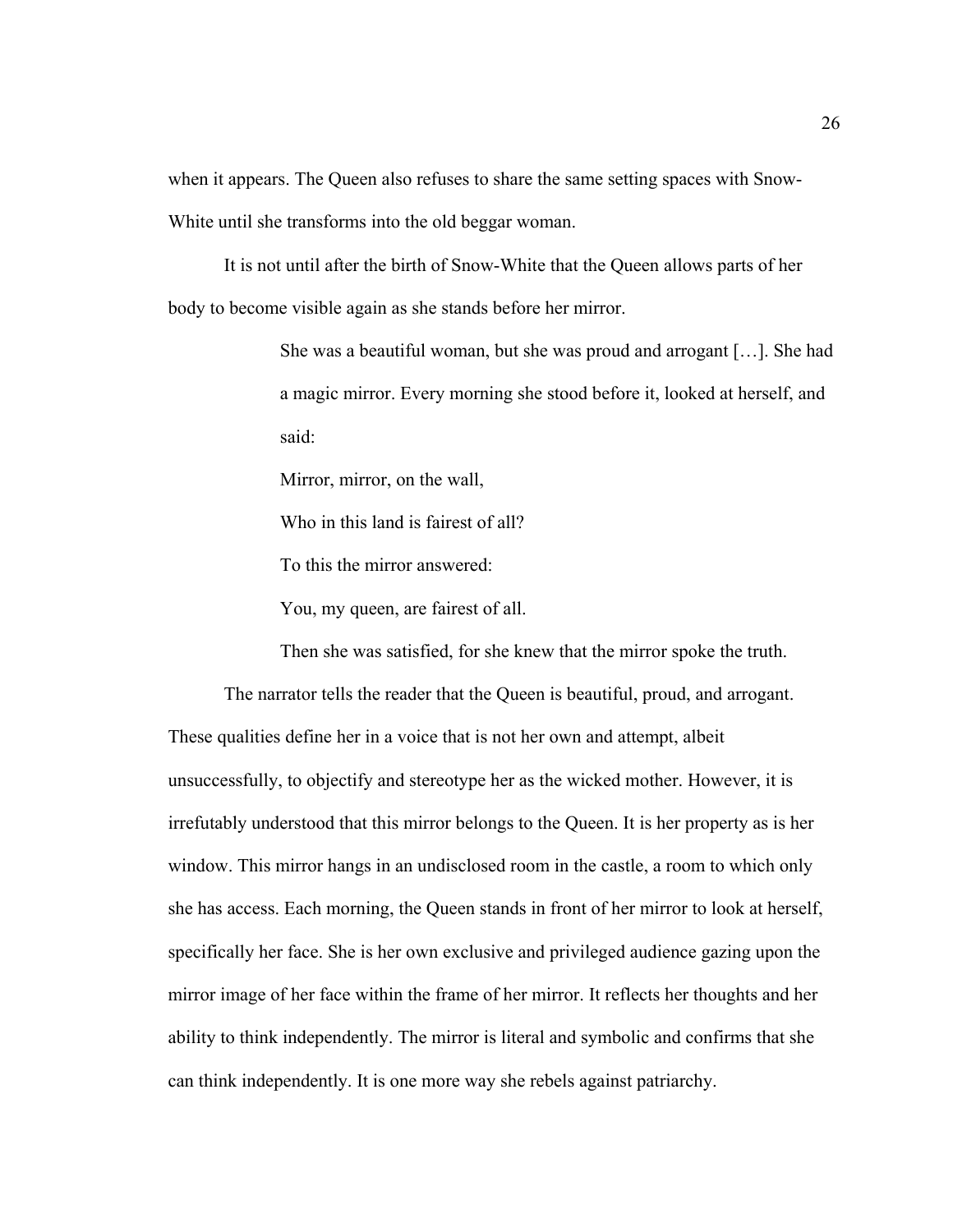The ritual that begins her day supports the Queen's intent to keep her body fragmented by using setting frames. She uses the frame of her mirror the same way she used the frame of her window to divide her body to keep it disconnected from the whole. In this way, she protects her body and it cannot become an object of sexuality or sensuality. In its disconnected condition, her body cannot be forced to perform reproductive or motherly duties in patriarchal society.

Even though this mirror belongs to the Queen, she does not allow it access to her entire body. Neither does she allow herself to be seen walking or moving toward or away from these frames. When she does stand before her mirror she refuses to behave in a way that typically defines women. Her mirror is not intended as a surrogate for the male gaze. She does not primp her face, or comb or fix her hair; instead she controls her body keeping it emotionally inexpressive and immobile. Her mirror is a reflection of her ability to think independently and apart from society. She does not use her ability to think independently to contemplate her beauty, rather she asks: "Mirror, mirror, on the wall / Who in this land is fairest of all?" After the Queen poses her question to the mirror, the mirror truthfully answers, "You, my queen, are fairest of all." The mirror, whether literal or symbolic, confirms the Queen's ability to contemplate her identity and individuality despite the constraints patriarchy imposes on women.

The use of the word *fairest* invites a study of the queen in other ways than the obvious ones of beauty and light hair that define and showcase her physical body as feminine. She uses her mirror to reflect the truth of her. The mirror is *the* mirror and is not designated male or female. The Queen consults the mirror about her degree of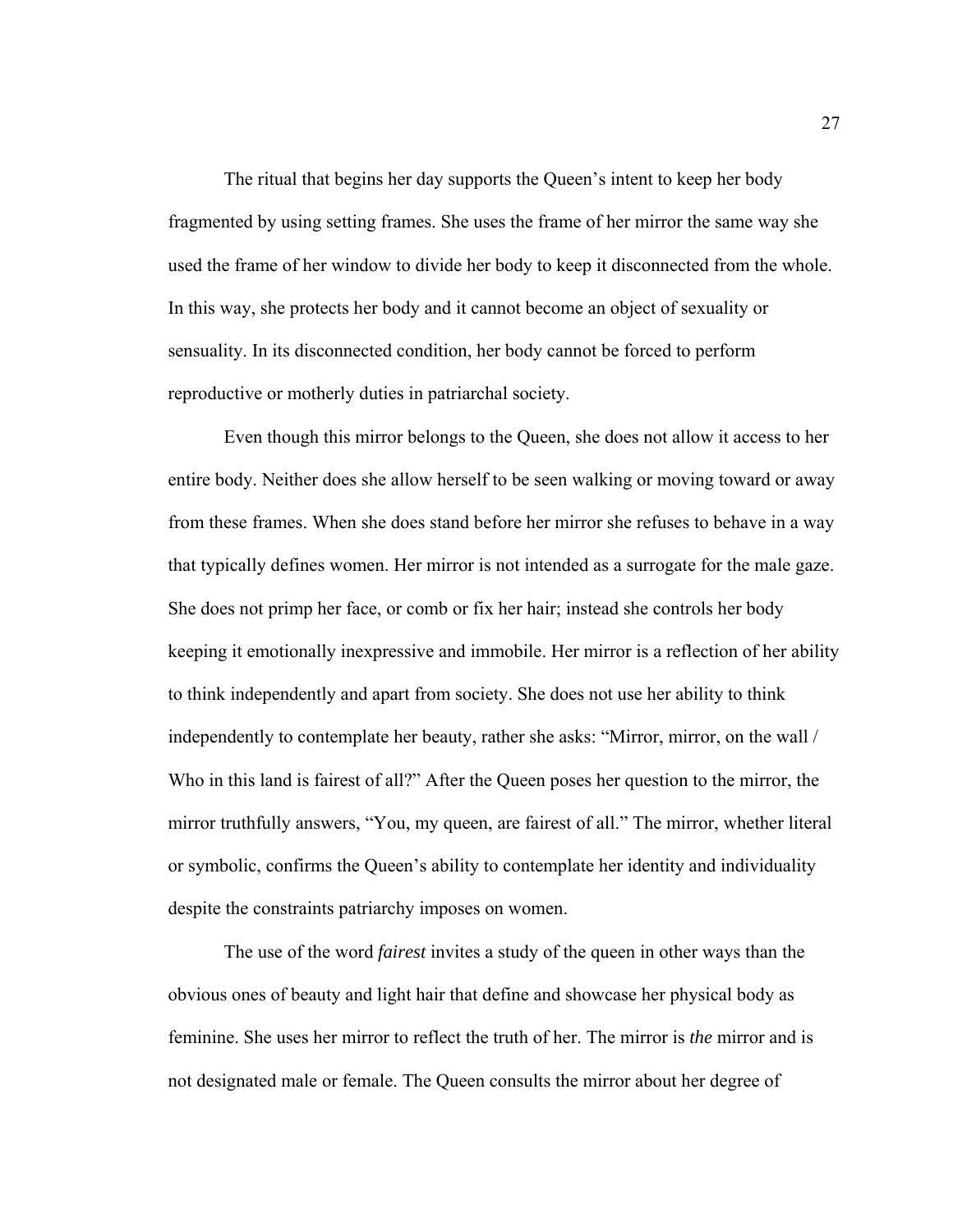fairness, but never asks the King, her husband, his opinion about the quality or degree of her fairness; nor does the Queen ever intend to ask the King, or any other man to validate or confirm her *fairness*. The use of the word "fairest" also implies personal integrity and a reputation that can successfully endure scrutiny. Additionally, the Queen's use of *fairest* suggests a moral subtext that extends beyond the nature of her physical beauty as defined by the narrator attempting to objectify her for the reader as someone who is simply proud and arrogant because she is physically beautiful. The Queen's moral subtext is that she intends to prevent herself and Snow-White from becoming domestically subordinate to prevent patriarchy opportunity to reproduce itself through their female bodies.

During the first seven years after the birth of Snow-White, the Queen keeps her body from being seen in its entirety and seen as an object of sexuality for reproduction. By not allowing patriarchy access to her entire body and by not performing the role of mother to Snow-White, she defies that society. She is a subversive force that tears at the domestic fabric maintaining patriarchal power. Therefore, without remorse, she abdicates maternal responsibilities most likely to servants. With Snow-White out of her way, she does not have to perform motherly duties.

The Queen consistently separates herself from society, yet remains visible in pieces of her body so she can maintain her physical autonomy and freedom. Unlike the Queen, Snow-White is dependent on that society for her care, and it is significant that this girl's physical body does not actually appear in the text until she is seven years old when: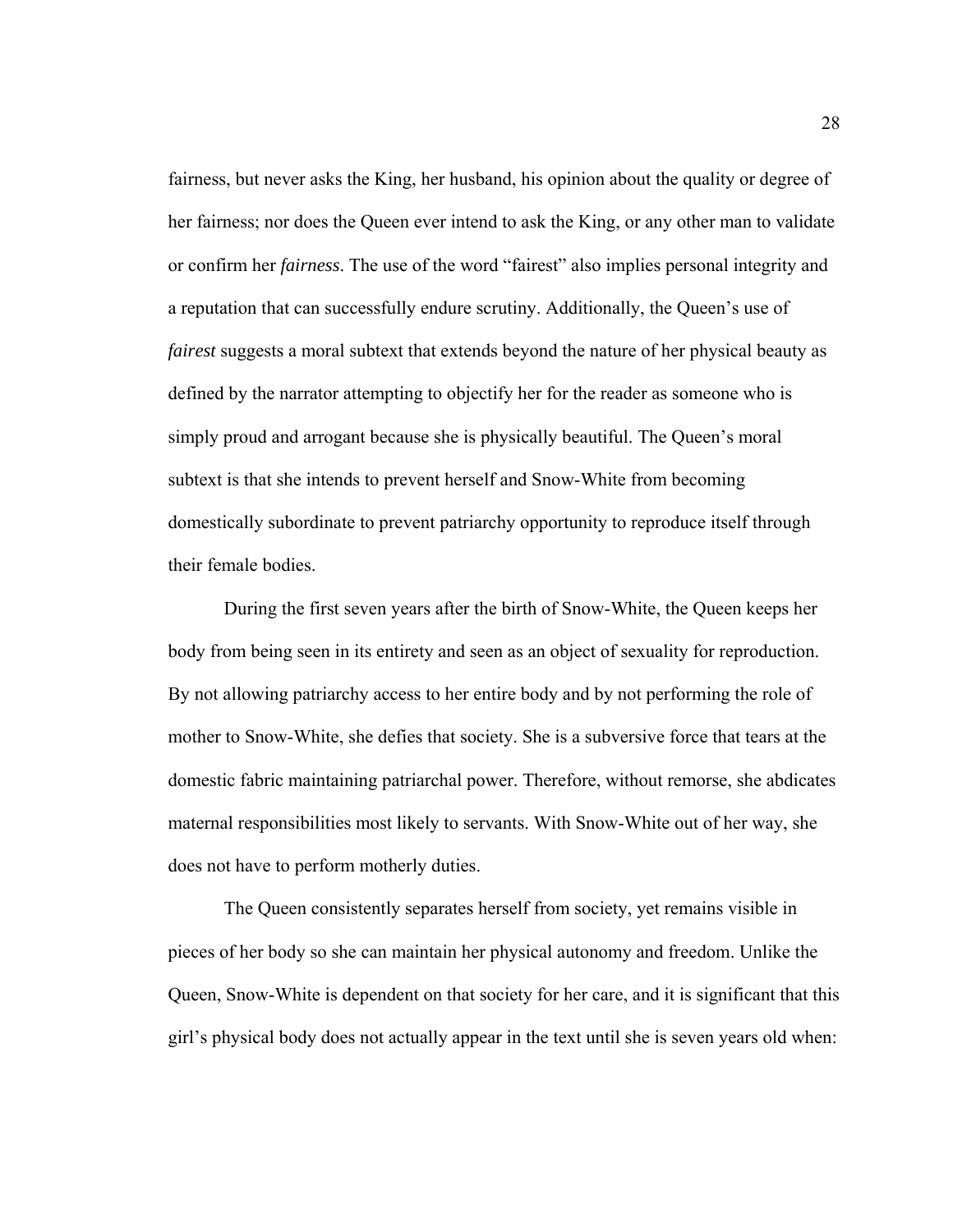Snow-White grew up and became ever more beautiful. When she was seven years old she was as beautiful as the light of day, even more beautiful than the queen herself.

One day when the queen asked her mirror:

Mirror, mirror, on the wall,

Who in this land is fairest of all?

It answered:

You, my queen, are fair; it is true.

But Snow-White is a thousand times fairer than you.

The queen took fright and turned yellow and green with envy. From that hour on whenever she looked at Snow-White her heart turned over inside her body, so great was her hatred for the girl. The envy and pride grew ever greater, like a weed in her heart, until she had no peace day and night.

The Queen's physical reaction, described by the narrator to the mirror's answer that Snow-White is "is a thousand times fairer than you" is extremely severe and results from the time the needle pricked her finger causing it to bleed on to the snow. She thought about how red and white are beautiful together. However, this is the feminine ideal of beauty upheld in patriarchal society. She became pregnant when she had no intention of becoming a mother, and it was always her intent that her body not be defined, or controlled by its sexual and reproductive functions by how she kept her body fragmented. In her distraction, she assisted patriarchy in creating an object of ideal beauty for their use. Her submissiveness in the act of reproduction reinforced the power of the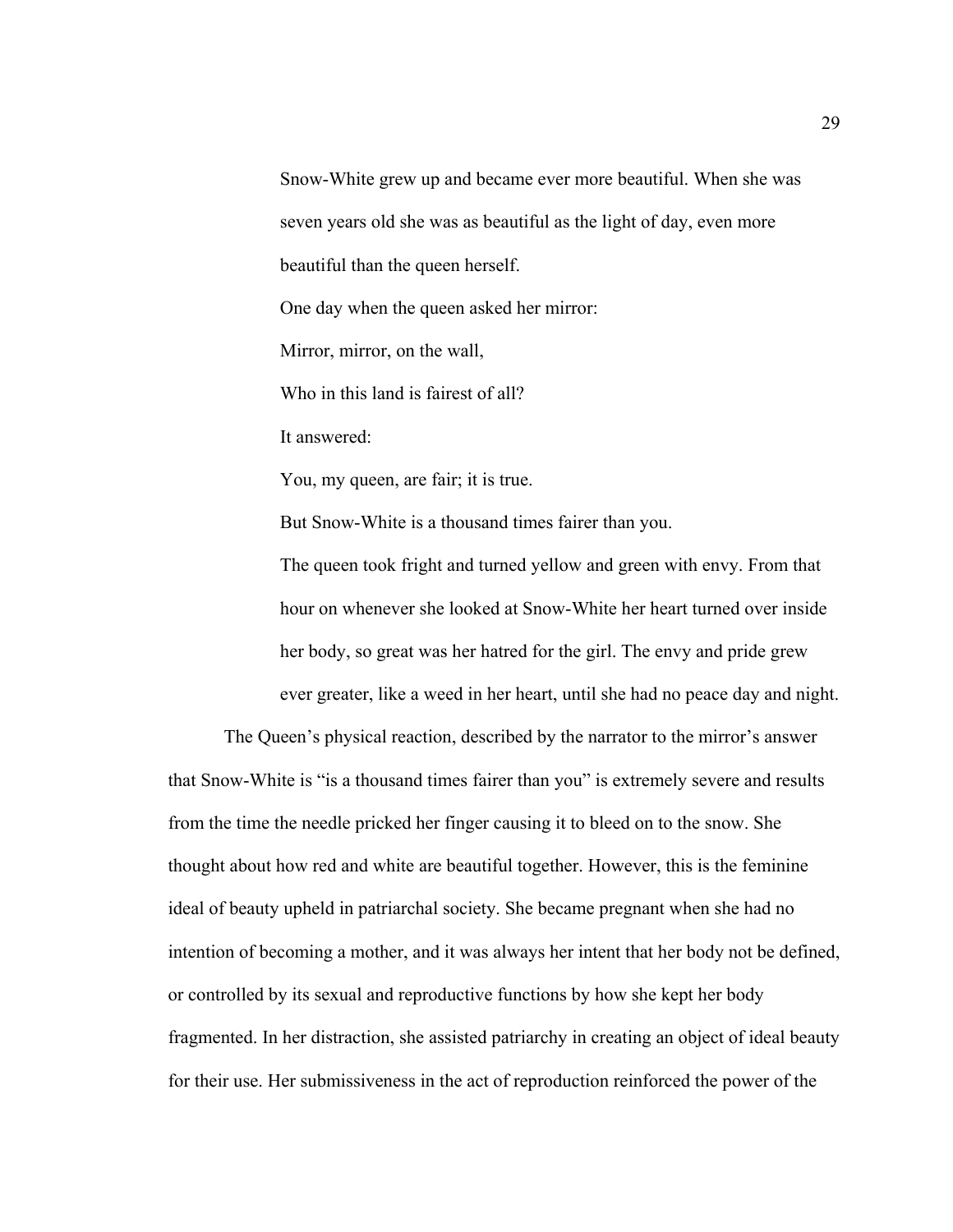patriarchal society she attempted to avoid before and after the birth of Snow-White. For seven years, Snow-White is suspended in invisibility and is of no consequence to the Queen until she appears as the feminine beauty product of patriarchal society. Now, with the appearance of Snow-White, the product of her womb, the Queen is once again reminded that her body was made sexually submissive in order to ensure the continuance of patriarchal society.

It is highly unlikely that the Queen would be jealous of Snow-White's beauty as defined by patriarchy because she never catered to the demands of patriarchal society or sought approval or acknowledgement from any man to identify or validate her as beautiful. In fact, the Queen does possess those qualities of beauty valued by patriarchy. There is nothing red and white about her, and she never uses her body in any way to make it sexually desirable or interesting to men. It is more likely that she is jealous of Snow-White's pristine body because it has not yet reached reproductive maturity, and at the moment it cannot be distracted, pricked, or confined to domestic duty. However, the design of Snow-White's body demands she fulfill her domestic destiny. Her body will always be a completely whole body and therefore always visible, and this visibility gives patriarchal society absolute sexual and reproductive control of her body.

In order to prevent patriarchy from using Snow-White, the Queen must destroy her body. Therefore, the Queen orders a huntsman to take Snow-White into the woods, kill her, and bring the girls heart and liver as proof she is dead. There are two plausible reasons for the manner in which the Queen wants the huntsman to kill Snow-White. First, the Queen desires to eliminate all evidence of her motherhood and her unwilling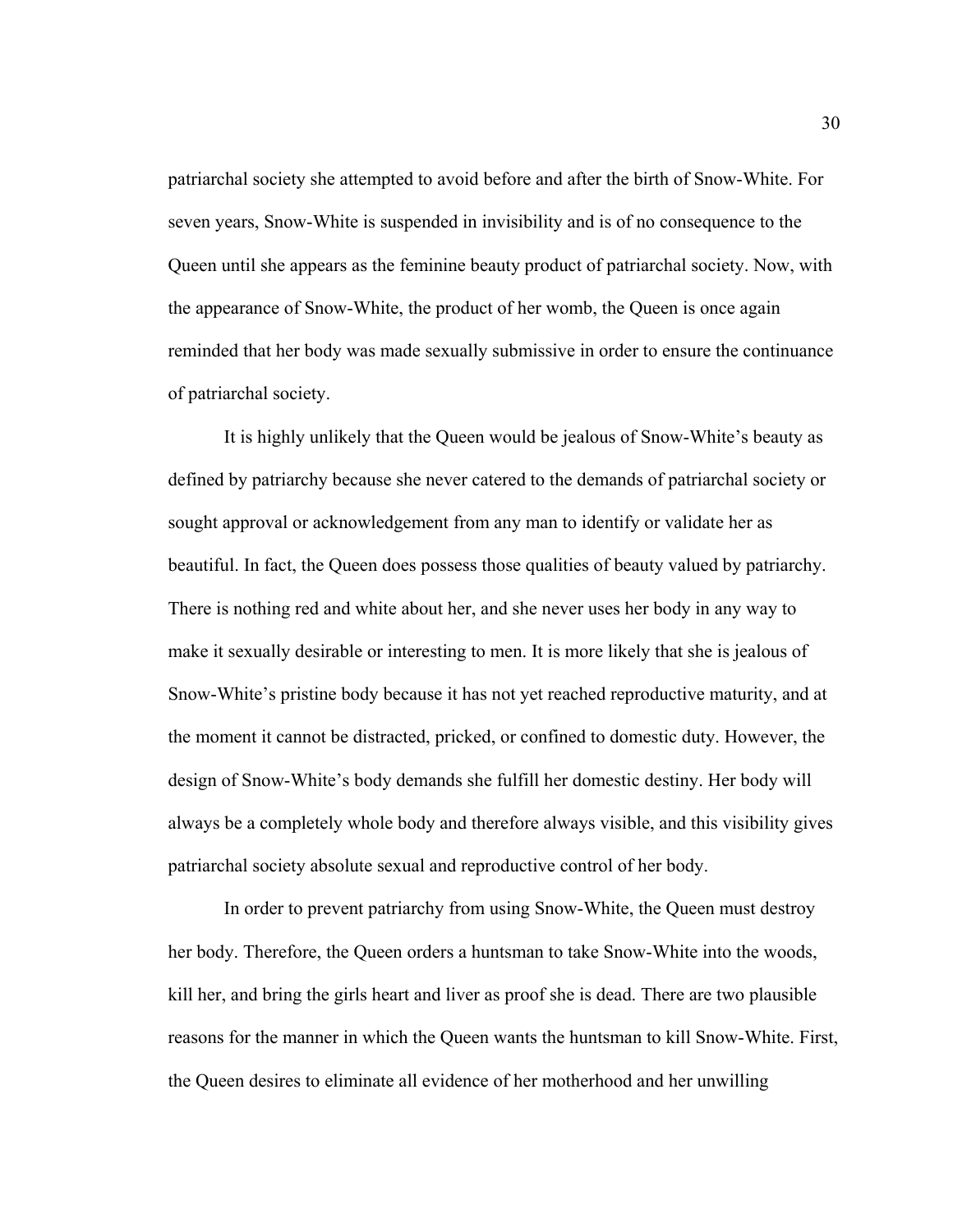participation in helping to create the masculine ideal of feminine beauty; and secondly, the Queen may know that Snow-White will not be able to escape her reproductive fate at the hands of patriarchy, which means that Snow-White's body cannot remain whole. It must be in pieces to maintain its autonomy and not become an object of sexuality to be used for reproduction. In the Queen's mind, she may well think that not only is she eliminating the physical reminder of that moment in her life when she was distracted, she believes that she is doing Snow-White a great service by preventing her from living her life confined to domesticity as defined by patriarchy.

The huntsman agrees with the Queen's request and escorts Snow-White into the woods. These woods are full of things that are dangerous to women, and if the huntsman follows through with the Queen's request that it be a remote spot, it will be a place where Snow-White's violent death will have no witness. The huntsman is willing to obey the Queen, but:

> When he took out his hunting knife to stab her, she began to cry, and begged fervently that he might spare her life, promising to run away into the woods and never return.

The hunting knife and its ability to stab are literally and symbolically phallic. It is much larger than the needle and able to damage Snow-White's young body in ways other than how the needle damaged the Queen's body. Undoubtedly, the knife is a much more threatening and dangerous phallic tool than that of the needle. Clearly, there are differing degrees of violence associated with sex in this tale. For the younger the woman, sex is a much more violent the act.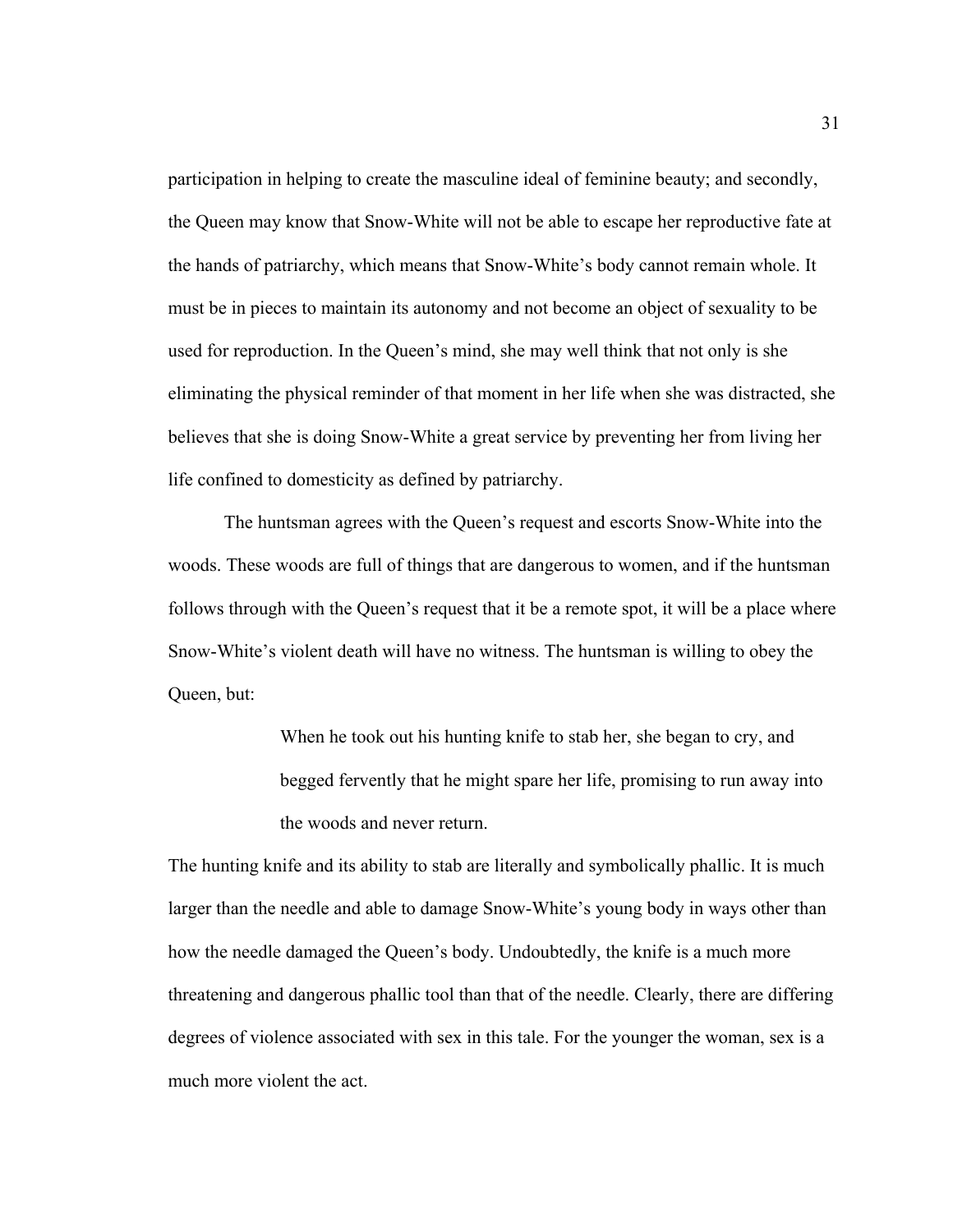As the Queen's agent, the huntsman intends to cut the girl's body into pieces. Although, if he obeyed her request to kill the child it would ensure Snow-White's autonomy and freedom from patriarchy. The huntsman refusing to dissect Snow-White's body, especially in the environment of the woods, confirms that a whole and complete female body is desired. Yet, at only seven years old, Snow-White is too young for a literal or symbolic encounter with a phallic knife. The huntsman will not damage the body destined for domesticity, but he must appease the Queen, so he brings her the heart and lungs of a boar, and, "She cooked them with salt and ate them, supposing that she had eaten Snow-White's lungs and liver." The Queen seemingly goes above and beyond what is necessary to make sure that Snow-White will never have a whole or complete body. She thinks she eats pieces of the girl. The Queen takes back into her body that which came out of her body believing she has denied patriarchal opportunity to use Snow-White's body to reproduce patriarchy.

Believing that she had eaten pieces of Snow-White body, the Queen confidently stepped in front of her mirror. The narrator tells the reader that she thinks, "she was again the most beautiful woman in the land…" Beautiful to the Queen means physical autonomy without exhibiting or showing a feminine sexual identity. Beautiful also means not giving patriarchy opportunities to suppress or confine her to sexual, domestic, or maternal roles. With complete assurance she asks:

Mirror, mirror, on the wall,

Who in this land is fairest of all?

The mirror answered once again: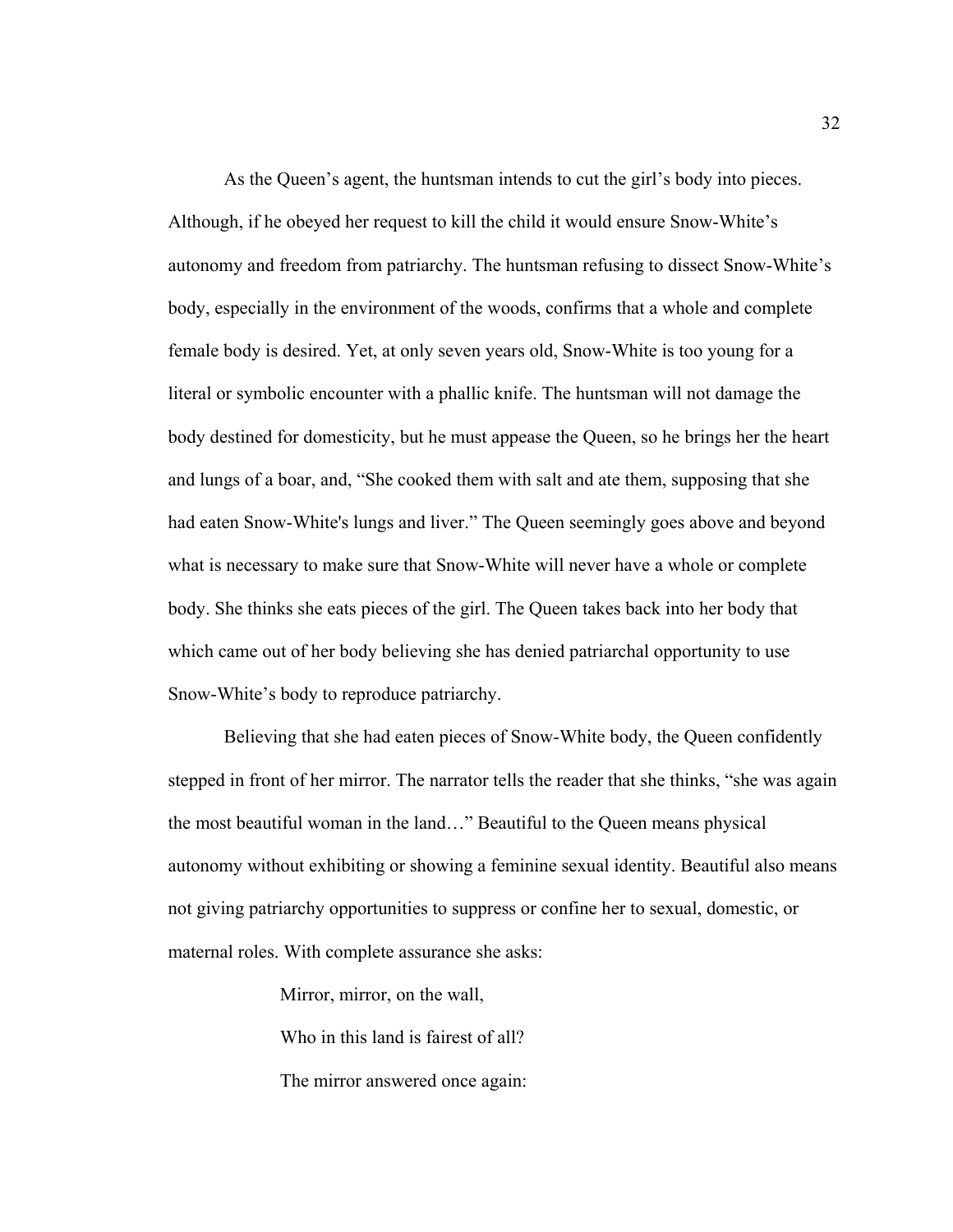You, my queen, are fair; it is true.

But Little Snow-White beyond the seven mountains

Is a thousand times fairer than you.

It startles the Queen to hear this, and now she knows the huntsman deceived her. He did not kill Snow-White. This is the second time the Queen has been caught off guard by a man. From now on, she will carry out her plan to murder Snow-White alone. Even though the Queen wants Snow-White dead, she need not fear for her life because men will do everything in their power to preserve her their reproductive and domestic use. The girl need fear one person and one person only: the Queen, who persists in preventing patriarchy from owning her body. The Queen will do everything in her power to stop patriarchy from owning Snow-White's body to fulfill its destiny as reproductive property. Domesticity is not a thing of beauty to the Queen.

The Queen knows that only the seven dwarfs, who live beyond the seven mountains, rescued Snow-White from the forest. The Queen is more determined in her zealousness to prevent Snow-White from being used as domestic property. If murder is the only way for her to accomplish her goal, so be it. Obviously, for the Queen, death is preferable to domestic subordination. She begins to plan immediately how she might kill Snow-White because she will have no peace until the mirror once again says that she is the fairest in the land.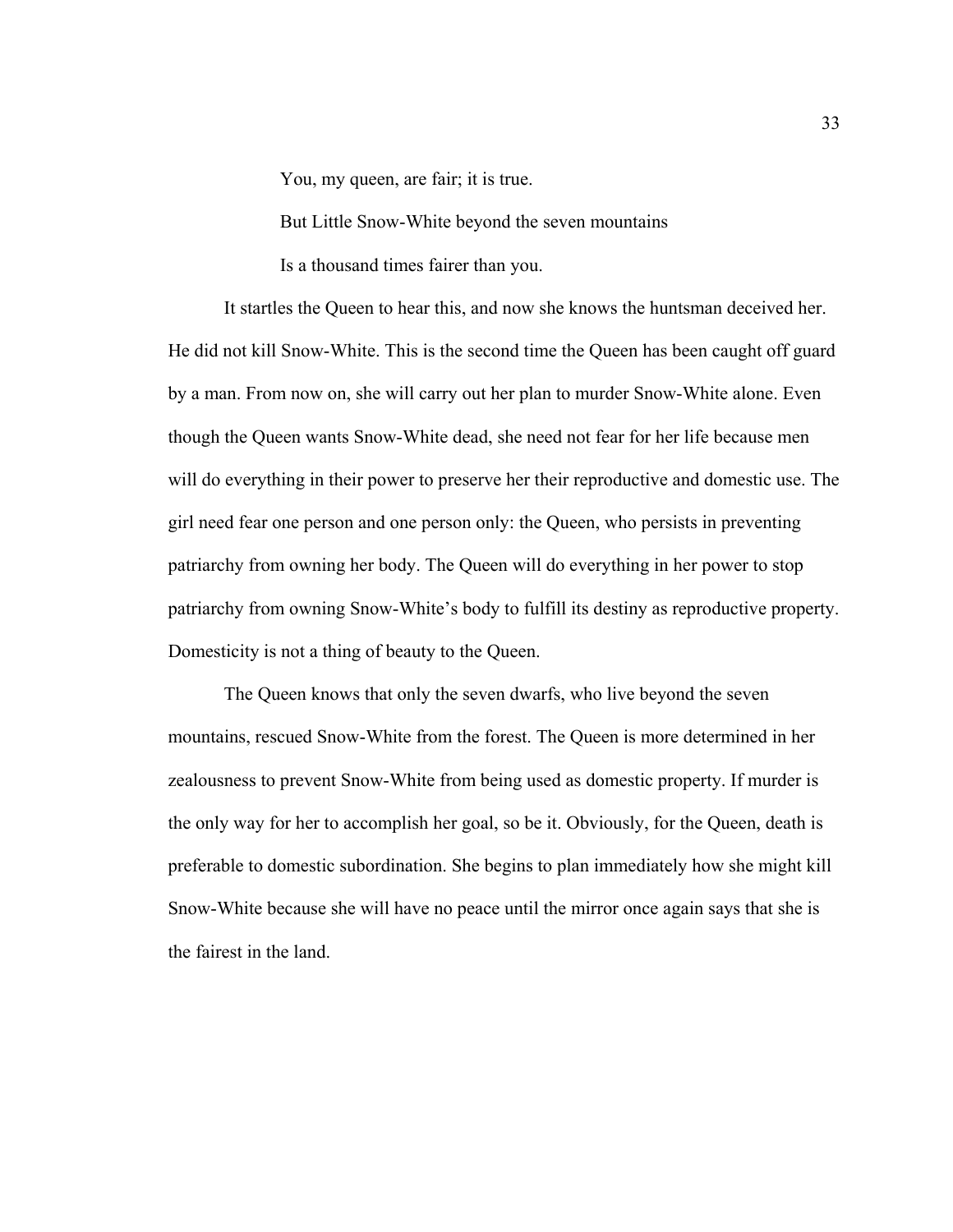## CHAPTER III

## THE OLD PEDDLER WOMAN

So far, the first and only time the Queen's body moved outside the domestic space was when she put her hands through the opening of her window to bleed into the snow. Despite the Queen's attempts to maintain her autonomy and independence, patriarchy found a way to force her participation in motherhood. The pricking her finger and the resulting pregnancy forced her back into the domestic space for seven years. Since that time, the Queen never risked sewing at her window again. She isolates herself giving no opportunity for patriarchal society to domesticate her by confining her to reproductive and maternal duties. She is successful in her endeavor because she keeps her still reproductive body fragmented, and never again gives patriarchy opportunity to access to her body to reproduce itself.

The first seven years of Snow-White's life were not spent with her mother, and there is no evidence supporting the idea or notion that the Queen felt any obligation or desire to act in any way that would define her as the mother of Snow-White. Instead, the Queen devoted herself to protecting her body from another sexual encounter. In so doing, Snow-White was left in the care of other subordinates under the authority of patriarchy society, the society that the Queen makes every effort to avoid. Now that Snow-White is seven, it has come to the attention of the Queen, via her mirror, that she has not protected her daughter from acculturation at the hands of patriarchy. The consequences are that Snow-White will be a sexual, reproductive, and maternal tool for the continuation of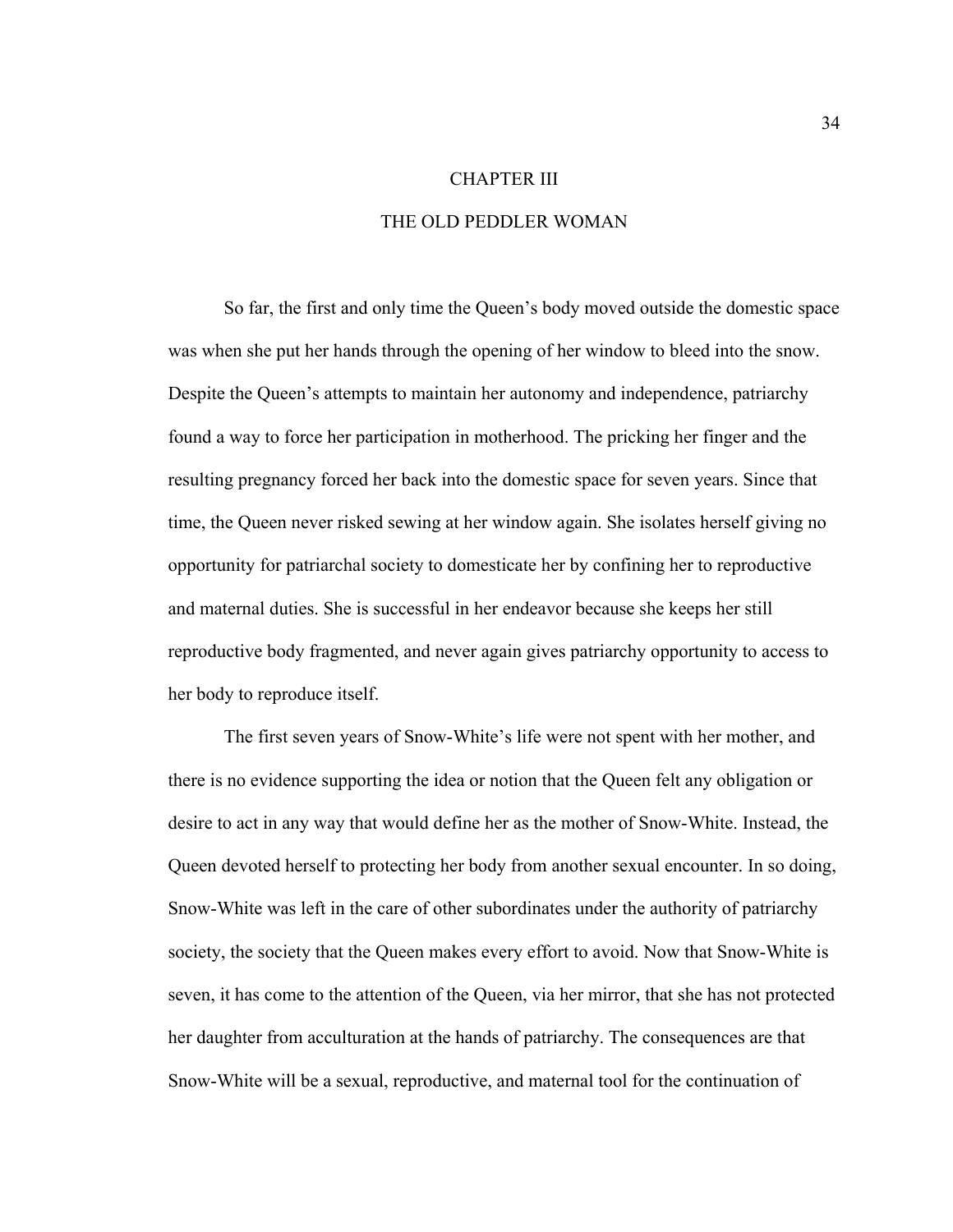patriarchal dominance. The only way to save Snow-White from this fate demands that the Queen kill her because no amount of training or education will undo the first seven years of Snow-White's life.

The only way the Queen can gain access to the body of Snow-White is to risk travel through the outside landscape inhabited and controlled by men. She cannot do this in the body of the Queen because in order to travel through that landscape she must do so as a whole body. If she enters that landscape as the Queen with her entire body intact, she makes herself vulnerable to men. In order to travel freely, she must disguise herself in such a way that clearly communicates that her body is sexually undesirable and of no value for use in reproduction. Therefore in the disguise of an old woman she is able to move through the exterior spaces belonging to men without having to worry about being forced into sexual submission. The Queen, in her newly transformed non-fragmented, whole peddler woman body, is able to travel safely over the seven mountains to the seven dwarfs' house.

Once she gets to the house, she knocks saying:

"Open up. Open up. I'm the old peddler woman with good wares for sale." Snow-White peered out the window, "What do you have?" "Bodice laces, dear child," said the old woman, and held one up. It was braided from yellow, red, and blue silk. "Would you like this one?" "Oh, yes," said Snow-White, thinking, "I can let the old woman come in. She means well." She unbolted the door and bargained for the bodice laces.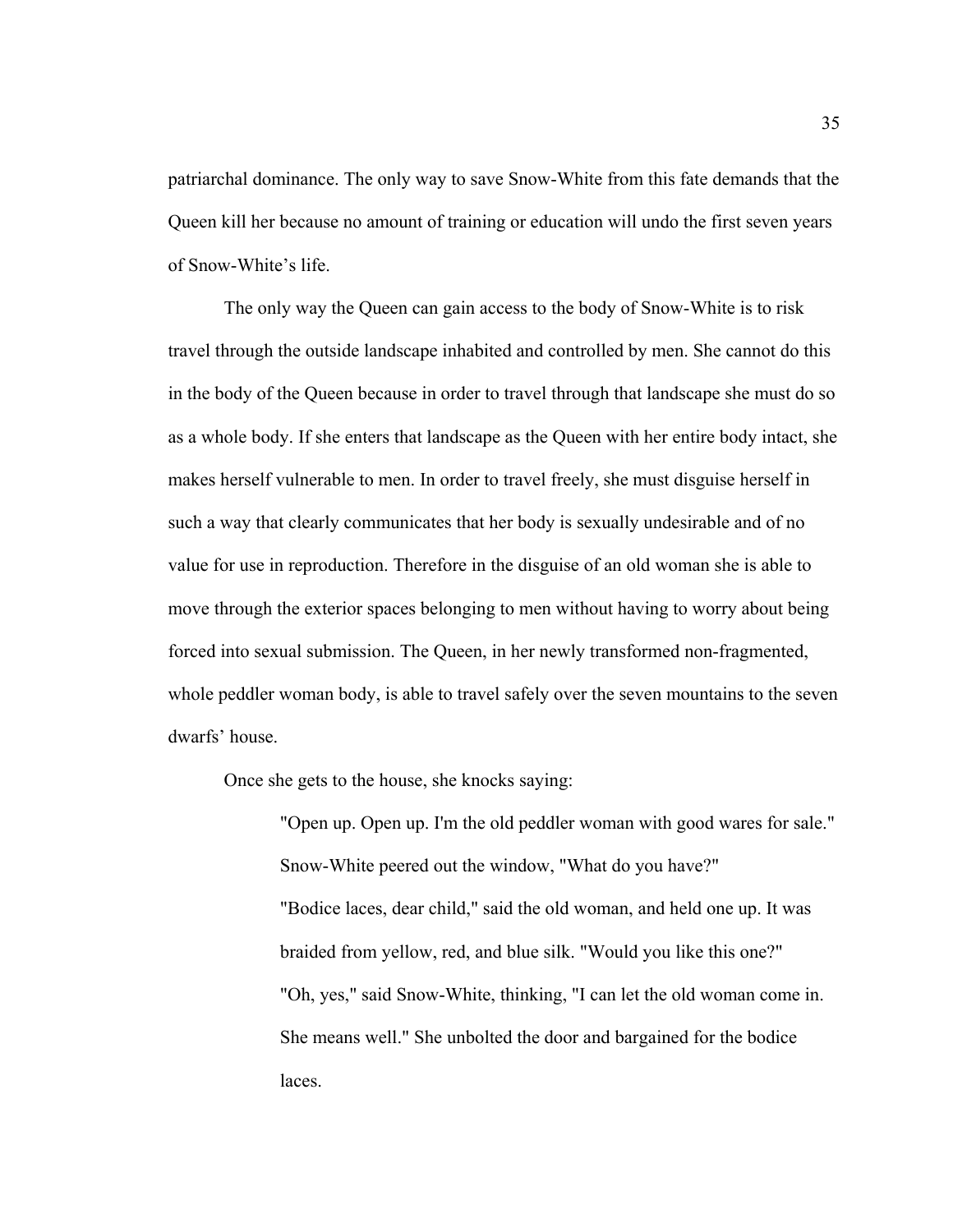"You are not laced up properly," said the old woman. "Come here, I'll do it better." Snow-White stood before her, and she took hold of the laces and pulled them so tight that Snow-White could not breathe, and she fell down as if she were dead. Then the old woman was satisfied, and she went away.

When the Queen ordered the huntsman to kill Snow-White, she wanted proof of the girl's death and he was to return with Snow-White's lungs and liver. If the huntsman had obeyed the Queen, he would have had to use his knife to disfigure Snow-White's body, thus mutilating her young breasts and womb rendering them unrecognizable, undesirable, and useless. The old woman does not possess a knife, nor does she want to. She will find another way to accomplish what the huntsman could not. Her weapon of choice is a bodice, and she will use it to suffocate Snow-White. If the bodice is an effective murder weapon, it must completely cover the girl's chest so when the old woman tightens the bodice laces it will suffocate her and subsequently flatten the girl's breasts to her chest. In this way, the old woman redesigns and transforms an element of Snow-White's feminine sexual identity. Once the bodice laces are tightened and Snow-White falls, the Queen, as an old woman, believes she has successfully eliminated evidence of her forced motherhood as well as deprived patriarchal society the use Snow-White's body for reproduction.

The old woman returns home and transforms back to her Queen body. As Queen she consults her mirror only to find out that the dwarfs have once again rescued Snow-White. Her work is not done and: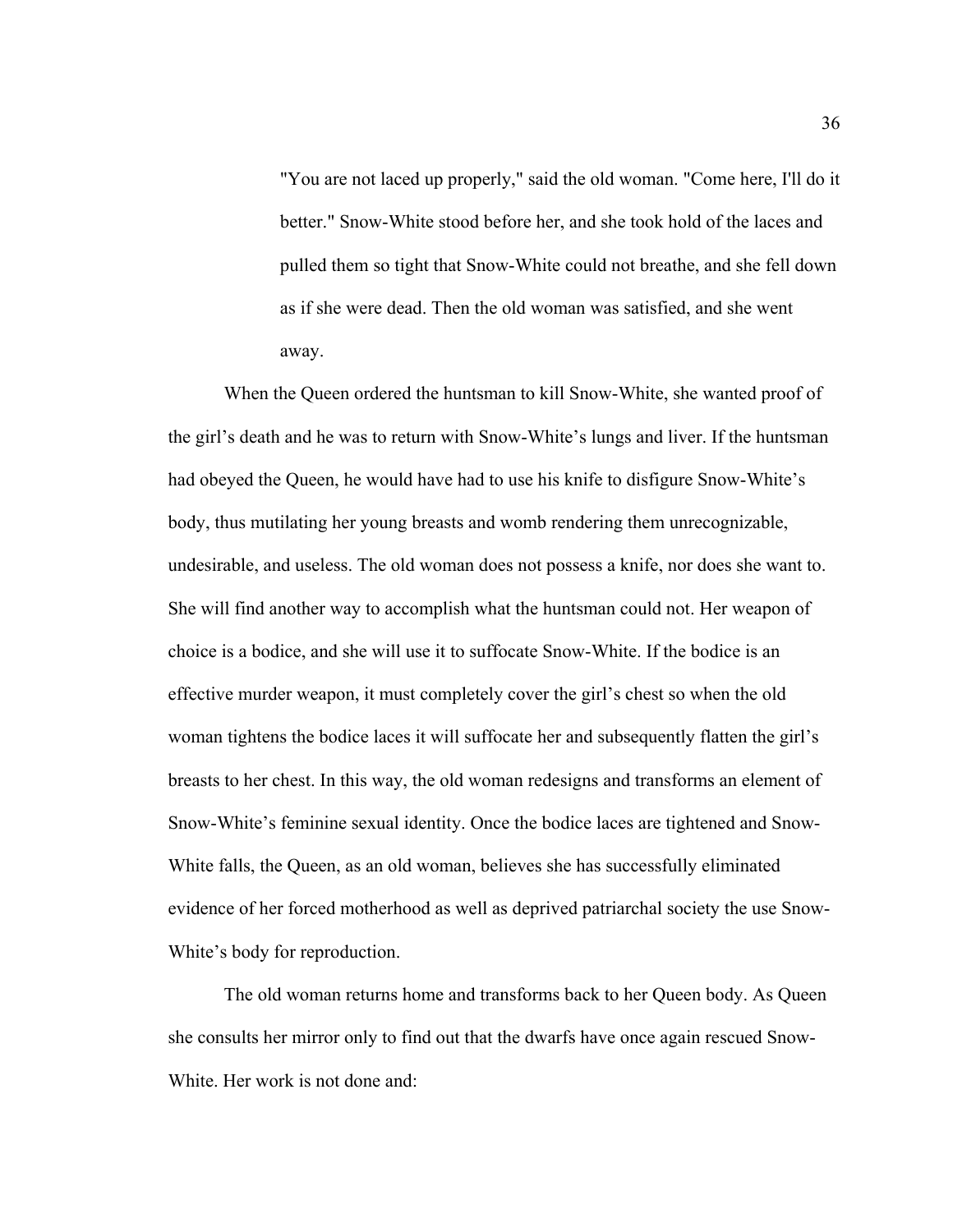Then for an entire day and a night, she planned how she might catch her. She made a poisoned comb, disguised herself differently, and went out again.

The Queen still uses the disguise of an older woman, but alters her appearance to prevent Snow-White from recognizing her as the first old peddler woman who attempted to suffocate her. Upon arriving at the dwarfs' house a second time:

> She knocked on the door, but Snow-White called out, "I am not allowed to let anyone in."

> Then she pulled out the comb, and when Snow-White saw how it glistened, and noted that the woman was a complete stranger, she opened the door, and bought the comb from her. "Come, let me comb your hair," said the peddler woman. She had barely stuck the comb into Snow-White's hair, before the girl fell down and was dead. "That will keep you lying there," said the queen. And she went home with a light heart.

The pretty comb made her forget the dwarfs' admonitions not to let anyone in the house. It was a much too attractive trinket for Snow-White to resist. She agrees to allow the old woman to comb her hair, and almost immediately the poison causes Snow-White to fall on the floor as if dead. It works much more quickly than what the bodice did, and requires less physical effort from the old woman. Satisfied with her work, the old woman returns to the castle and return to her Queen body confident that she has succeeded in her second attempt to kill Snow-White. To confirm the demise of Snow-White, the Queen asks her mirror the same question she always asks her mirror, but to her horror her mirror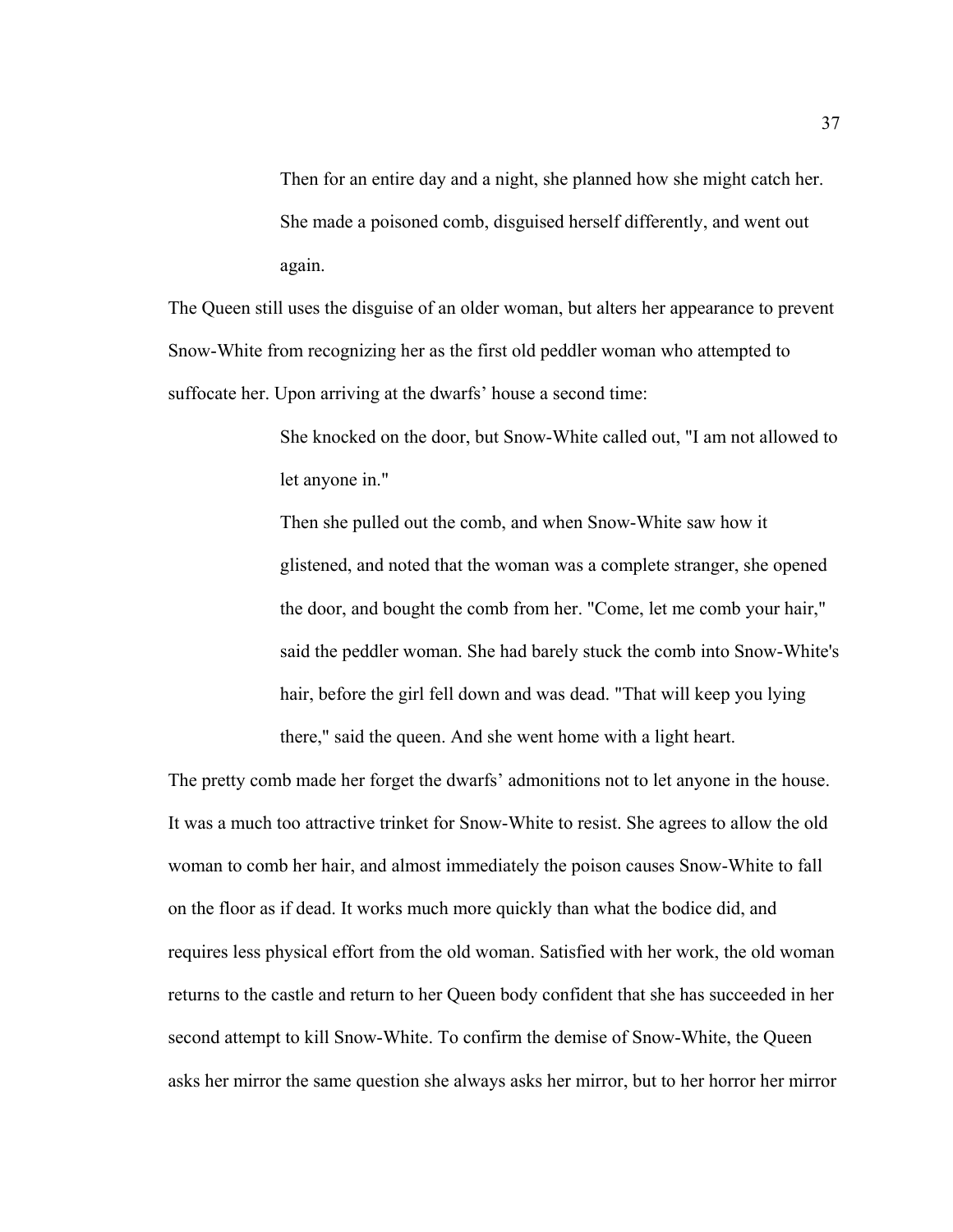tells her that Snow-White is still alive. Once again, the Queen must devise yet another plan to kill Snow-White, and:

> Then she went into her most secret room – no one else was allowed inside – and she made a poisoned, poisoned apple. From the outside, it was red and beautiful, and anyone who saw it would want it. [But anyone who might eat a little piece of it would die.] Then she disguised herself as a peasant woman, went to the dwarfs' house, and knocked on the door.

The implication of "her most secret room," means that she has other rooms that are secret, but not to the same degree as this one. She is its sole owner and occupant and she will not allow anyone else into her room. Her room will not be violated. She protects its integrity just like she protects the integrity of her womb. Even the King, despite his position and authority cannot enter that inner room. These spaces are not to be used for procreation; instead these spaces, her spaces, ensure her physical independence and sexual autonomy. She uses "her most secret room" to create the "poisoned, poisoned apple," intending to kill Snow-White, and eliminate the evidence of her womb that signifies her as patriarchal property. Motherhood may have been forced upon her by the prick of the needle, but motherhood cannot prevail nor trap her in a life of dependence on and invisibility in the world of patriarchy.

Her choice of red and white for the apple remind us again of her red blood on the white snow and reinforces the masculine ideal of feminine beauty, a feminine beauty to which Snow-White is attracted when the Queen disguised, a third time as a peddler woman: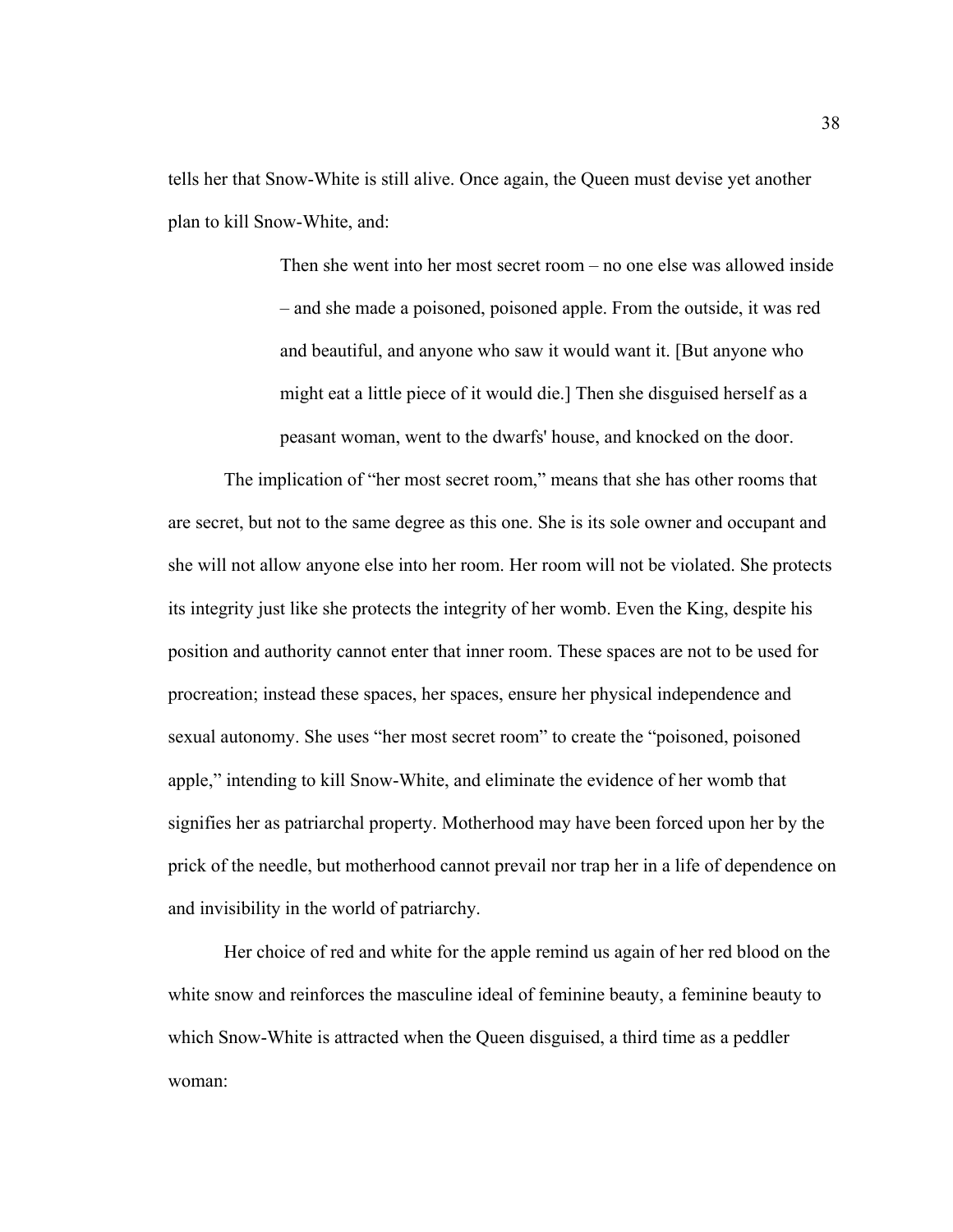knocked on the door.

Snow-White peeped out and said, "I'm not allowed to let anyone in. The dwarfs have forbidden it most severely."

"If you don't want to, I can't force you," said the peasant woman. "I am selling these apples, and I will give you one to taste."

"No, I can't accept anything. The dwarfs don't want me to."

"If you are afraid, then I will cut the apple in two and eat half of it. Here, you eat the half with the beautiful red cheek!" Now the apple had been so artfully made that only the red half was poisoned. When Snow-White saw that the peasant woman was eating part of the apple, her desire for it grew stronger, so she finally let the woman hand her the other half through the window. She bit into it, but she barely had the bite in her mouth when she fell to the ground dead.

This is the only item of the three items offered to Snow-White for which the peddler woman does not ask for something in exchange. Snow-White was given the other two items after bartering, although we do not know what Snow-White gave the old woman in trade for those items. The apple is not for sale, but exacts a very high price from the body of Snow-White. Even the dwarfs have been made powerless (impotent) to rescue her from death this time.

The Queen, in the form of an old peddler woman, will not appear again. She transformed herself into an old woman, a spinster, as someone able to operate outside the boundaries of patriarchy and as someone with every intention of killing Snow-White. Her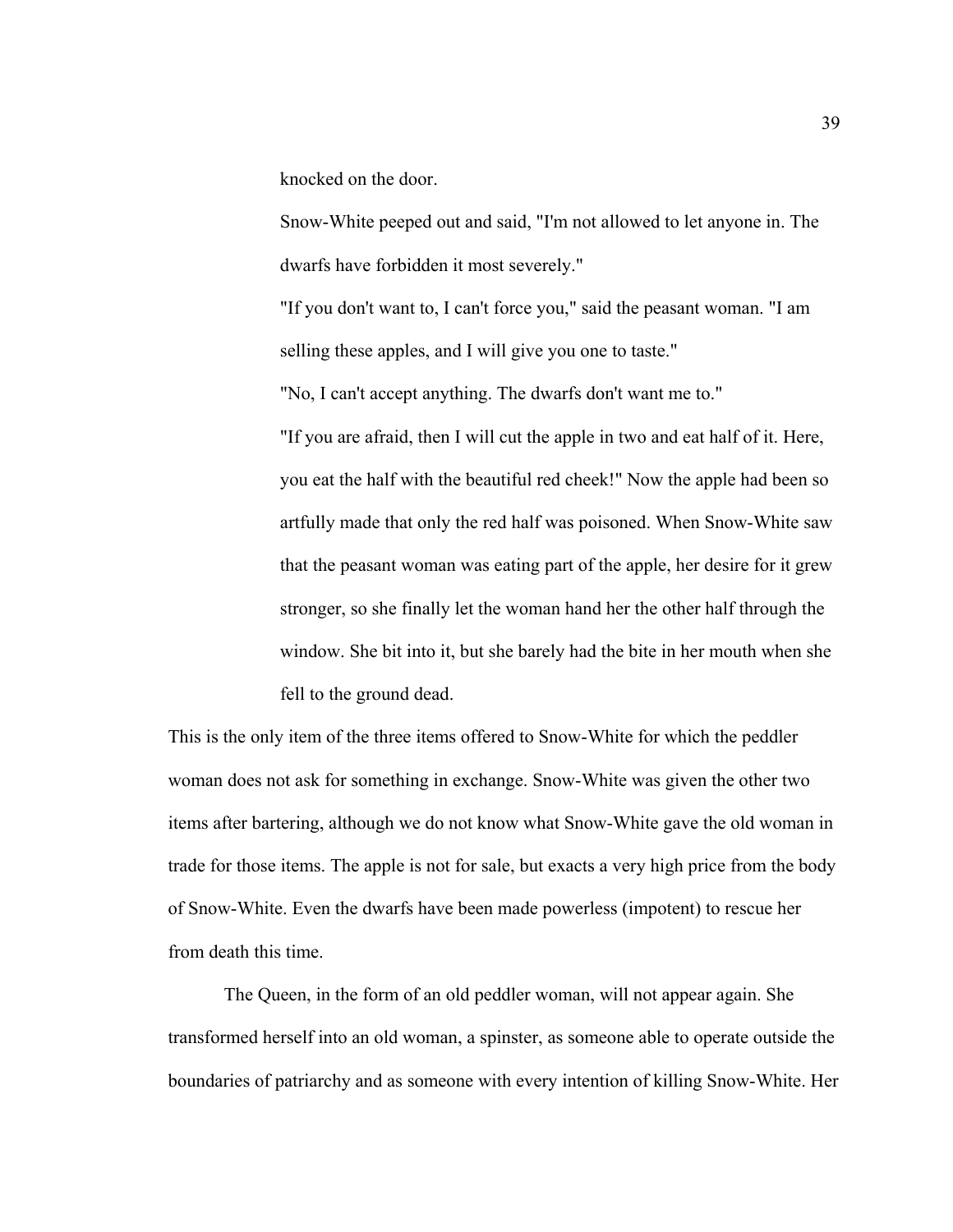transformation was necessary and allowed her to travel, without incident, through spaces typically dominated by men, the spaces that would prove to be dangerous to younger women, and to those women not under the protection of patriarchy. She does not travel to see Snow-White as the girl's mother, or as a mother. Furthermore, she does not disguise herself as a man, which, if she had, would give her access to other kinds of weapons such as knives and guns. She does not need to create a weapon or use a weapon that would or could be interpreted as phallic to kill Snow-White. Shuli Barzilai states in "Reading "Snow White": The Mother's Story," that, "…the queen invariably chooses to "get at" Snow White by doing what a mother does for a very young child: dressing, combing, and feeding" (532). What Shuli Barzilai refuses to see is that the Queen does not go to Snow-White as her mother because she never wanted to be a mother. When she arrives at the dwarfs' house it is in the guise of a self-sufficient old woman capable of supporting herself to ensure her freedom from patriarchy control as well as protecting and claiming her right to sexual and maternal independence.

Up to this point in the tale, and after being caught unaware by the prick of the needle, the Queen has been successful in retaining ownership of her body either by fragmenting it as Queen, or by uniting it to transform into the body of the old peddler woman. No matter which body she uses, she refuses to behave in any way that defines or confines her to reproductive submissiveness and maternal responsibilities imposed upon her by patriarchal society.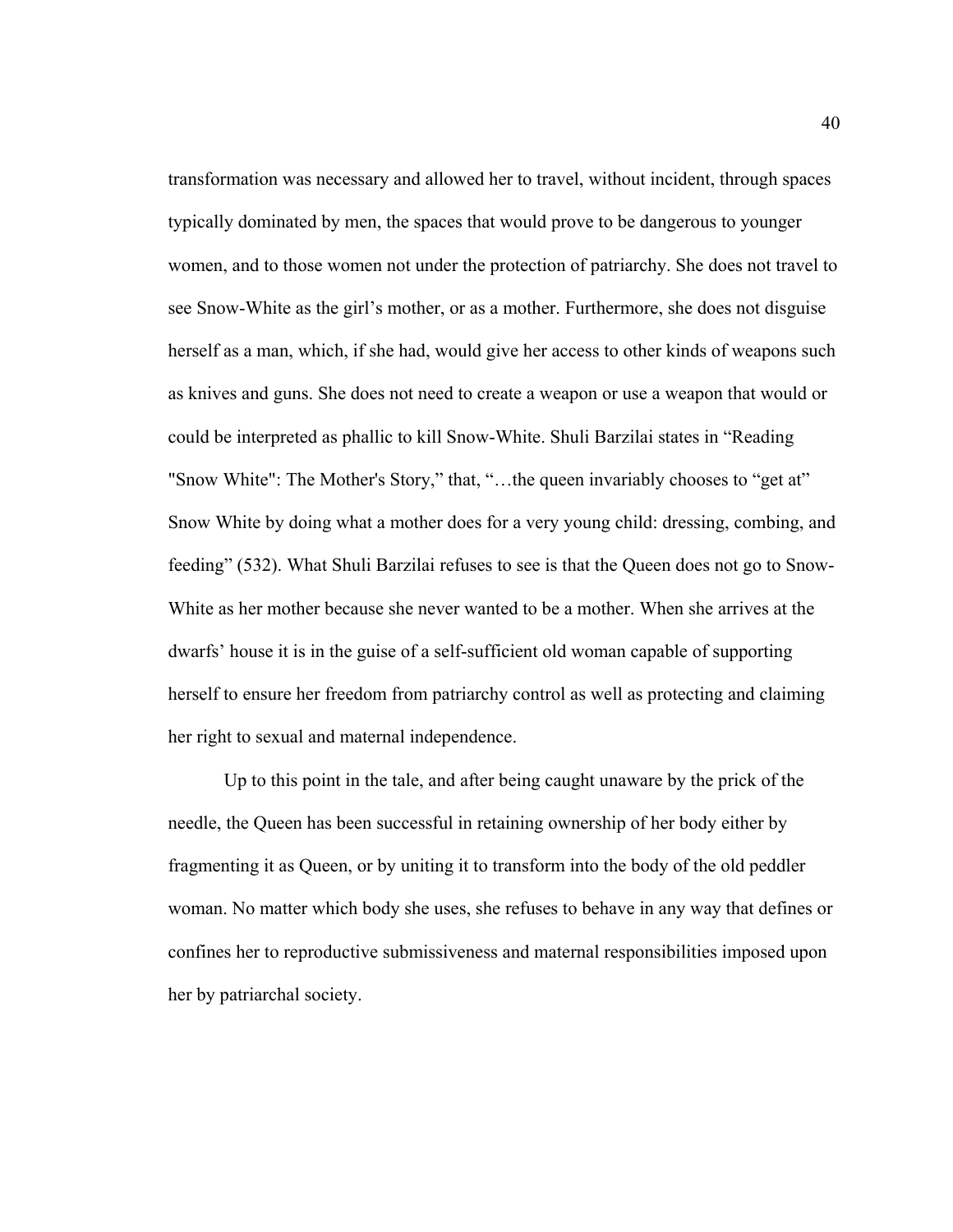## CHAPTER IV

### SNOW-WHITE

Although Snow-White's father, the King, was not physically present, the snowflakes falling from heaven denotes the symbolic presence of semen that literally covers the earth and signifies patriarchal authority through sexual dominance. From the day of her conception, Snow-White epitomized the patriarchal ideal of feminine beauty. Even her mother, after her blood dropped into the snow, acknowledged how beautiful red on white looked and thought about having a child, one who would be "as white as snow, as red as blood, and as black as ebony wood." Snow-White has no other option than to unambiguously conform to the design and expectations of patriarchal society. She is destined by the design of her body to be the property of patriarchy, and unlike the Queen, she cannot be anything other than the ideal of feminine beauty designated for reproductive submissiveness to support and maintain patriarchal control and power.

Snow-White's body, for the first seven years of her life, as well as the nine months before her birth, is completely invisible. She has no voice, and nothing unique or distinctly individual about her personality transcends her ideal physical appearance. There is no textual evidence to prove the Queen accepts the role of mother to Snow-White. Instead of taking care of her daughter, the Queen spends her time keeping her body fragmented to maintain her autonomy, in addition to her self-imposed isolation. She is able to stay away from the King in order to guarantee that Snow-White will be an only child. It can be conjectured that Snow-White's upbringing is left in the hands of other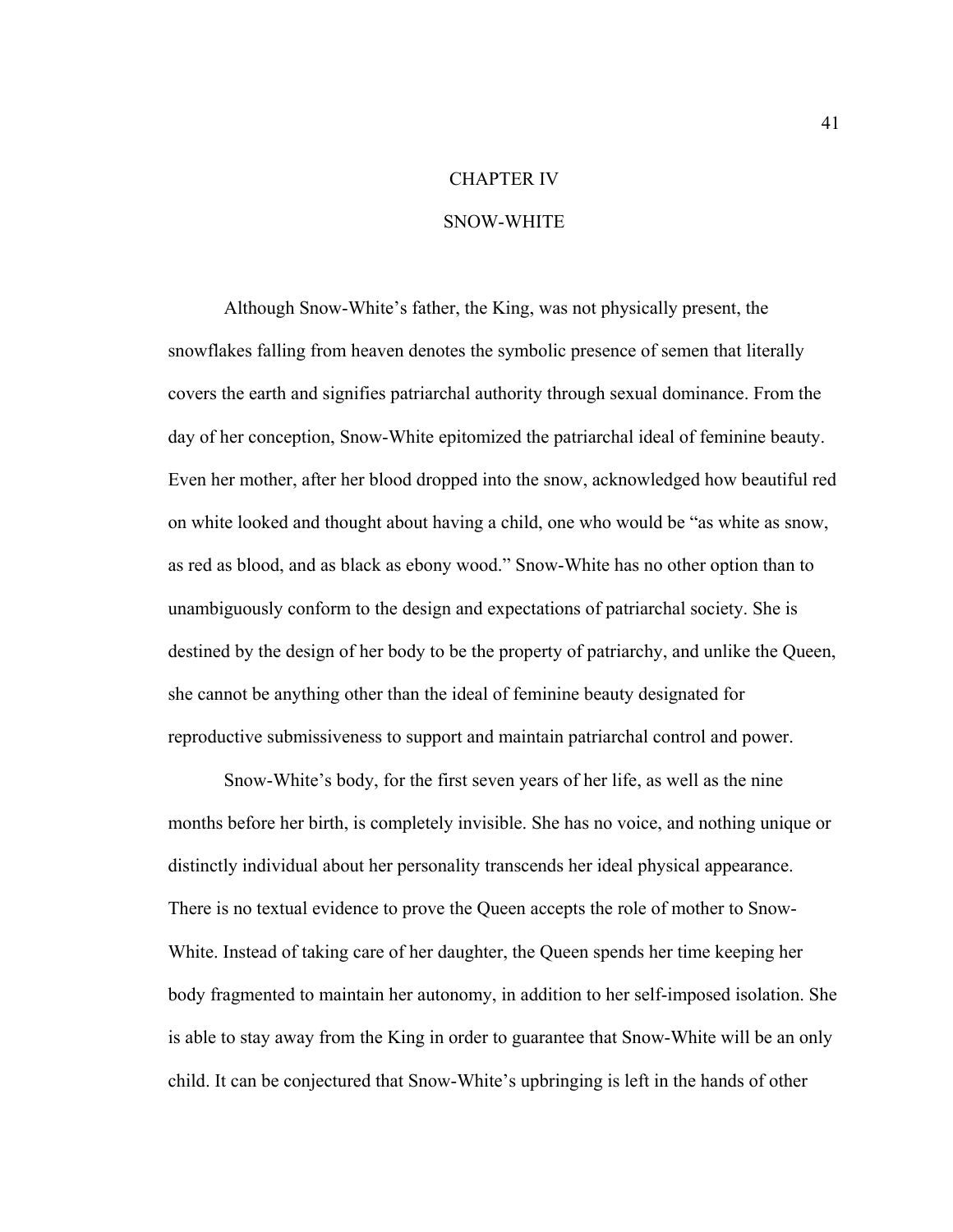women who make sure the girl's body stays invisible. Snow-White's invisibility confirms that her body is the property of patriarchy to be used in the future for reproductive and domestic duties.

The mother and the daughter are both beautiful, but they are not beautiful in the same ways. The mother is beautiful because she does not conform to society; and the daughter is more beautiful than the mother because she conforms to the ideals of society. Therefore, Snow-White's conformity makes her beauty more desirable in and to patriarchal society. It is impossible for these two women to exist peacefully together in the same landscape frame at the same time because the types of beauty they embody signify conflicting ideals. When they do inhabit the same landscape frame at the same time, one of them will have to either appear dead or actually have to die.

Snow-White is the designated target for the Queen's hostility, even hatred toward patriarchy because the girl agrees, supports, and complies with patriarchal ideals. For this reason, Snow-White doesn't understand, nor will she ever understand how or why the Queen persists in her attempts to kill her. In fact, she will never have to understand the Queen's behavior because men will always rescue her from whatever life threatening dangers she faces at the hands of the Queen. So, when the Mirror tells the Queen that Snow-White is "a thousand times fairer than you," the Queen summons a huntsman and tells him to "Take Snow-White out into the woods. I never want to see her again. Kill her, and as proof that she is dead bring her lungs and her liver back to me."

The Queen intends that the huntsman destroy and dissect Snow-White's body, that emblem of the patriarchal ideal of feminine and reproductive beauty to ensure it will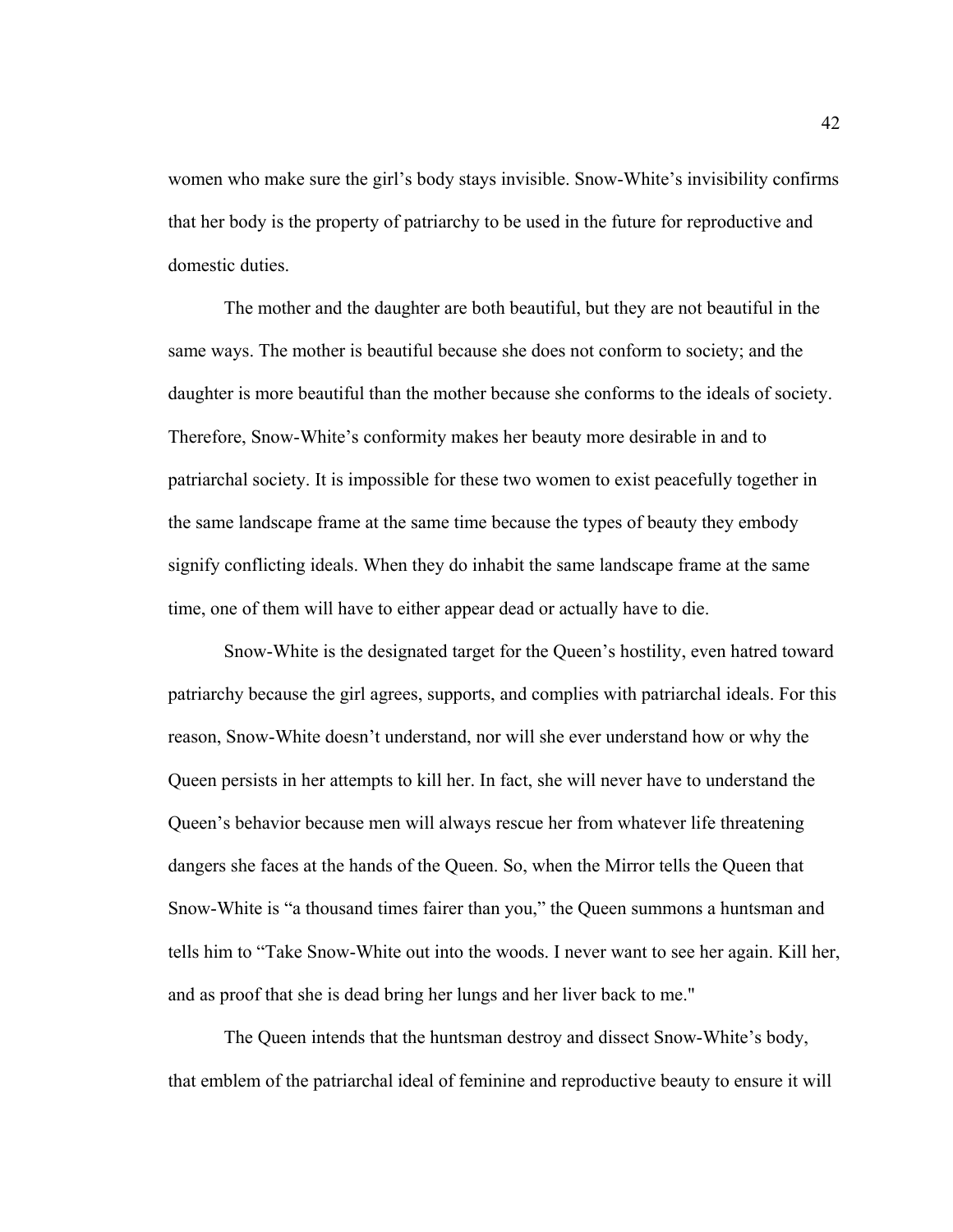not be used to reproduce and sustain patriarchal rule. Certainly, the Queen would have some sense of satisfaction if she could get a man to destroy that which he needs to guarantee his control and authority in society. At this point, the huntsman has no choice but to obey the Queen and he takes:

> Snow-White into the woods. When he took out his hunting knife to stab her, she began to cry, and begged fervently that he might spare her life, promising to run away into the woods and never return. The huntsman took pity on her because she was so beautiful, and he thought, "The wild animals will soon devour her anyway. I'm glad that I don't have to kill her."

The huntsman escorts Snow-White from the familiar and safe domestic space to the unfamiliar and wild masculine space. If the huntsman complies with the Queen's request, the knife would inflict more harm on the body of Snow-White's than what the needle did to the body of the Queen. It is not unrealistic that the huntsman must have thought about using his knife on Snow-Whiter or he would not have agreed to take Snow-White into the woods. The huntsman could have told the King, but he did not.

Snow-White is too young to understand the significance of the hunting knife raised to stab her, but she does understand it is dangerous and it will kill her. However, his knife is too large and Snow-White is too young and her immediate reaction to her plight is to cry and then beg for her life. By crying and begging, Snow-White acknowledges the huntsman's position of authority over her because he has the power to decide whether or not she lives or dies. It does not matter that he is not of the same social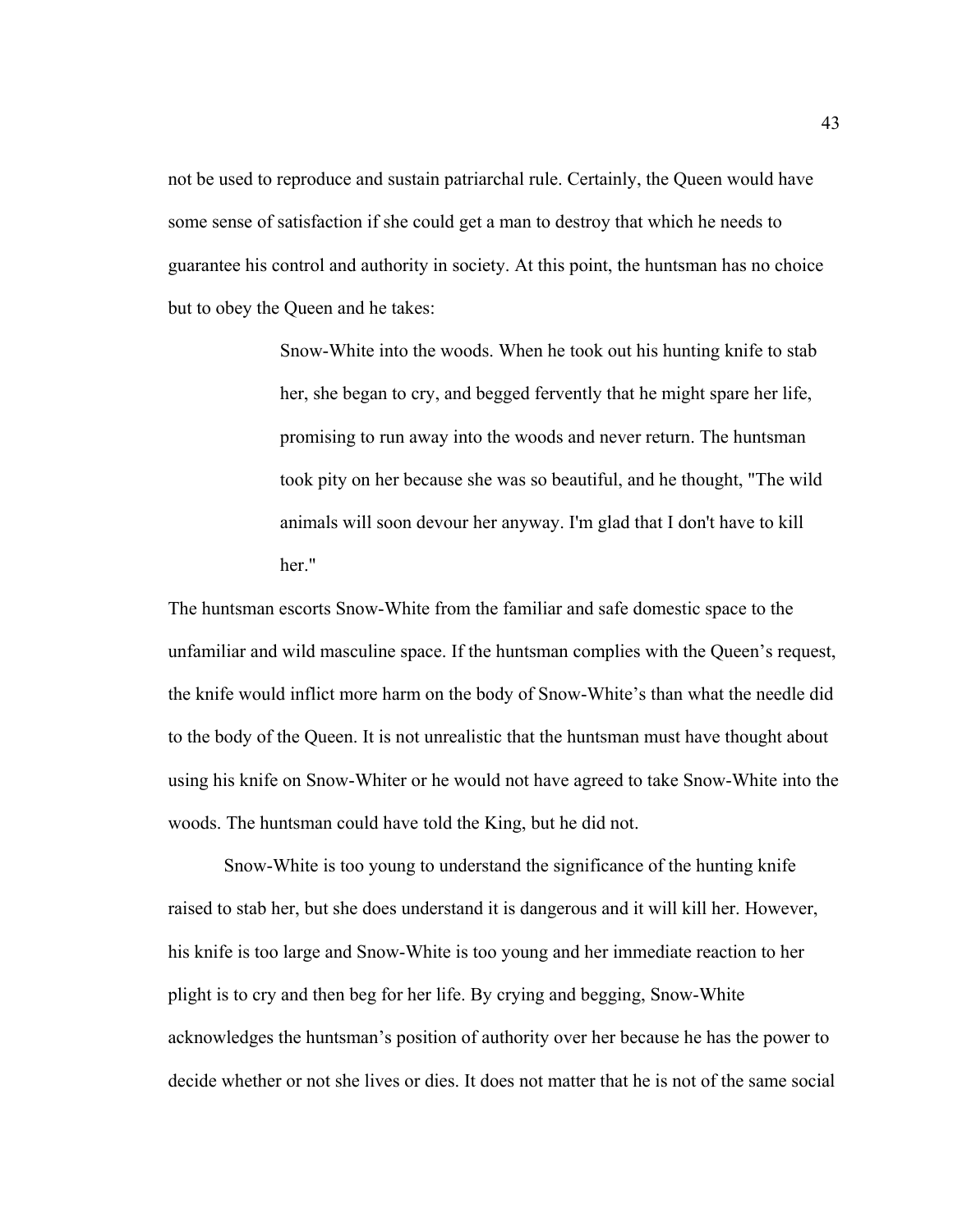class as Snow-White because his authority over her results from the fact that he is a man. Her life is literally in his hands. One lesson for Snow-White to learn in this experience is that her voice is a tool she can use to communicate her helplessness and willingness to submit to patriarchal authority in order to save her life. In essence, she is only able to save her life so men can use it to their advantage.

Snow-White must come to realize that she is completely alone in a man's world and that her body, because she embodies the masculine ideal of feminine beauty, destines her to reproductive servitude to ensure the continuation of patriarchal control. Unlike the Queen's fragmented body, Snow-White's entire body is exposed and vulnerable to the wild and unpredictable elements in these unfamiliar woods. Even though the huntsman will not use his knife on her, he has no reservation of conscience about wild animals ravishing her with their teeth when he allows her to run for her life. No doubt, he expects that the wild animals will attack and eat her. Therefore, he thinks that her body will be completely consumed by the untamed instinctual creatures inhabiting these woods. When he lets her go, he can avoid taking any responsibility for destroying that which patriarchy values.

### Of course, Snow-White:

was so afraid that she just looked at all the leaves on the trees and did not know what to do. Then she began to run. She ran over sharp stones and through thorns, and wild animals jumped at her, but they did her no harm. She ran as far as her feet could carry her, and just as evening was about to fall she saw a little house and went inside in order to rest.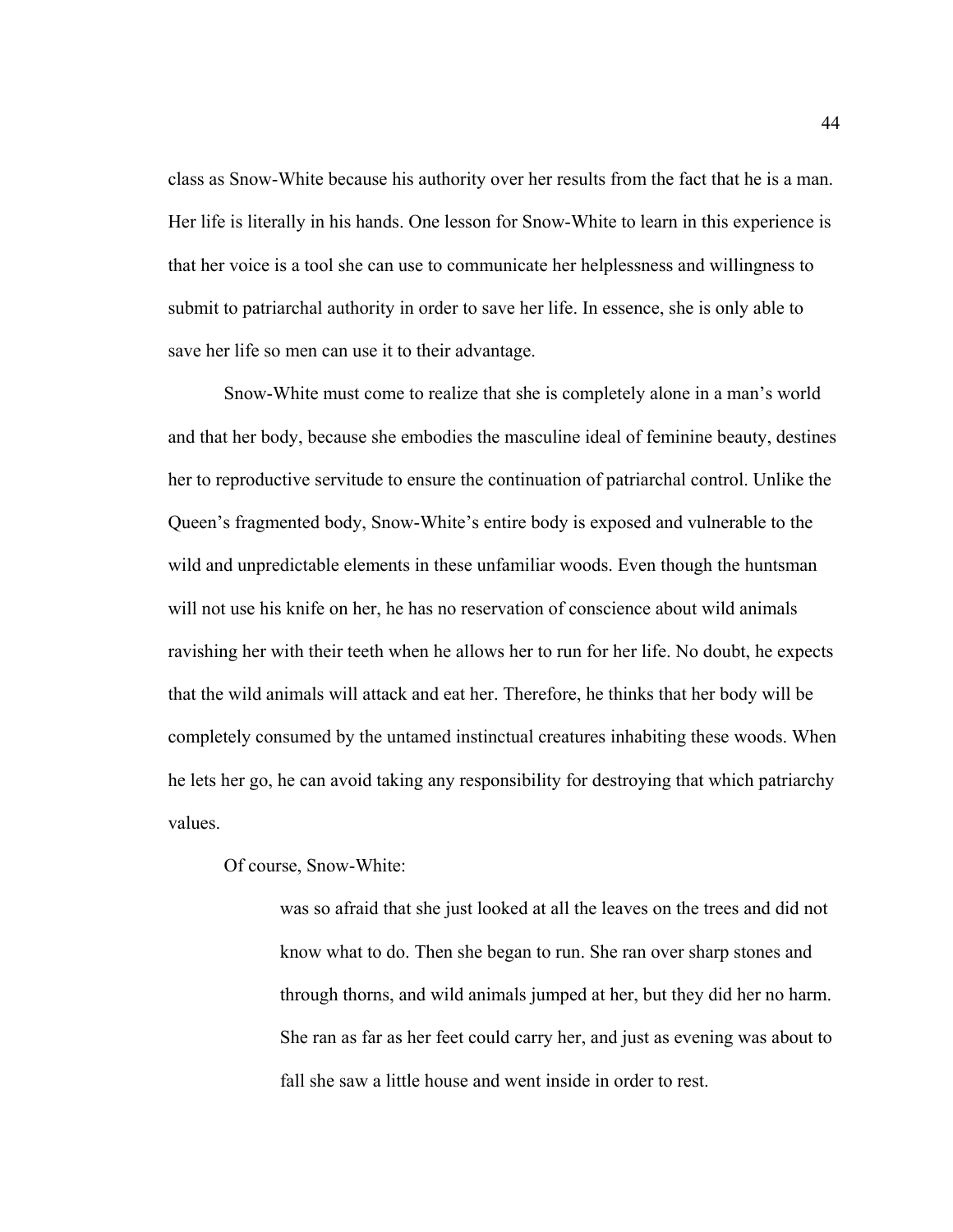It seems that even the wild animals tacitly agree to protect her body and allow it to mature in order to fulfill its designated potential. Although the wild animals did not take advantage of her, she must run "over sharp stones and through thorns." It is Nature's way to showing her the degree of phallic power. It also confirms that she lives in a man's world. The thorns and stones help condition and prepare her for sexual and reproductive duty. These stones and thorns do not have the phallic force or degree of masculine power that will put Snow-White on her back. For now, Snow-White still has the use of her feet, and if she takes it, this is her only opportunity to escape her destiny. Once she walks into the dwarfs' house, she will never be able to walk, or run outside the domestic space again.

In all probability, women servants took care of Snow-White when she was very young, but these women do not train her or require her to perform domestic duties. Men do. It is no accident that Snow-White is seven years old when she is taken out of her home and left in the world of men. And, it is no accident that seven half-men help prepare her to live her destiny. Seven is the number of perfection and Snow-White is now being perfected for use by patriarchal society by seven half-men. But, just like the stones and thorns, these half-men do not have the same degree of phallic power or force as that of whole men and are not in any way a phallic threat to Snow-White. Their purpose is to serve the greater need of patriarchy by protecting and training the girl for her domestic and reproductive duties. The dwarfs will protect Snow-White's body by making sure that her body is kept in its virginal and pristine condition for the Prince she will eventually meet.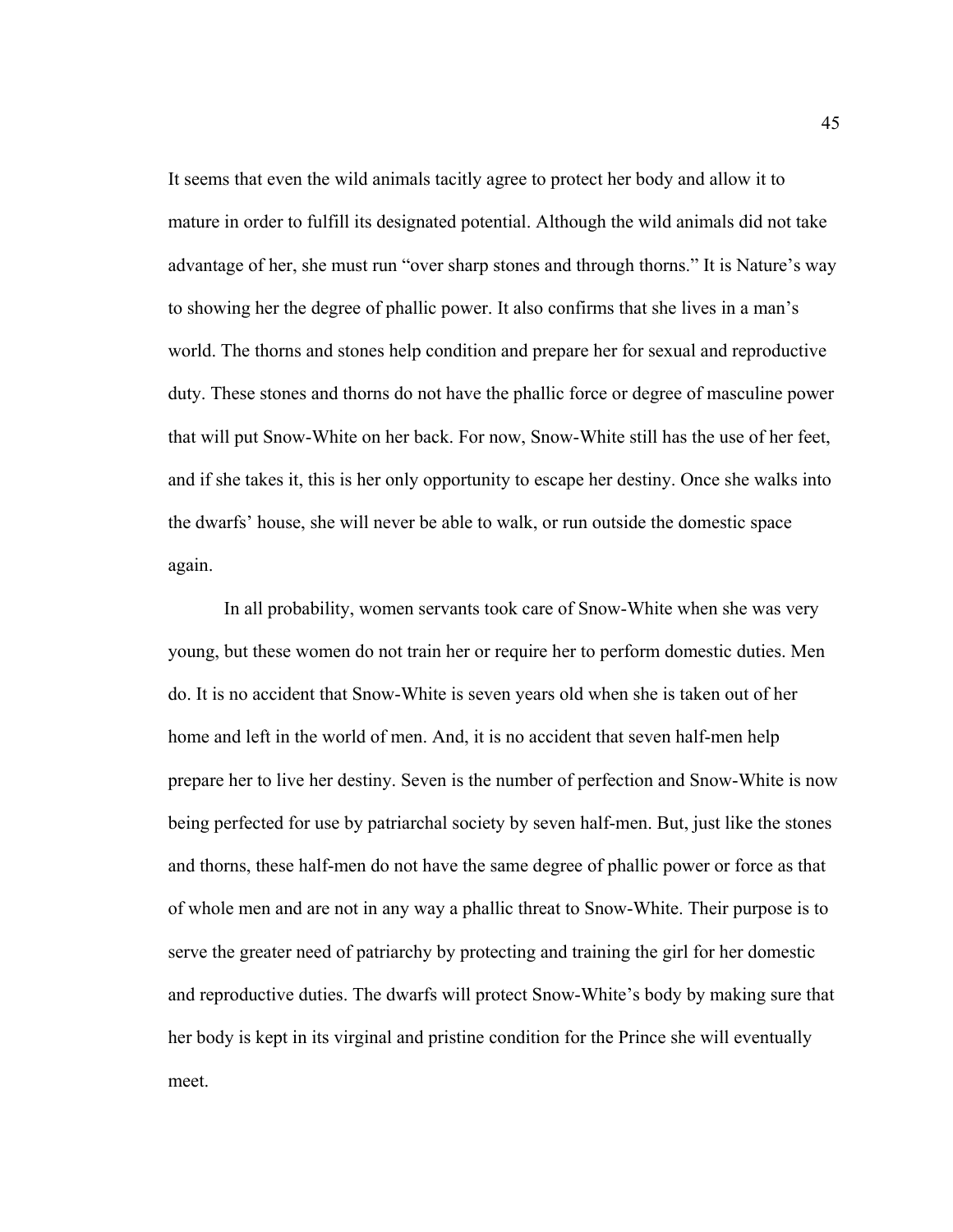After a day of running through the woods, Snow-White is hungry and tired:

so she ate a few vegetables and a little bread from each little plate, and from each little glass she drank a drop of wine. Because she was so tired, she wanted to lie down and go to sleep. She tried each of the seven little beds, one after the other, but none felt right until she came to the seventh one, and she lay down in it and fell asleep.

Snow-White does not hesitate to eat and drink from each dwarfs' plate, who have provided just the right amount of food for her. Besides eating just a little from each plate, the manner in which she eats their food shows her ability to control her appetite. She takes less food than she needs symbolically communicating that her sexual appetite is minimal and therefore perfect. Snow-White literally suppresses the power of her hunger and symbolically suppresses the power of her sexual passion. Her lack of appetite guarantees men will always be able to dominate her sexually. They have no need to fear the sexual appetite of Snow-White's, as it will never be strong enough to overpower and devour them. As illustrated in this scene, men will always decide how much and what kind of food Snow-White eats; she will not decide or determine how much or what kind of food men eat. In fact, everything Snow-White uses in this little house belongs to men, including the bed in which she sleeps. These half-men will provide everything for her that she needs to live for now because they own her. She is their shared domestic property.

After she finishes eating, she tries each one of the little beds to find the one that would fit her, and cannot sleep until she lay in the seventh bed. Again, the number seven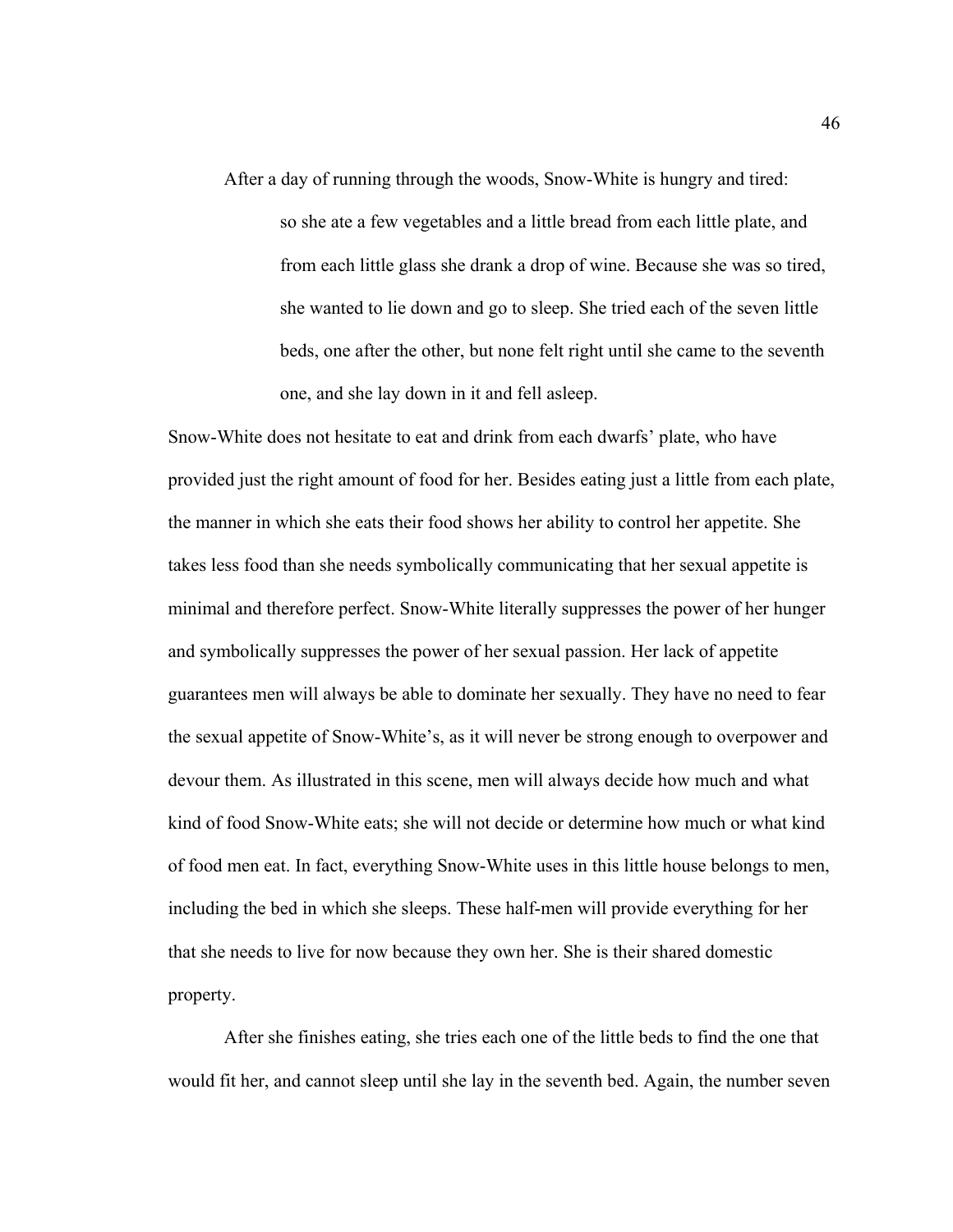represents completion or fullness and is significant in that it is repeated and confirms that Snow-White is being perfected for domestic duty. Snow-White is seven when her body becomes visible; she runs over seven mountains; and there are seven dwarfs with seven candles, beds, plates, knives, and so on. The number seven confirms Snow-White will fulfill her domestic role in patriarchy.

Another interesting detail about the dwarfs and the circumstance of their role in preparing Snow-White for domestic and reproductive duty is that they work in mines. They dig in the earth creating and using the earth's womb-like spaces in order to extract those things that are precious and valuable. Snow-White's womb is not quite ready to be mined yet, but the dwarfs are symbolically preparing her for that purpose. Eventually, the Prince will use Snow-White's womb to obtain that thing he considers valuable, the continuation of male authority through reproduction. And, the earth-wombs located in the mountains emblematically elevate procreation of the dominant society to a noble and worthy calling for women. Half-men or not, this imagery, coupled with the semen-like falling snow in the first scene of the text, reinforces the power and ability of men to dominate women beneath, on, and above the earth through sexuality.

That night, when the dwarfs return home from the mine they realize someone has been in their house. Eventually, they find Snow-White asleep in the seventh dwarf's bed. They do not wake her up; instead they allow her to sleep in that bed while they remark on the degree of her beauty. Snow-White is more beautiful because she is on her back, voiceless, and appears dead. She is also beautiful because her entire body is completely visible and therefore defenseless to resist sexual subjugation at the hands of men. Snow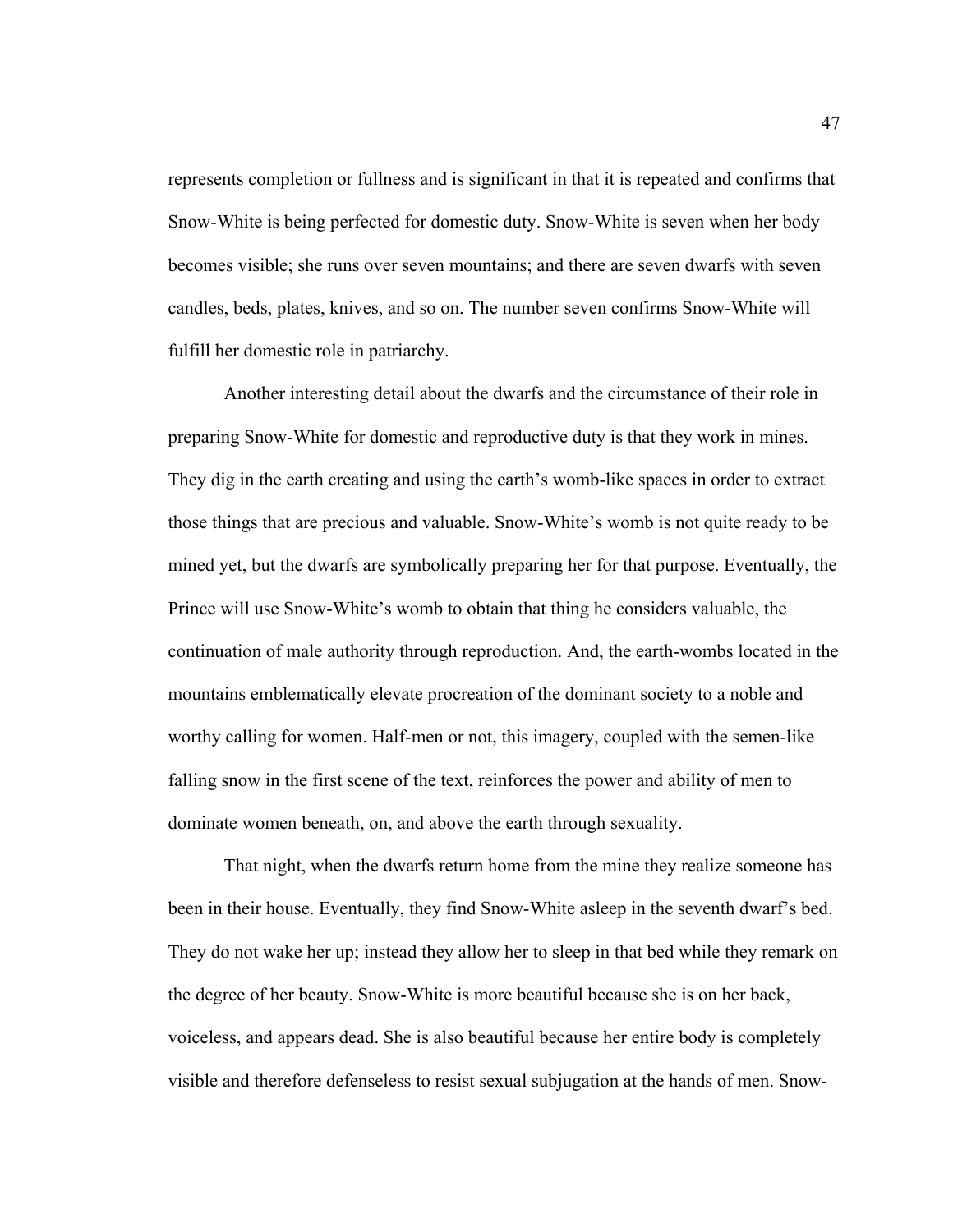White's body will always be whole and complete in the company of men confirming her subservience and submissiveness to their will. It is much easier for men to control and dominate the female body when it is supine, voiceless, and whole rather than when it is fragmented or in pieces.

Finally, Snow-White wakes up and when she does:

they asked her who she was and how she had found her way to their house. She told them how her mother had tried to kill her, how the huntsman had spared her life, how she had run the entire day, finally coming to their house. The dwarfs pitied her and said, "If you will keep house for us, and cook, sew, make beds, wash, and knit, and keep everything clean and orderly, then you can stay here, and you'll have everything that you want. We come home in the evening, and supper must be ready by then, but we spend the days digging for gold in the mine. You will be alone then. Watch out for the queen, and do not let anyone in."

Snow-White will temporarily live in the dwarfs' house and agrees to perform all the domestic duties required to maintain the order and condition of their house. The only thing she is not required to do at this time is procreate. If she cares for the house, the dwarfs tell her they will give her everything she wants. She does not get to decide what she wants, they do. Apparently, they know what she wants and needs because they do not ask her. Those things the dwarfs want become the exact things that Snow-White wants. She cleans, sews, and cooks for the dwarfs confirming her willingness to submit to and perform the duties in the domestic role designed by men for women. Snow-White will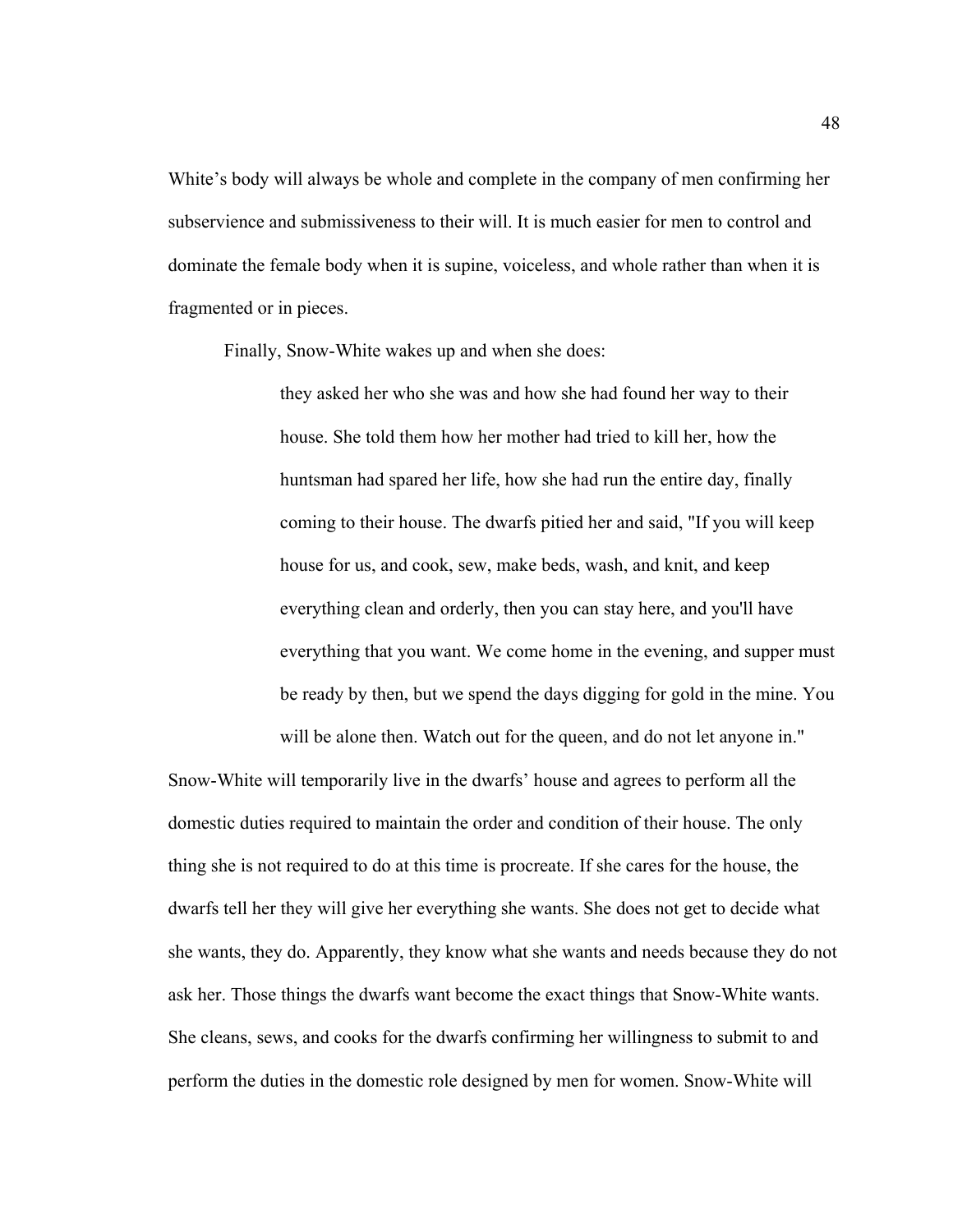become more beautiful because she maintains the integrity of their domestic space. She is completely loyal to patriarchy. Snow-White will never assert her independence, or act in any way that does not protect and substantiate patriarchal authority.

The dwarfs must go to their mines, but before they leave they warn her not to let anyone into the house, especially the Queen. Snow-White has no reason to fear the Queen; rather it is men who fear what the Queen can do to Snow-White. The Queen, because male authority does not control her, can kill Snow-White and prevent her body from being used by patriarchy for reproduction. But, no matter how many times the Queen attempts to kill Snow-White, men will always rescue her. In some ways, the Queen could be perceived as doing Snow-White a favor by disabling her or killing her so as to prevent her body from performing its reproductive and domestic duties. The first time the Queen knocks at the dwarfs' door disguised as an old peddler woman, she orders Snow-White to open the door, but:

> Snow-White peered out the window, "What do you have?" "Bodice laces, dear child," said the old woman, and held one up. It was braided from yellow, red, and blue silk. "Would you like this one?" "Oh, yes," said Snow-White, thinking, "I can let the old woman come in. She means well." She unbolted the door and bargained for the bodice laces.

"You are not laced up properly," said the old woman. "Come here, I'll do it better." Snow-White stood before her, and she took hold of the laces and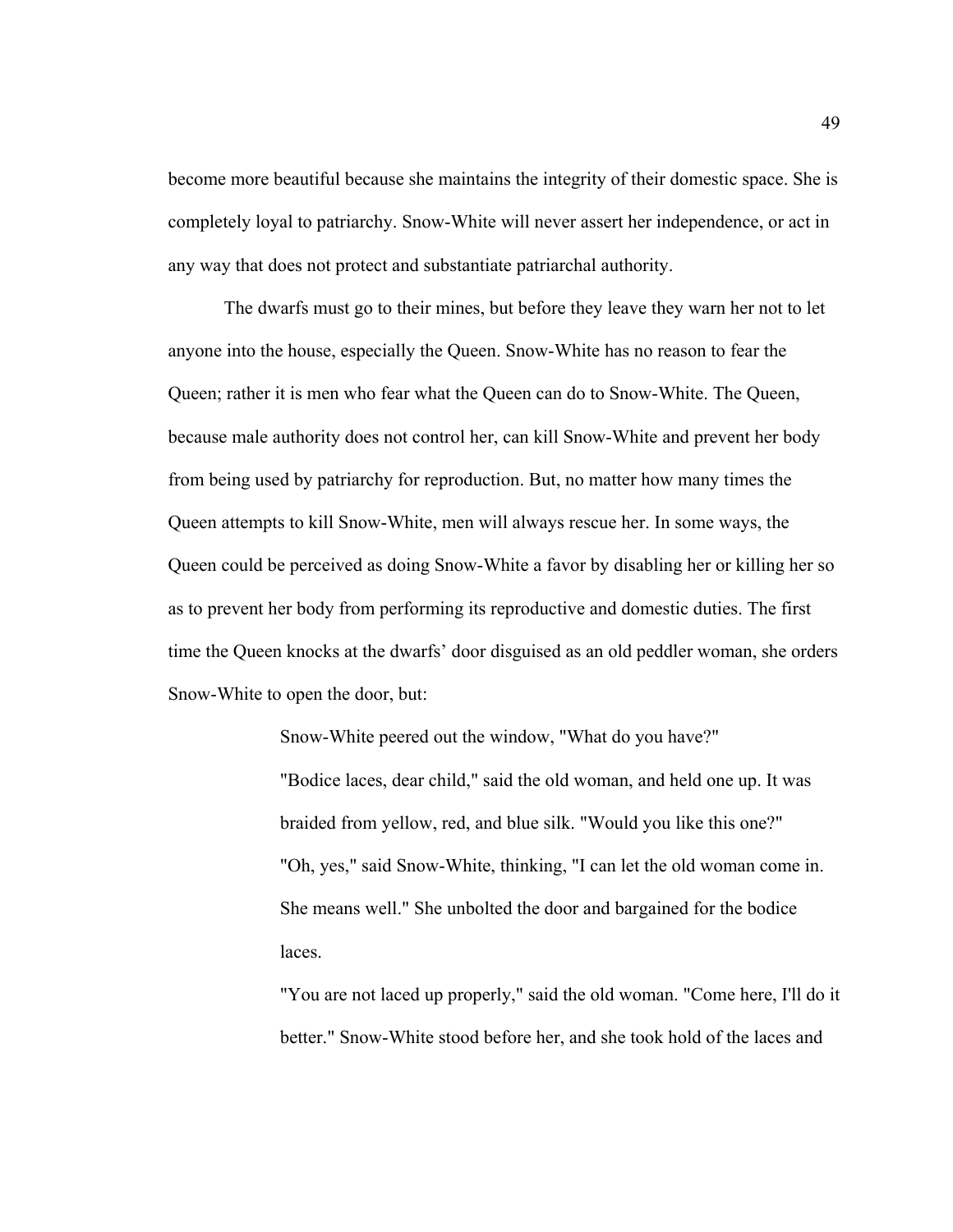pulled them so tight that Snow-White could not breathe, and she fell down as if she were dead.

At first, Snow-White peers out of the window to see who is at the door. She does not feel threatened by the old woman so she invites her into the house. As already discussed, the Queen attacks Snow-White because she represents the masculine ideal of feminine beauty and reminds the Queen of her forced pregnancy. However, Snow-White is not attacked by the person of her mother or the Queen, she is attacked by an old beggar woman, who lives outside the boundaries of patriarchy. In this first attack, Snow-White loses her breath. Since the Queen failed to obtain her lungs from the huntsman, the beggar woman does what the huntsman could not and takes her literal breath. Additionally, the beggar woman uses the bodice to redesign Snow-White's body to eliminate evidence of her breasts and denies her a sexual identity preventing them from being used to feed the sexual appetite of men for the sole purpose of reproduction.

After the beggar woman leaves, Snow-White appears dead and must remain on the floor until the dwarfs return home. The beggar woman is confident that she has accomplished her mission in preventing patriarchal use of Snow-White's body; however Snow-White, even with the Queen's assistance, cannot escape her destiny. Unfortunately, the Queen is seemingly unaware that in her attempts to kill Snow-White she assists in preparing Snow-White to serve that society in the ways it wishes to be served, which is on her back, seemingly dead, voiceless, and without the use of her senses.

That evening when the dwarfs return home, they find Snow-White, for a second time, lying in a supine position, and they rescue her by cutting the laces to bring her back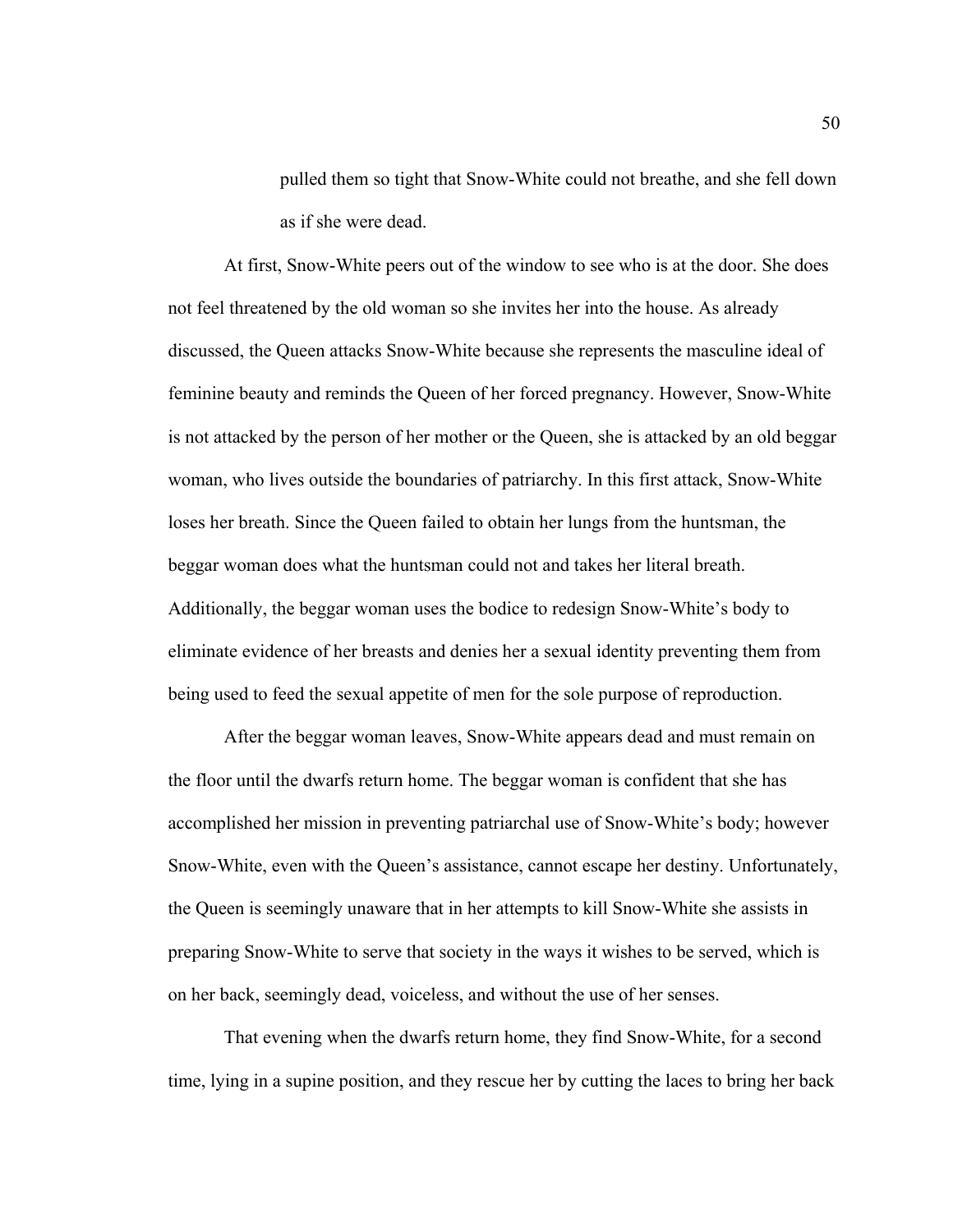to life. Again, they warn her not to let anyone into the house. The dwarfs warn her to be wary of the Queen, but they do not warn her about the dangers of older women. Despite the dwarfs' warning, Snow-White does not understand that the Queen's attempts to murder her threaten the foundation on which patriarchy thrives and reigns. Snow-White does not yet fully understand her importance to patriarchy. However, she is learning that she is not able to protect herself and that women are her enemies, and therefore she must completely rely on men, and only men to rescue, protect, and take care of her.

The dwarfs do rescue, protect, and take care of Snow-White when they find her *dead* again after her second encounter with a beggar woman. When the beggar woman arrives at the door, Snow-White does not recognize her as the same beggar woman who attempted to suffocate her by pulling the bodice laces tight. She also remembers to obey the dwarfs and tells the woman she cannot come into the house, but the poisonous comb that glistens attracts Snow-White and she cannot resist its beauty. She opens the door and invites the woman in and allows her to comb her hair. The peddler woman "had barely stuck the comb into Snow-White's hair, before the girl fell down and was dead."

Once again, the beggar woman leaves Snow-White on the floor and goes home confident that this time the girl is dead. However, later that evening, the dwarfs come home, pull the comb out of Snow-White's hair and restore her to life, and the dwarfs make her promise "not to let anyone in again." In the meantime, the mirror tells the Queen that Snow-White is still alive, the Queen vows that either Snow-White or she will die. The Queen's willingness to sacrifice her own life illustrates her commitment to do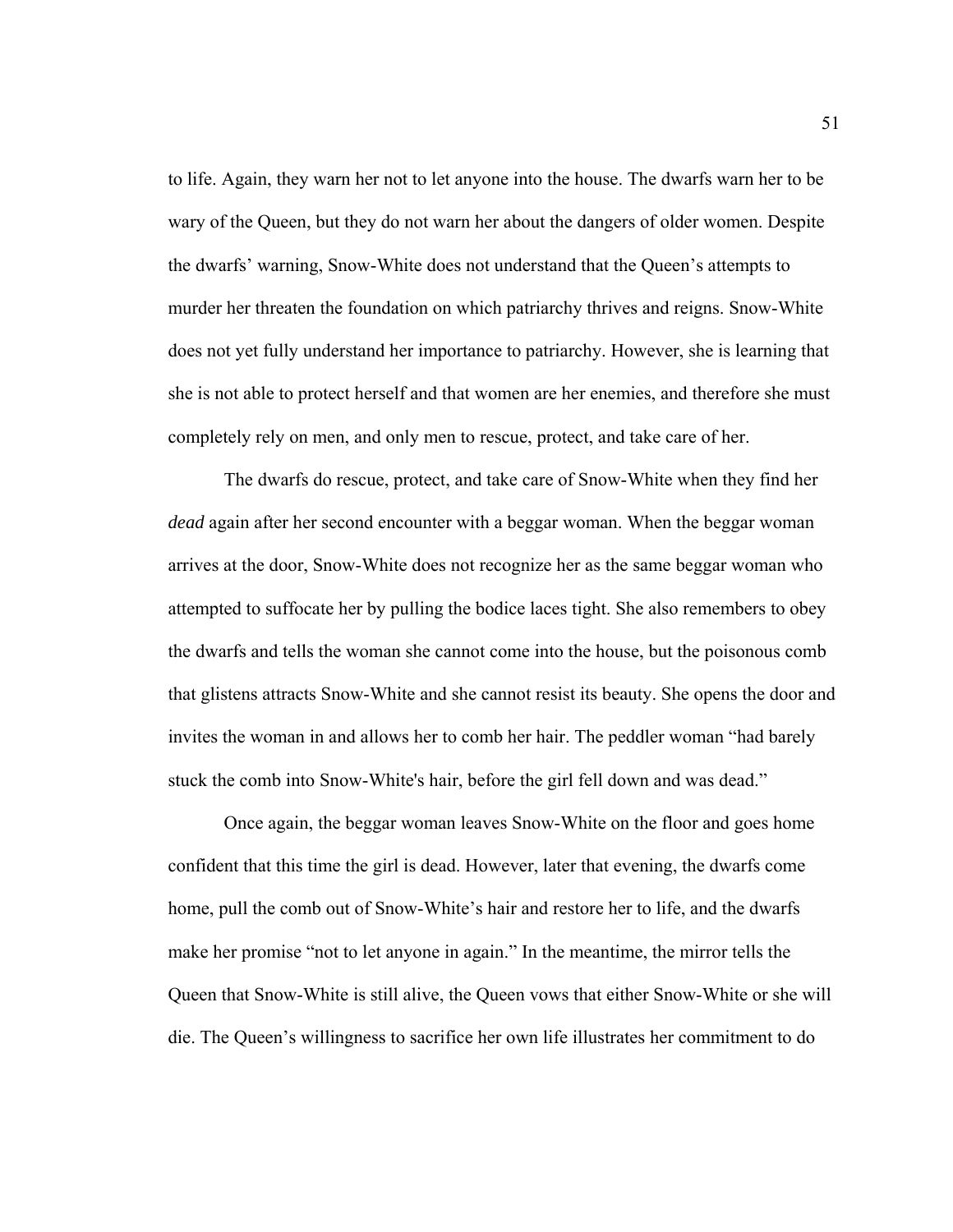whatever she can to subvert patriarchy by destroying the domestic and feminine ideal in the body of Snow-White.

The Queen is very clever when plotting her third and final attempt to kill Snow-White. She makes a "poisoned, poisoned apple. From the outside it was beautiful, white with red cheeks, and anyone who saw it would want it. But anyone who might eat a little piece of it would die." Of course, the red and white are emblematic of the feminine ideal of beauty. If Snow-White eats of the apple, it will kill her. In essence, her beauty is the poison that prevents her independence and individuality as a woman in patriarchal society. The next time the peddler woman knocks on the dwarfs' door Snow-White remembers their words and refuses to let the woman into the house. She also refuses the apple until the peddler woman cuts it in two and offers the poisoned red half to her. Snow-White cannot resist the temptation. Almost immediately after putting it into her mouth "she fell to the ground dead."

The Queen as an old peddler woman makes three attempts to kill Snow-White. The tools she uses in her attacks are the ones usually used by mothers to nurture and care for their children. Just like mothers who dress their children, comb their hair, and feed them, the old woman dresses Snow-White, combs her hair, and feeds her. These are the behaviors, the ones that support the feminine ideal of beauty and ensure the continuance and health of patriarchy. These are the behaviors that seemingly agree with and support the masculine beauty ideal in that the Queen as beggar woman models those behaviors that make women desirable to men. Beauty can also be a source of power as Lori Baker-Sperry and Liz Grauerholz point out in, "The Pervasiveness and Persistence of the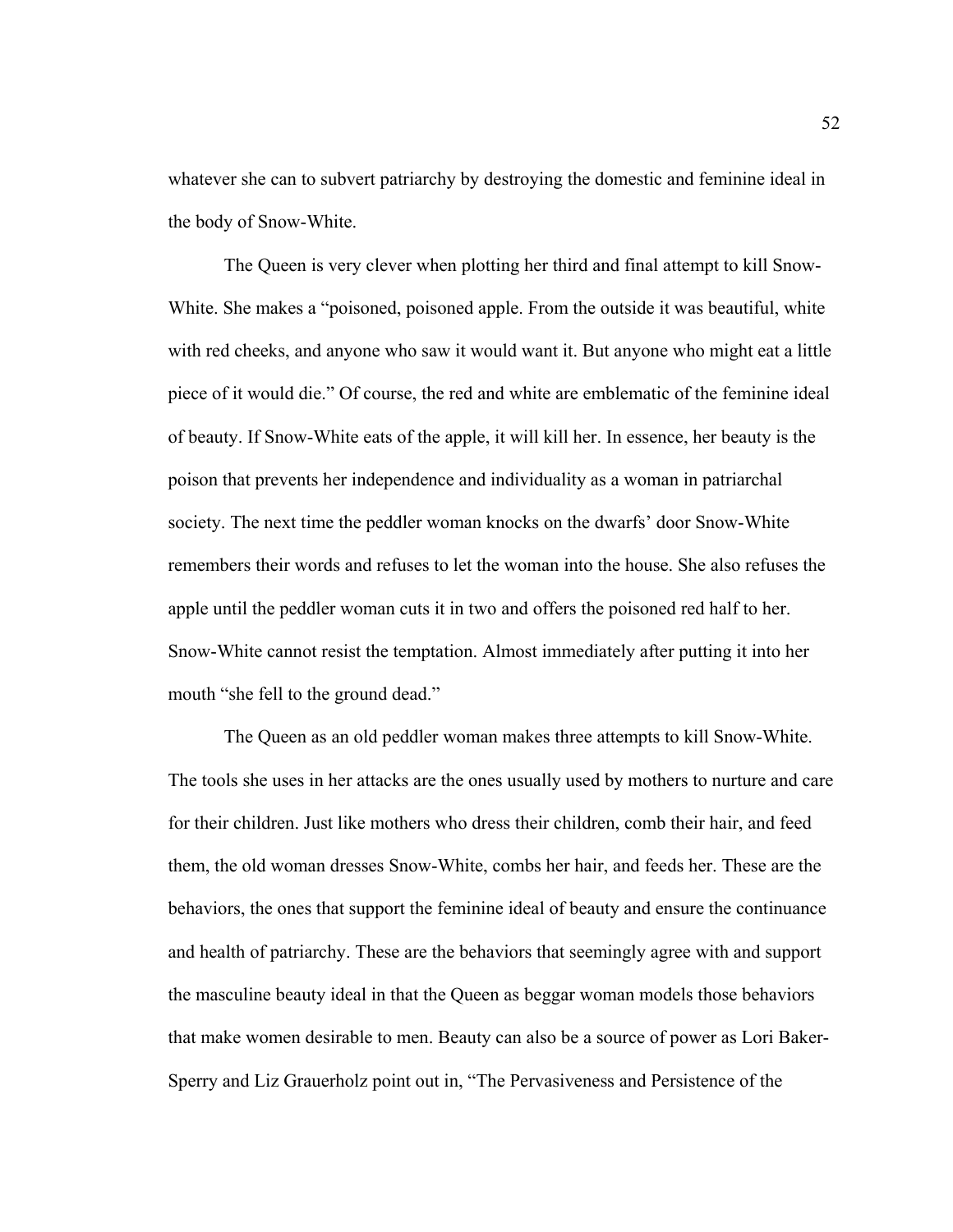Feminine Beauty Ideal in Children's Fairy Tales," that:

The feminine beauty ideal-the socially constructed notion that physical attractiveness is one of women's most important assets, and something all women should strive to achieve and maintain is of particular interest to feminist scholars. While the feminine beauty ideal is viewed largely as an oppressive, patriarchal practice that objectifies, devalues, and subordinates women (e.g., Bartky 1990; Bordo 1993; Freedman 1986; Wolf 1991), it is acknowledged that many women willingly engage in "beauty rituals" and perceive being (or becoming) beautiful as empowering, not oppressive (Dellinger and Williams 1997). A further paradox of the feminine beauty ideal is that in a patriarchal system, those women who seek or gain power through their attractiveness are often those who are most dependent on men's resources. (711-712)

However, the price Snow-White pays for being beautiful is objectification. She must give up her right to independence and individuality in accepting the role of motherhood and her willingness to be completely dependent on men. But she does not see that those very things she embodies and idealizes as the reproductive property of men suffocate and poison her.

Another necessary component for patriarchy to reign supreme is that it needs women to distrust women. It also needs to isolate women by keeping them alone in the domestic space. When they are isolated in domesticity, women do not have opportunity for friendships or collaboration and creativity with other women. The easiest way for men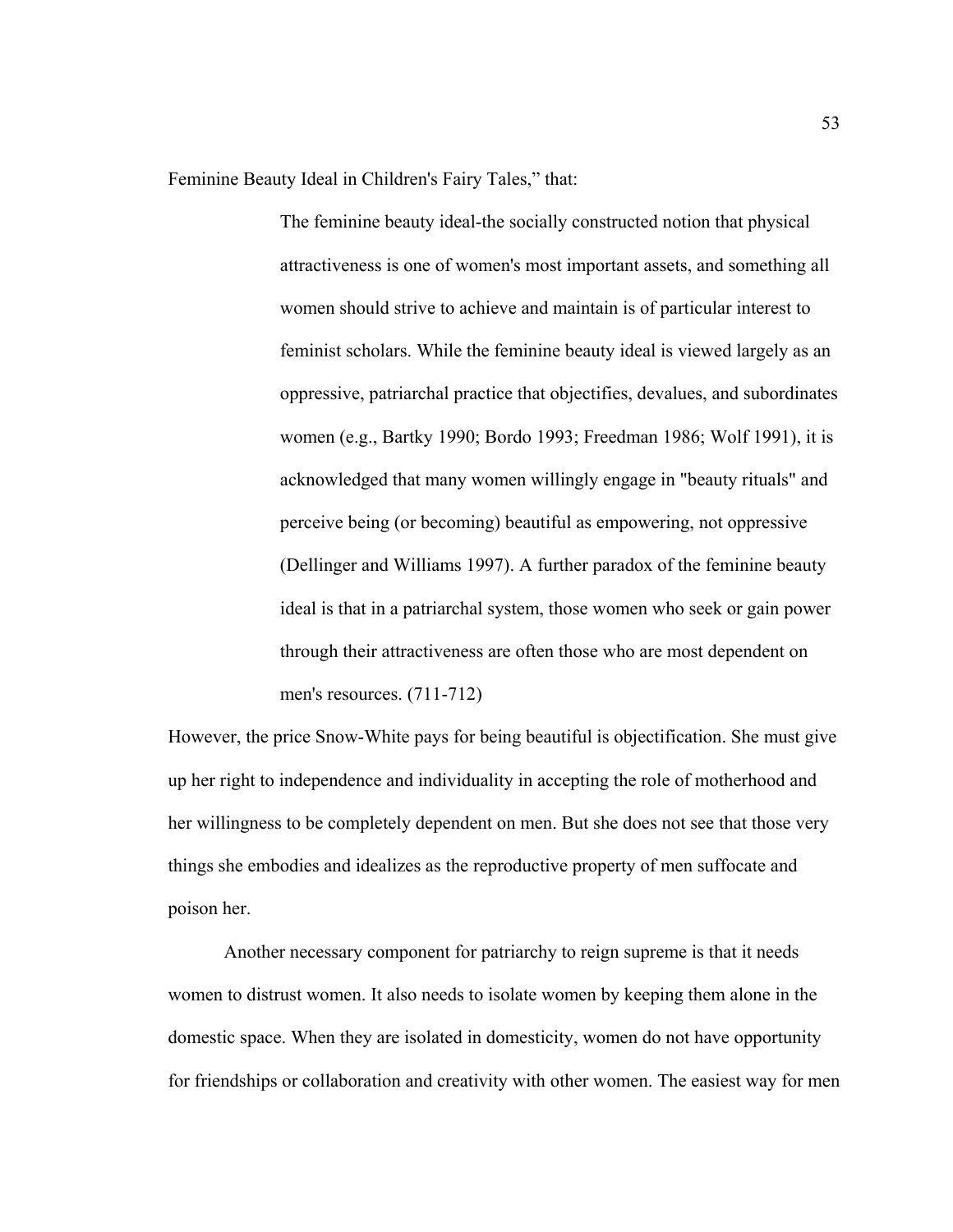to maintain power over women is by isolating them to prevent them from usurping their power. Isolating women is an effective way to keep them completely involved in domestic functions. As a result of being isolated, it is expected that women give men their full and undivided attention. This is one way men ensure women safeguard the continuing function of their society. Snow-White is the blissfully ignorant, but perfectly domestic woman who learns to distrust women at the hands of the Queen, who is passionately discontented and intensely angry at the circumstance of patriarchy and relentless in her desire to destroy Snow-White.

In her third and final attempt to kill Snow-White and damage the domestic framework of society, the peddler woman believes she has achieved success. Again, Snow-White is left on the ground for the dwarfs to find. When the dwarfs do find her, sadly, they discover that they cannot bring her back to life this time, so:

> They laid her on a bier, and all seven sat next to her and cried and cried for three days.

They were going to bury her, but they saw that she remained fresh. She did not look at all like a dead person, and she still had beautiful red cheeks. They had a glass coffin made for her, and laid her inside, so that she could be seen easily. They wrote her name and her ancestry on it in gold letters, and one of them always stayed at home and kept watch over her.

Snow-White lay there in the coffin a long, long time, and she did not decay. She was still as white as snow and as red as blood, and if she had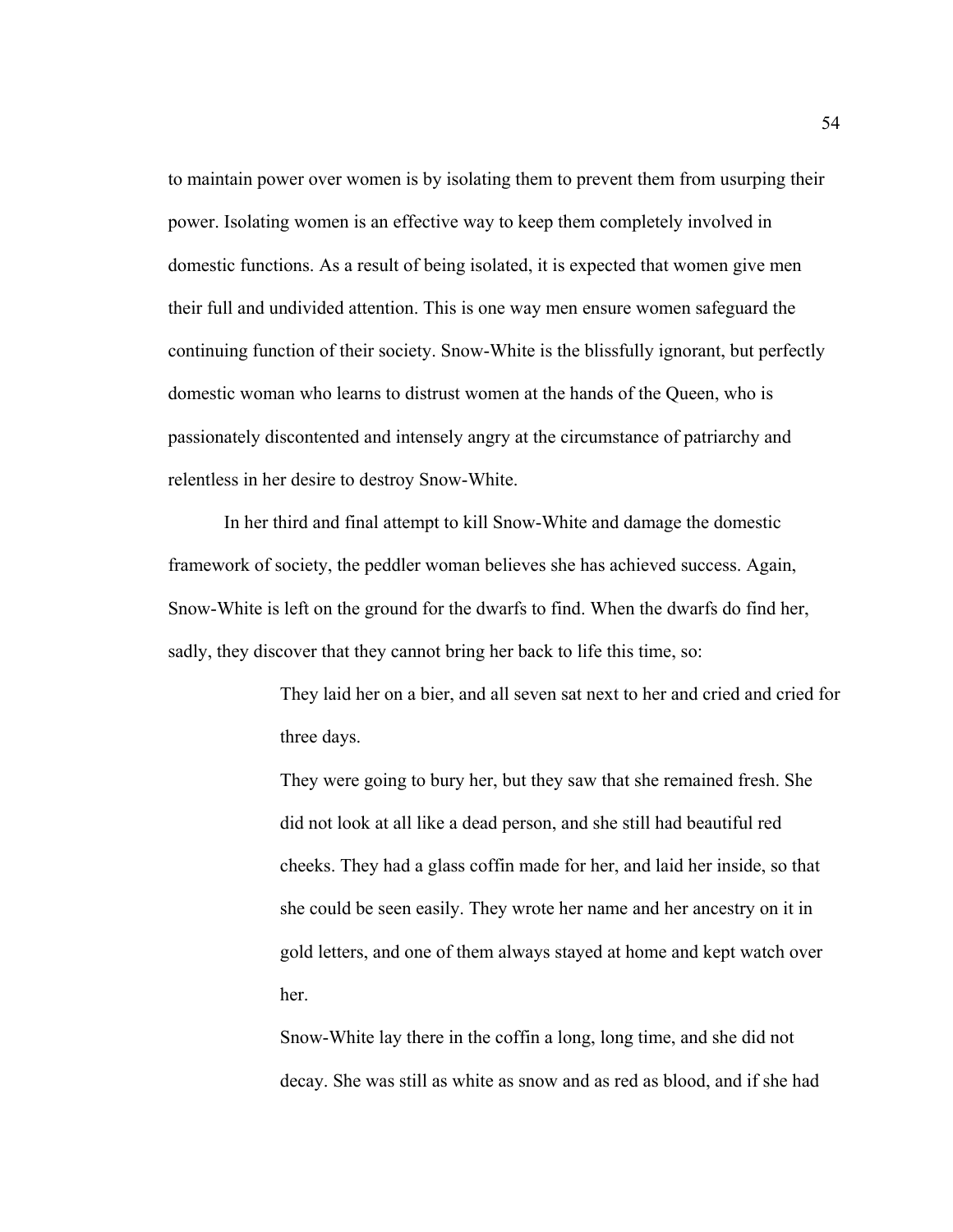been able to open her eyes, they still would have been as black as ebony wood. She lay there as if she were asleep.

This is the fourth time the dwarfs find Snow-White on her back and looking beautiful. The fact that "she was still as white as snow and as red as blood" although seemingly dead, emphasizes that she completely embodies the masculine ideal of feminine beauty. In fact, the dwarfs only recognize and acknowledge her beauty when she is on her back and in a condition where she cannot speak, move, or see. Because she is so beautiful, even after appearing dead for three days, they cannot bring themselves to bury her. Instead, they display her in a glass coffin so that her entire body is exposed and visible. The fact that her name and ancestry are written in gold letters verifies her worth and value as the public property of men. Unlike the Queen's body, Snow-White's body will never be fragmented or dissected. Snow-White's whole and complete body, although disabled, makes it easy for men to contain and control for use in reproducing themselves as well as safeguarding their authority in their society.

Snow-White's body does not decay; rather it is an opportunity to train and conditions her to be the sexually passive, sensually dull, and submissive wife. Snow-White's entire body effectively expresses her readiness for marriage and her willingness subjugate herself to a man. Her fully exposed, reclined, receptive, voiceless, and passive body also communicates its willing compliance to patriarchal authority, and increases the degree of its beauty. Now she is ready to fulfill all her domestic functions and duty for society. Being a princess, she does not have to wait very long for a prince, who is in need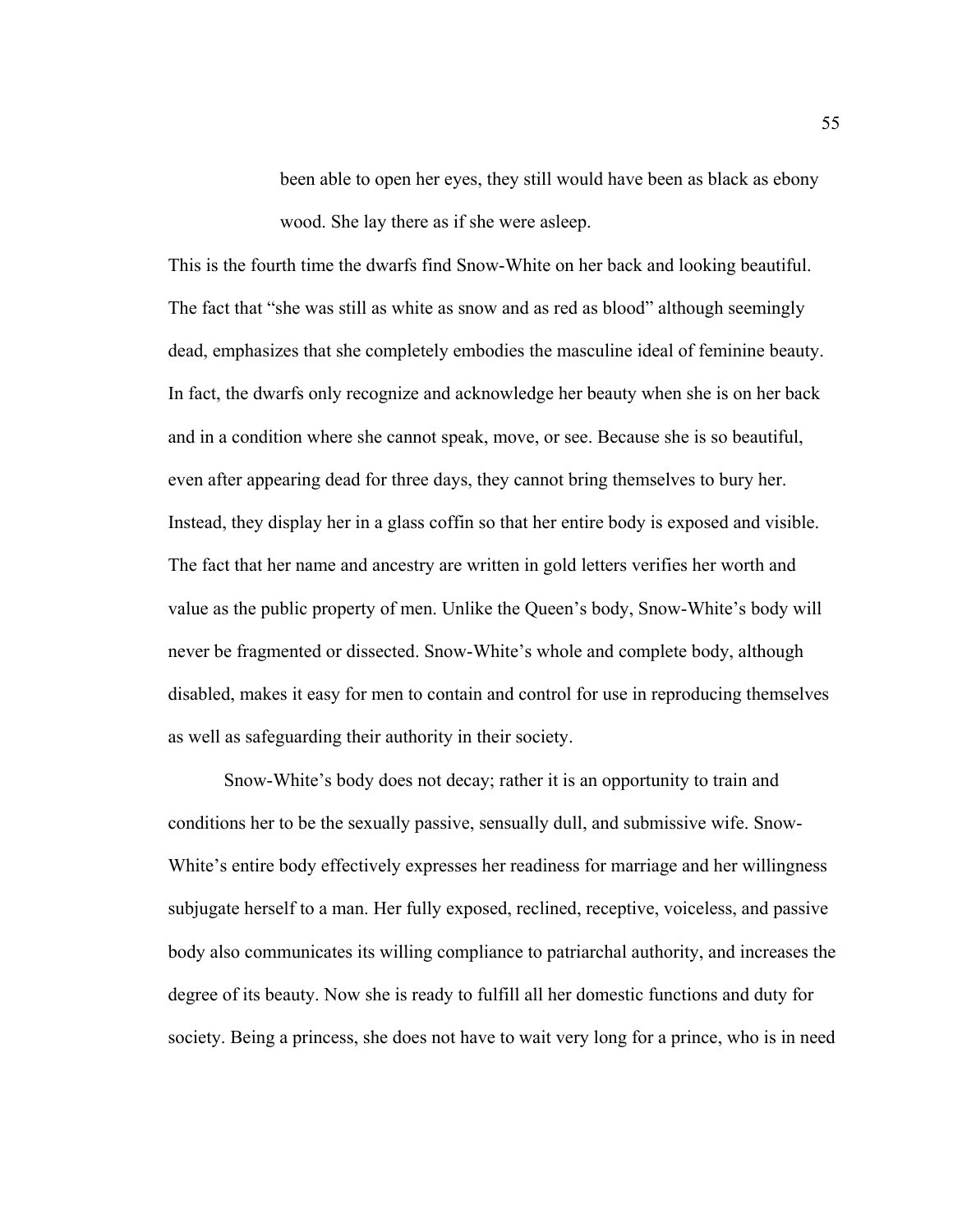of shelter for the evening to find the dwarfs' house and the beautiful Snow-White in her glass coffin:

> he could not get enough of her beauty. He read the golden inscription and saw that she was the daughter of a king. He asked the dwarfs to sell him the coffin with the dead Snow-White, but they would not do this for any amount of gold. Then he asked them to give her to him, for he could not live without being able to see her, and he would keep her, and honor her as his most cherished thing on earth. Then the dwarfs took pity on him and gave him the coffin. The prince had it carried to his castle, and had it placed in a room where he sat by it the whole day, never taking his eyes from it. Whenever he had to go out and was unable to see Snow-White, he became sad. And he could not eat a bite, unless the coffin was standing next to him.

 The Prince observes the magnitude, intensity, and perfection of Snow-White's beauty, an already ideal feminine beauty enhanced by her death-like condition. In this form, she proves her complete and unequivocal submissiveness to the desires and interests of the Prince. No demand he makes will be denied, because in every respect, she is physically, emotionally, and intellectually indoctrinated in and loyal to patriarchal society.

When the dwarfs encased her entire body in a glass coffin, they intended that every part of it would be seen. They made her public property and all men share ownership of her as public property. However, the Prince determines that he individually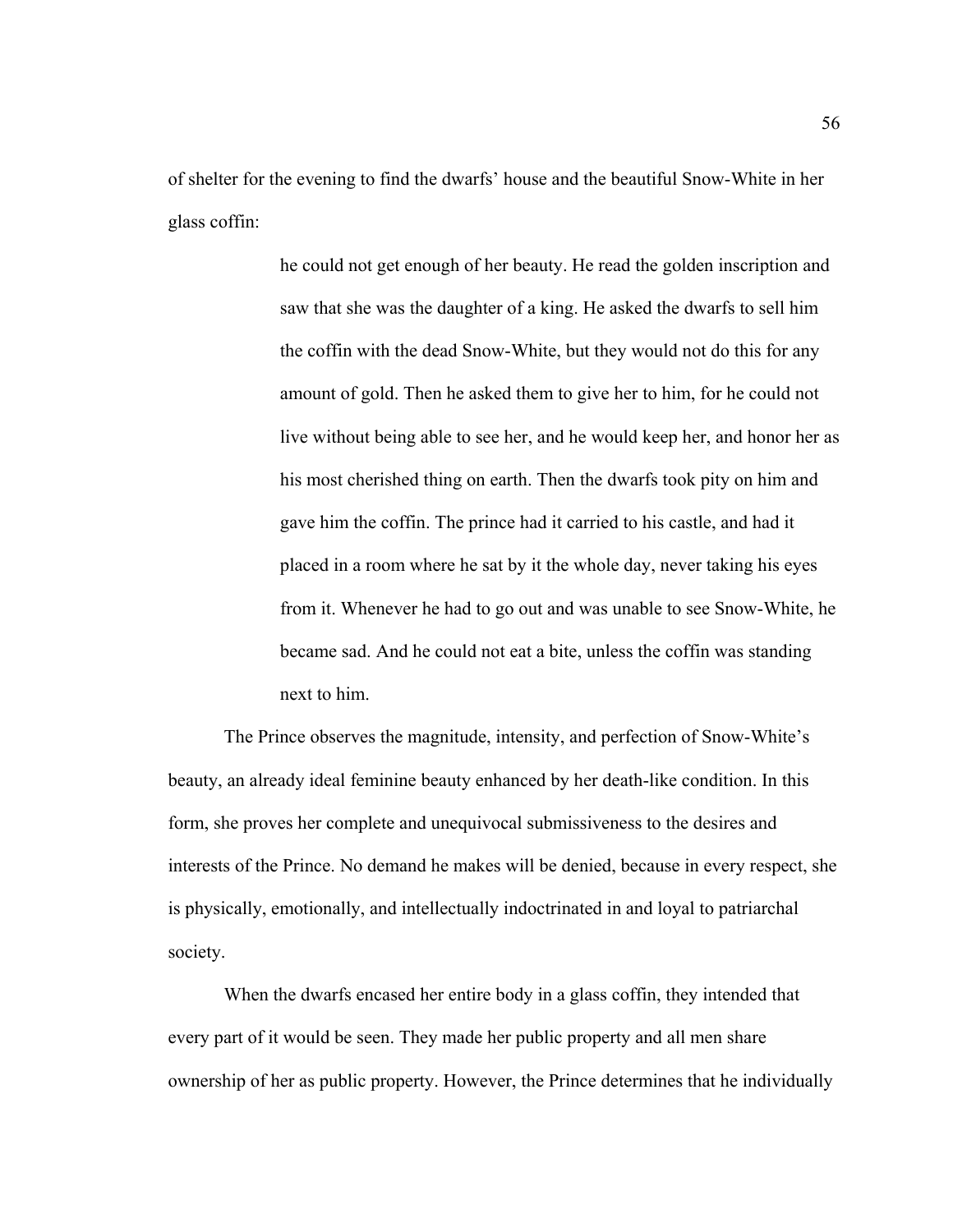owns this specimen of ideal beauty and offers to pay the dwarfs for the coffin, but they refuse to take any amount of money for her. If they had accepted the Prince's offer of money, she would be considered nothing more than a prostitute with seven pimps instead of one. That kind of transaction would make her impure and unfit for domestic service. The Prince must have her and asks the dwarfs to give her to him. They agree. They understand the implication of the Prince's determination to own the coffin containing the body of Snow-White. The dwarfs have finished their work with Snow-White and are now able to transfer possession of her to the Prince who will then take her to his kingdom where she will live her domestic potential.

Once the coffin is relocated to the castle, it is the Prince's constant companion. Every where the Prince goes within the confines of the castle, servants are required to carry the coffin making sure to always keep it in his presence. Symbolically, Snow-White, even when carried by servants, must follow her Prince except when he has business outside of the castle. When the Prince eats, her coffin must be next to him. He is not concerned about her inability to eat because the Prince does not need or want Snow-White to eat with him. He just wants her there so he can eat. In fact, he is quite content to enjoy eating without her knowing that he is eating. As already noted, her sexual appetite has been suppressed. In fact, she does not need to eat at all. The Prince just needs to use her body, and does not require her active participation in order to reproduce himself. Despite Snow-White's condition, or because of her condition, the Prince is content with her. She is not to talk, question, or interact in any physical way with the Prince that does not communicate passive compliance.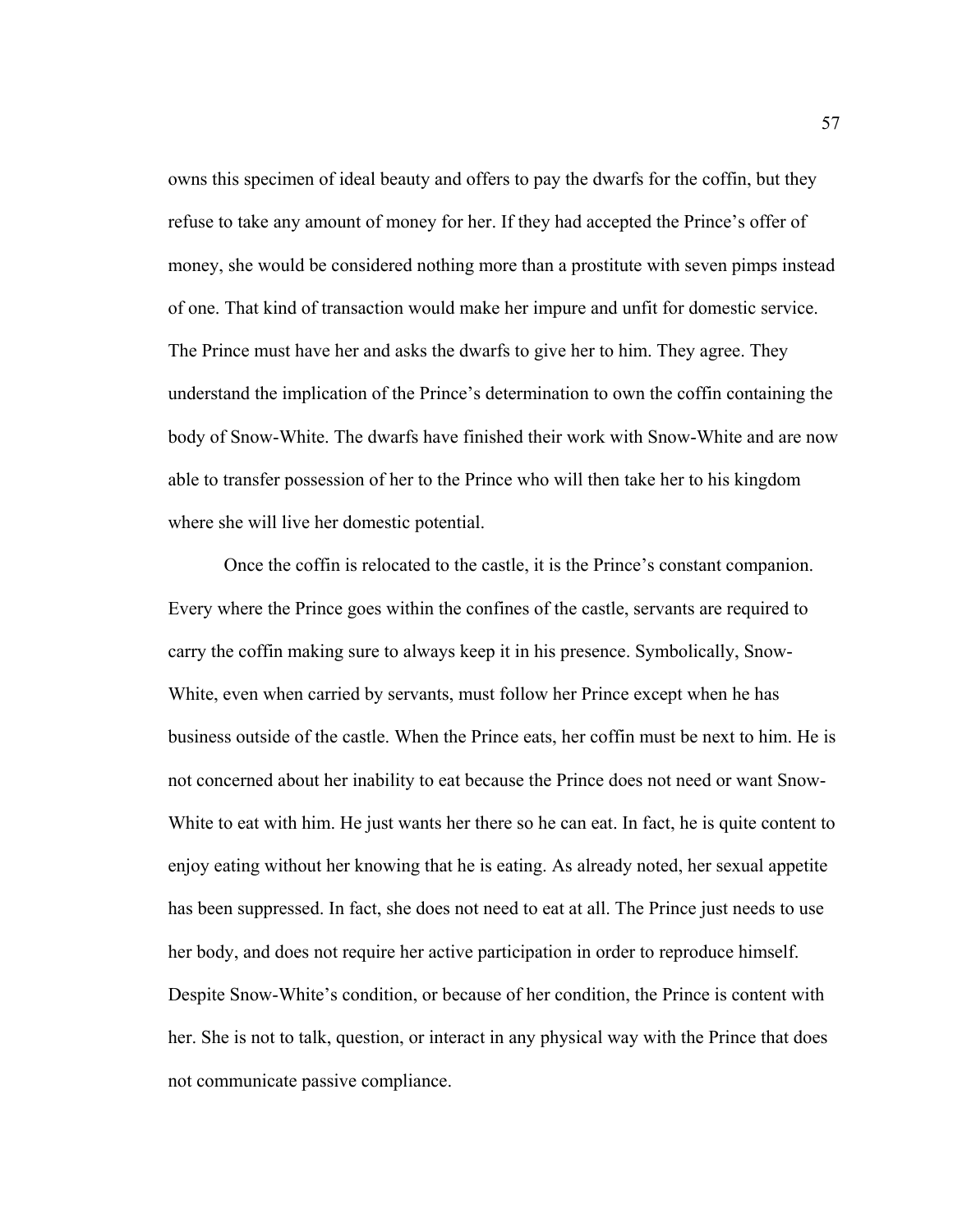Snow-White spends an unspecified amount of time confined to the little house owned by the dwarfs. Then she spends an unspecified amount of time confined in the small coffin carried by servants so she can follow the Prince. It is inevitable that the male servants would tire of carrying her after the Prince, and one day, in anger, a servant:

> opened the coffin, lifted Snow-White upright, and said, "We are plagued the whole day long, just because of such a dead girl," and he hit her in the back with his hand. Then the terrible piece of apple that she had bitten off came out of her throat, and Snow-White came back to life.

A male servant hits the princess. His behavior is not called into question because it is not an issue. He will not be punished because men, regardless of their class status have the right, maybe even an obligation, to hit women, even upper class women, when they become a nuisance or useless or dead weight. This event is one more way to guarantee that Snow-White knows and complies with the confines of her position in patriarchy. All men, whether they are servants, huntsmen, or princes have the right to treat women the way they choose to treat them. Even the lowest man on the class ladder is still higher than any woman regardless of their class status. Certainly, it must have surprised the servant when Snow-White came back to life. True to her destiny and domestic training, the first thing she does is walk directly to the Prince. He is overjoyed to see her on her feet and ready to perform her duties as the perfectly domesticated woman.

Not surprisingly, the first experience the Prince and Snow-White have together is eating. This dining event is indicative of one of the most important domestic duties she will fulfill, reproducing her Prince through her willingness to be sexually submissive. Her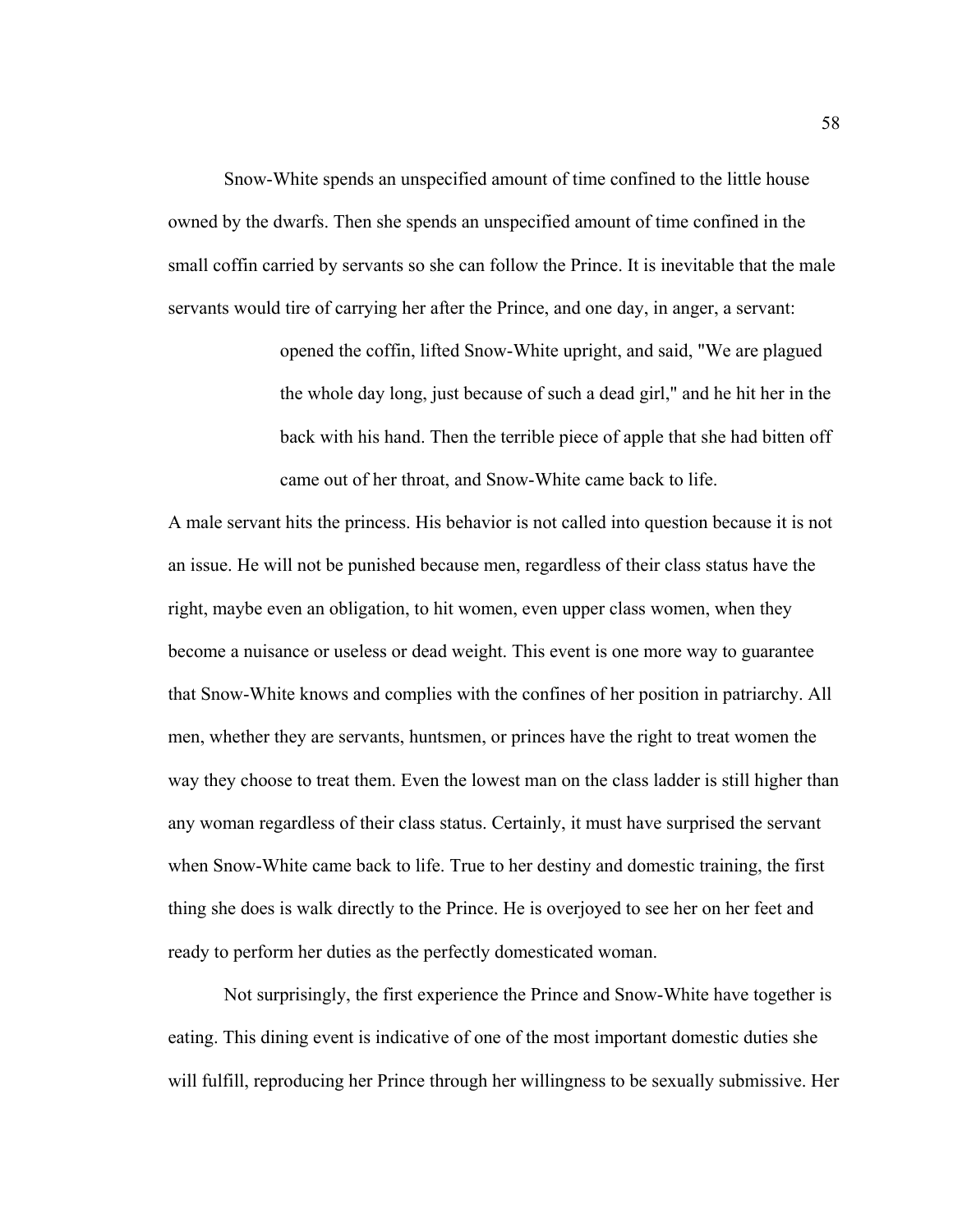body is the epitome of the patriarchal feminine domestic ideal because she is sexually submissive and voiceless. The Prince owns Snow-White's entire body the way he desires to own it, and he can marry her knowing that she will never question his right of ownership of her entire body, nor will she ever question how he intends to use her entire body. This is the last time in the text that Snow-White's entire body is completely visible.

Snow-White has come full circle by returning to an invisible body. She became invisible as soon as she walked over to the Prince to eat with him. Snow-White's dependent, reproductively mature, and soon to be married body has been completely absorbed into patriarchy. Her body was only made visible in the company of men as part of her training to be the quintessentially perfect domesticated woman before her marriage to the Prince. Now, with her marriage to the Prince, her training has concluded and she will fulfill her reproductive and domestic duties. Patriarchy has claimed her body for itself because it is the epitome of the patriarchal ideal of feminine beauty.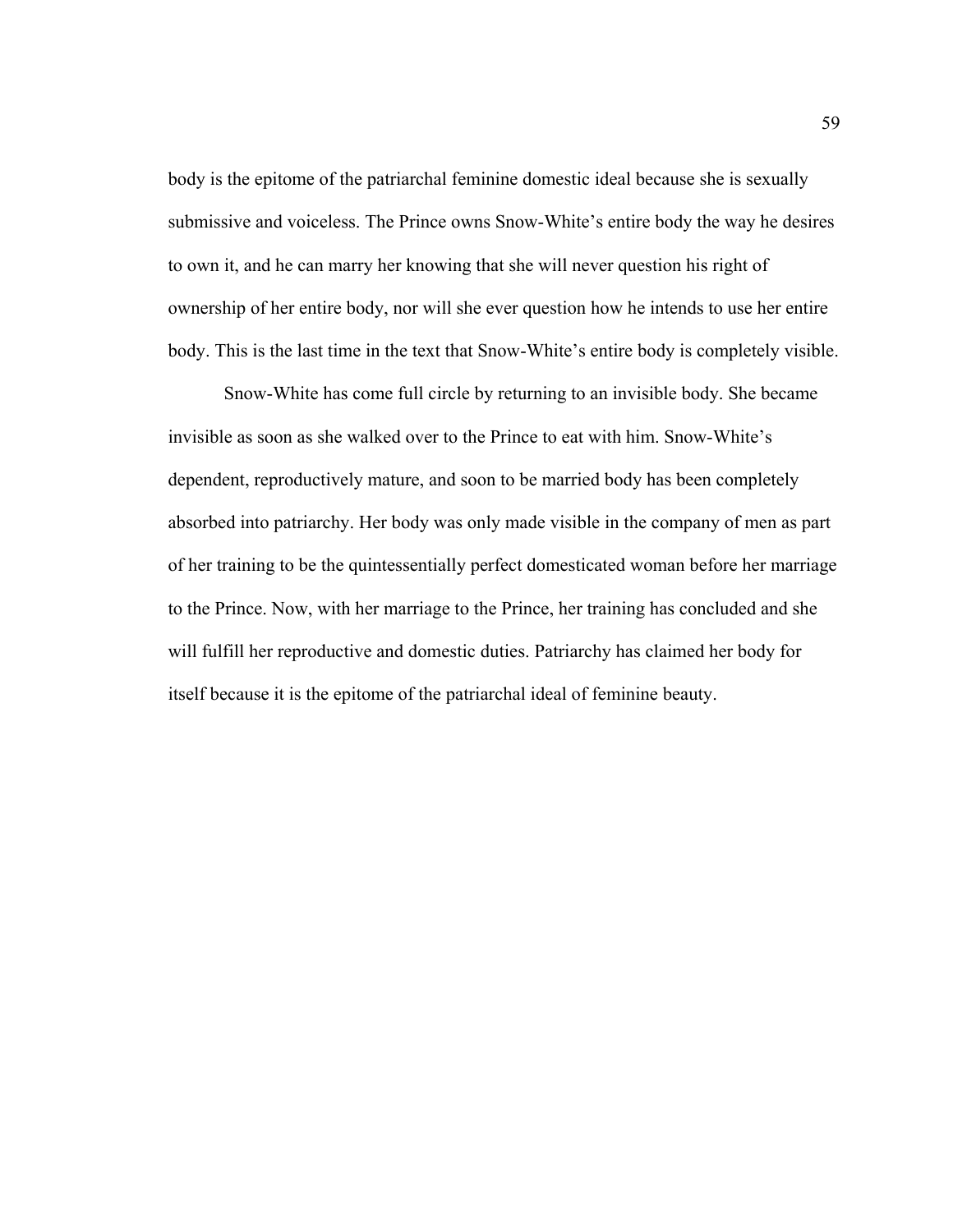## CHAPTER V

# THE QUEEN'S LAST DANCE

Even though Snow-White will marry the Prince the next day, she is no longer of interest because she has completely conformed to patriarchal authority. Instead, the focus shifts to the Queen, who has greatly underestimated the power of patriarchy to protect that which it values and exact restitution for subversive acts against their society. Patriarchy will not hesitate to destroy anything or anyone that comes against it, even if that someone is married to a king. Class, rank, and position are not protectors against the authority of patriarchy as it defends its privileged position in this fairy tale world.

Despite receiving the invitation to Snow-White's wedding, the Queen really does not believe that Snow-White could have recovered from the "poisoned, poisoned apple." The Queen truly believes she killed Snow-White therefore successfully preventing her subjugation to patriarchy. Obviously, the Queen did not understand that the huntsman, dwarfs, and the Prince would protect and preserve Snow-White's body even after she had allegedly "died." However, the Queen remains confident that she has successfully killed Snow-White, and this is the last time she will ask:

Mirror, mirror, on the wall,

Who in this land is fairest of all?

The mirror answered:

You, my queen, are fair; it is true.

But the young queen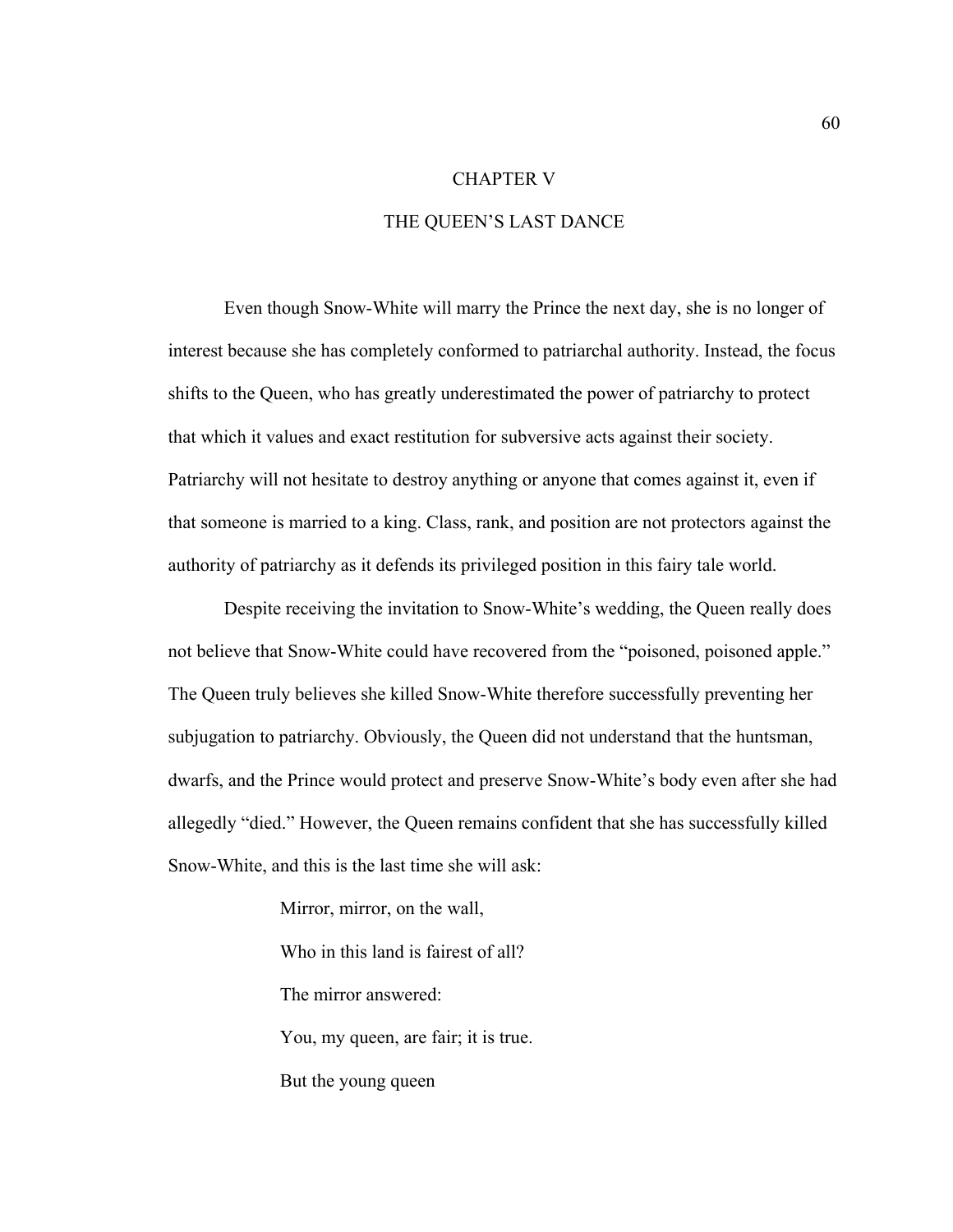Is a thousand times fairer than you.

[...] and she became so frightened, so frightened, that she did not know what to do. At first she did not want to go to the wedding, but she found no peace. She had to go and see the young queen. When she arrived she recognized Snow-White, and terrorized, she could only stand there without moving.

The cause of the Queen's terror may be that for the first time in her life she realizes the extent and the capability of patriarchal power, a power able to protect, own, and control Snow-White's body despite all attempts she made to destroy that body. Also, with this realization, comes the awareness that she cannot escape punishment for consistently disrupting this society. The Queen's two greatest offenses are that she refused to be sexually submissive and she attempted to destroy their property. She must know that she is alone and unprotected and unable to escape her fate at the hands of this society. Knowing this is the fear she feels. Nevertheless, her fear did not have the power to stop her from going to Snow-White's wedding.

Of course, as soon as the Queen arrives at the Prince's castle, patriarchy will seize its advantage and attack her body in order to completely destroy it. The Queen risks her body when she enters the Prince's castle because the only way she will be allowed inside is with her whole and unified body. In her whole and unified body, the Queen cannot retain her independence and autonomy. Therefore, when she confirms Snow-White is alive, fear paralyzes her, and she has no choice but to surrender control of her entire body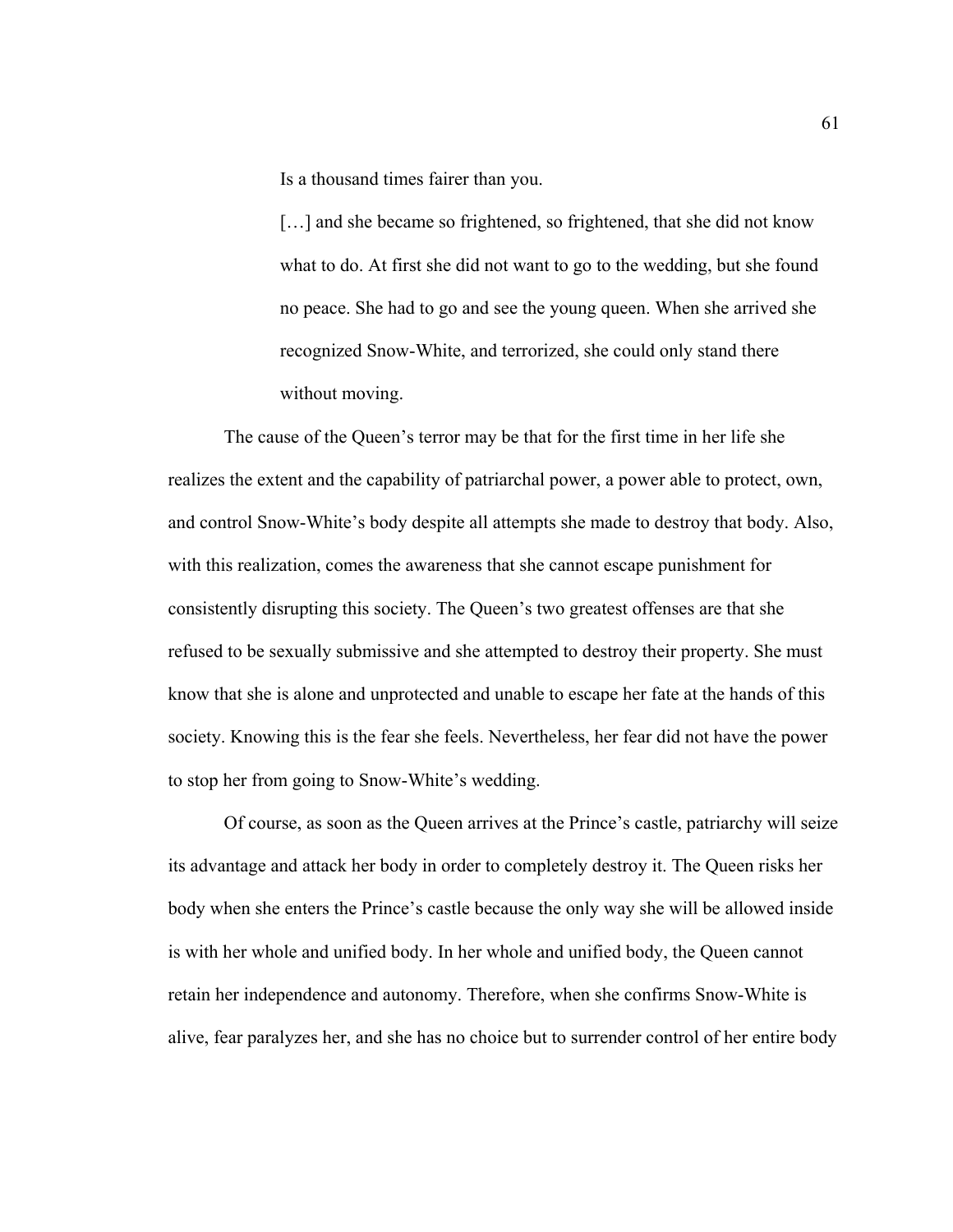to the Prince. The Queen is powerless to resist the punishment exacted for her crimes against patriarchy and:

> they put a pair of iron shoes into burning coals. They were brought forth with tongs and placed before her. She was forced to step into the red-hot shoes and dance until she fell down dead.

The "they" who forced the Queen to step into the red-hot iron shoes are not identified. However, in all likelihood they are servants following the orders of the Prince. While the Queen dances herself to death, everyone in attendance watches as she dies. Her death is not only cause for the wedding day celebration; it is the most appropriate and desirable wedding gift the Prince could give Snow-White. There is no better way for the Prince to ensure his complete and uncontested ownership of the body of Snow-White than with death of the Queen. The Queen must dance in red-hot iron shoes as a form of punishment for her non-compliance to patriarchy.

Dancing is one way the body expresses itself sexually. Throughout the entire the tale, the Queen avoided displaying her body as sexual to prevent it from becoming subordinate to men. Patriarchy makes its position of power very clear in the way they choose to kill the Queen by making her dance to death in red-hot iron shoes. This death sentence appropriately fits the nature of her crime against patriarchy because dancing compels her body to express its sexual and sensual nature. It is now impossible for her to hide this aspect of her body from men, and when the Prince demands her body express its sexuality it kills her.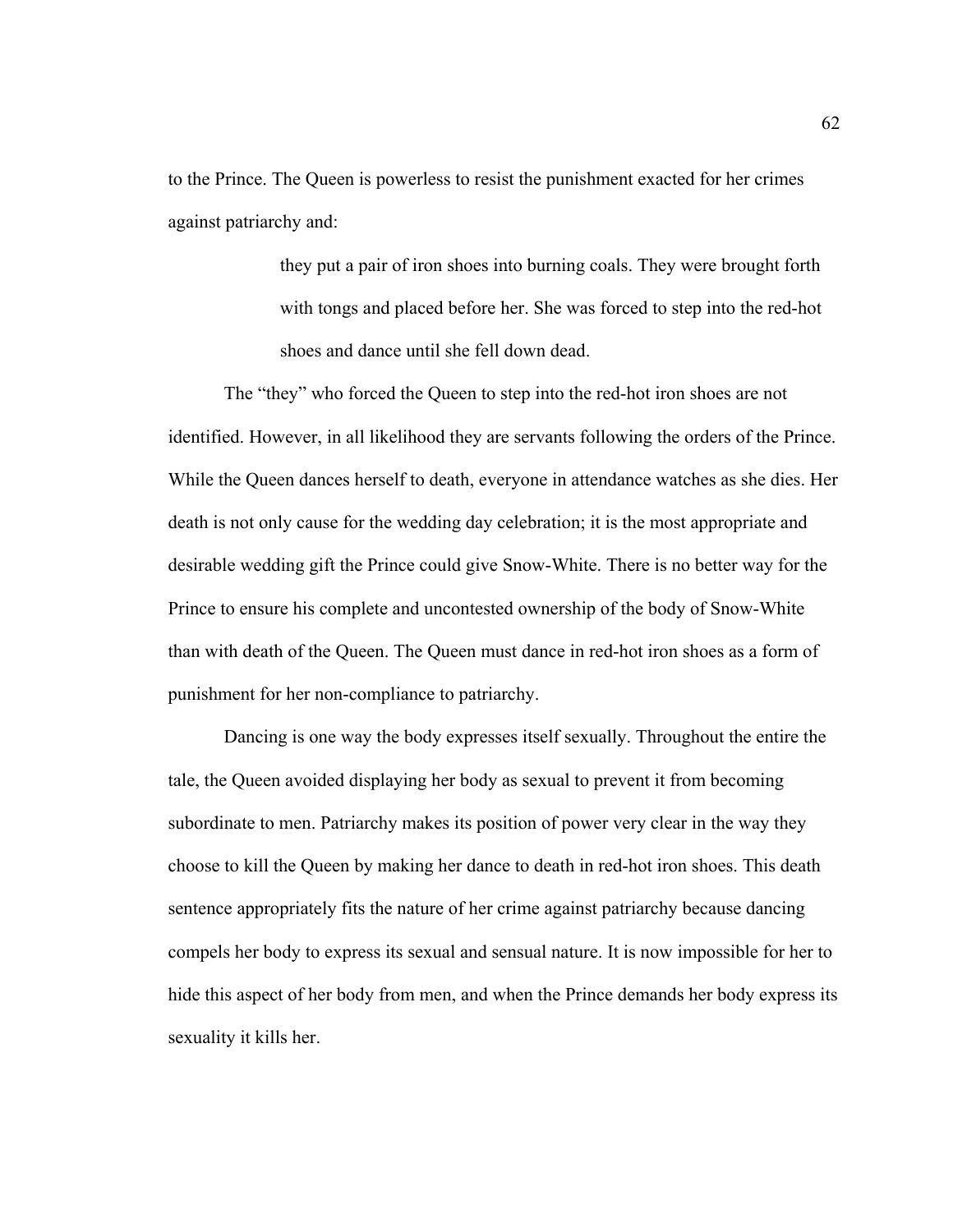Making the Queen dance in red-hot iron shoes is really quite interesting and rather clever. Iron just happens to be the most abundant the seven metals of alchemy. The fact that there are seven metals of alchemy again reinforces the significance of the number seven and the perfecting of Snow-White for patriarchy and the destruction of those things that get in the way of patriarchy. Iron has also been made into weapons of war. In fact, the symbol for iron is the same symbol used to signify the Roman god of war, Mars, who facilitated and advocated brutal savagery and aggression. Mars, the red planet, is named for this god and his symbol is an arrow extending from a circle. The circle denotes Mar's shield and the arrow denotes his spear. Following are two examples of this symbol:

> QuickTime™ and a TIFF (Uncompressed) decompressor are needed to see this picture.



Not surprising that this symbol is also the symbol of man. Men have literally declared war on the Queen and reinforced the power of their attack with the most significant and definitive of all masculine symbols, that of the Roman god of war, Mars. The Queen has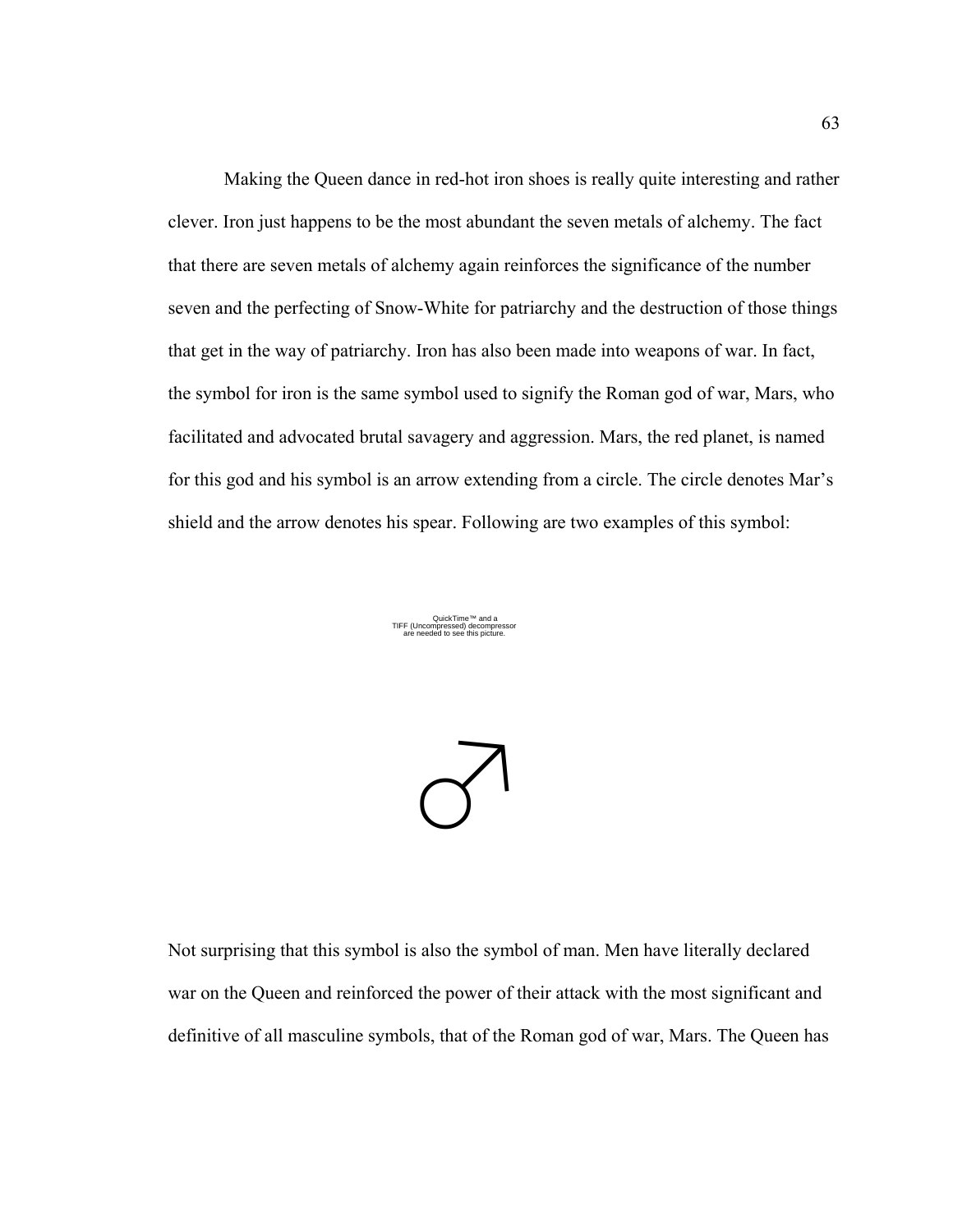been punished and destroyed by the power of man. That formidable power demands she die an excruciatingly painful death by forcing her to express her sexuality through dance. Karen E. Rowe states in, "Feminism and Fairy Tales," that,

> By punishing exhibitions of feminine force, tales admonish, moreover, that any disruptive non-conformity will result in annihilation or social ostracism. While readers dissociate from these portraitures of feminine power, defiance and/or self-expression, they readily identify with the prettily passive heroine whose submission to commendable roles insures her triumphant happiness. (247-248)

True, the reader does not identify with the strong woman because they see her as a threat to the younger woman who is willing to subordinate herself to patriarchy. Patriarchy has triumphed and has what it always wanted: the intact and whole body of Snow-White, and the death of the Queen's subversive body.

This is not the only tale that tells of the dangers of dancing in red shoes. In Hans Christian Andersen's The Red Shoes, Karen, an orphan, sees a princess wearing red shoes and she wants a pair for herself. So Karen tricks her guardian, who is blind, into buying a pair of shiny red patent leather shoes. The shoes force Karen to dance, and no matter how she tries, she cannot remove them from her feet. One day Karen danced toward a church and met an angel. Bonnie Gordon quotes Hans Christian Andersen's angel in her article, "Kate Bush's Subversive Shoes," who says:

> You shall dance in your red shoes until you become pale and thin. Dance till the skin on your face turns yellow and clings to your bones as if you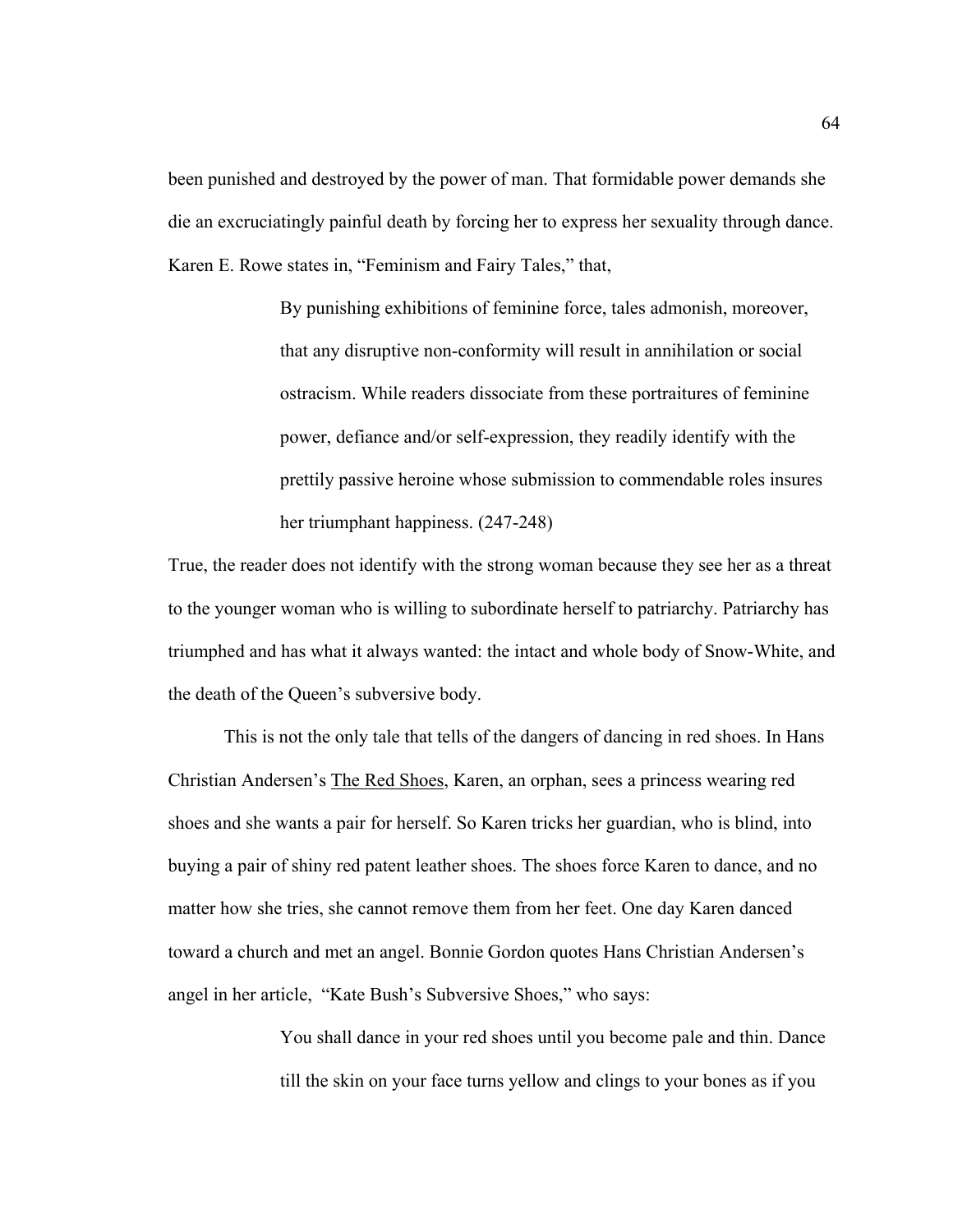were a skeleton. Dance you shall from door to door and when you pass a house where proud and vain children live, there you shall knock on the door so that they will see you and fear your face. Dance, you shall Dance. [...] Redemption ultimately arrives after Karen confesses her sins and the executioner chops off her feet, which then spend eternity dancing without a body. The girl, sans feet, lives out her life in domestic servitude to a local pastor. In this tale dance is both a symbol of and a punishment for female excess. Karen's forced dance represents a struggle to constrain female sexuality and raw passion by violently punishing the female body. (37-8)

Although the Queen dies, and Karen lives without her dancing feet, the similarities between these dancing red shoes cannot be overlooked.

From the beginning of this tale, the Queen refused the company of men, and it was quite obvious that she did not enjoy having her finger pricked or the pregnancy that resulted. She definitely intended to avoid revealing any part of her body that signified her sexuality, which is why she kept it fragmented. By hiding her sexuality, she also intended not to allow herself to be confined to a life of domesticity as a mother. Although unsuccessful, the Queen tried to prevent patriarchy from reproducing itself through her. She could not protect herself from patriarchy, but she tries to protect Snow-White. Understanding the motives of the Queen, her attempts to murder Snow-White could be considered noble. However, she was alone and could not effectively subvert the power of patriarchy or its ability to confine women in domesticity. She may have succeeded in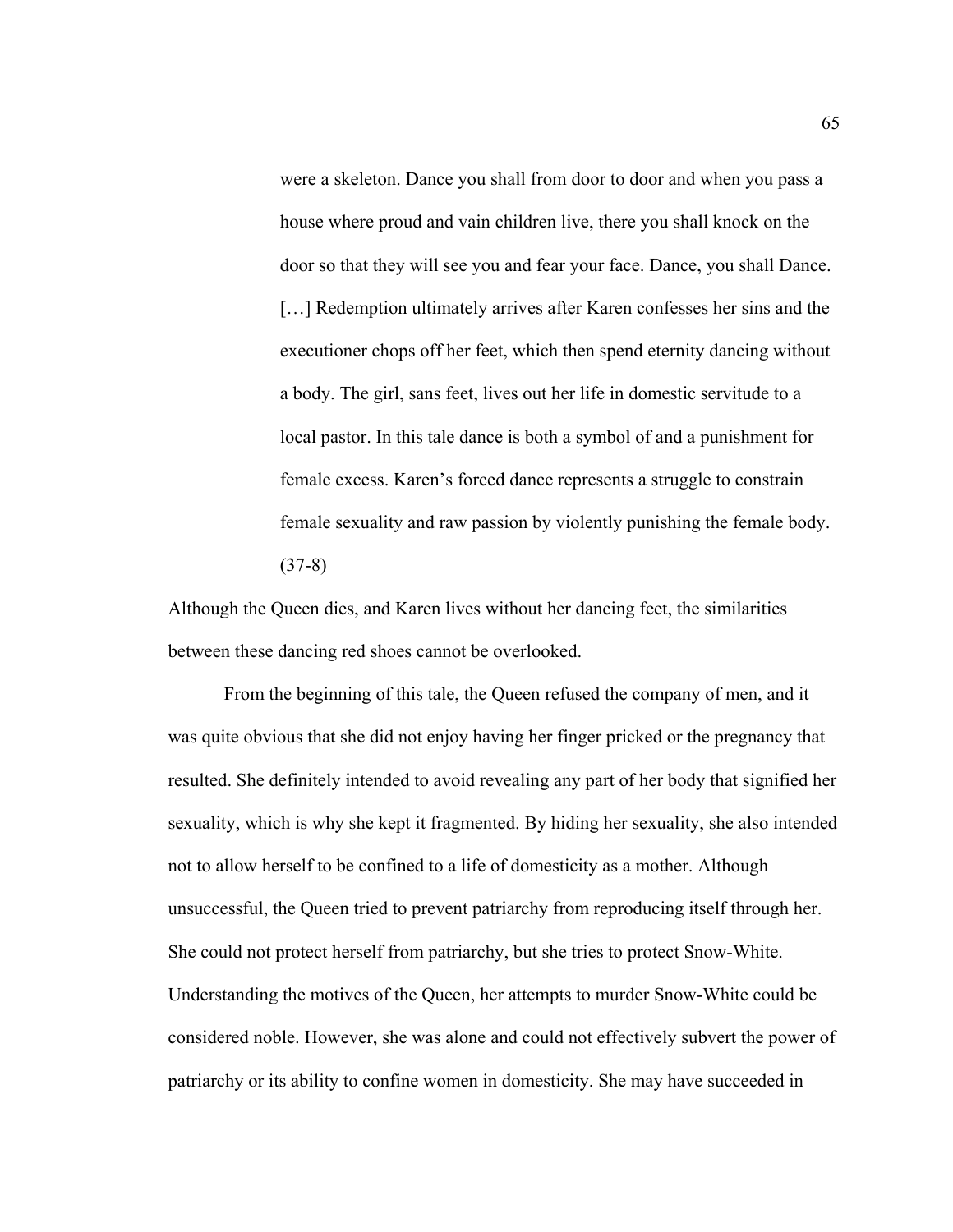winning a few minor battles each time she left Snow-White for dead in the dwarfs' little house, but patriarchy won the war of sexual domination.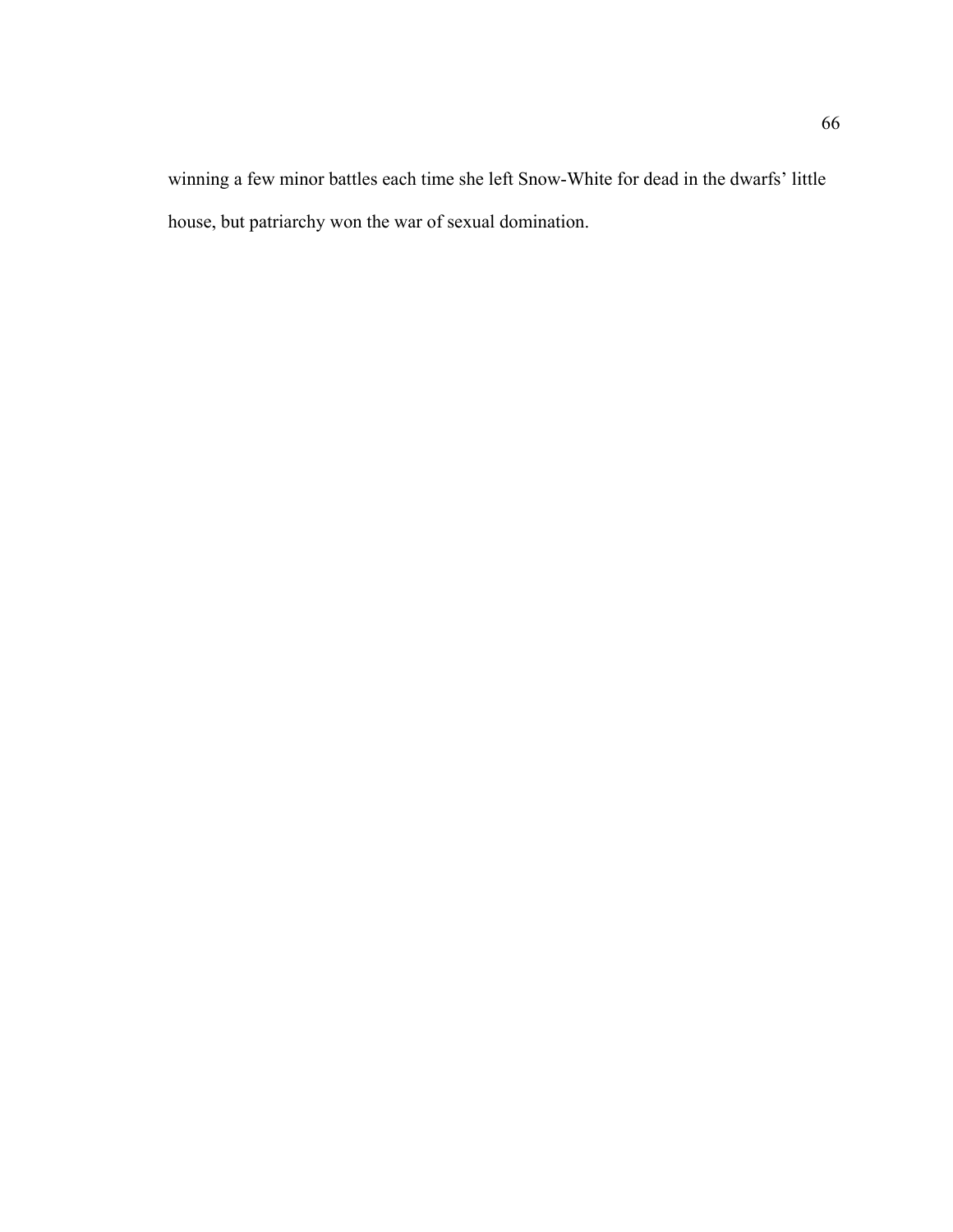# CHAPTER VI

### **CONCLUSION**

This Queen proves herself to be a formidable opponent to the continuation of patriarchy and a force that must be dealt with because of her diligence and determination to damage the fabric of domesticity in her attempts to murder Snow-White. From the very beginning of this tale, she is isolated from society, and in the persona of the beggar woman the degree of her alienation from society is emphasized. She could have chosen to quietly disappear in this isolation, but she did not find that option acceptable. Instead, she is characterized as wicked and evil, and not heralded as a champion for a woman's right to own and control her own body. When the Queen dies, there is a great feeling of relief that Snow-White is now safe and able to live happily ever after with her Prince.

The very first time the Queen appears in the tale, she is alone, except for the seven brief exchanges with her mirror, and for the time it took her to order the huntsman to kill Snow-White. In fact, the servants, attendants, and King never enter, or exist in any domestic space inhabited by the Queen; neither does Snow-White, who for the first seven years of her life lived in the same castle as the Queen. It is not until after the Queen disguises herself as a beggar woman that these two women inhabit the same space at the same time. However, each time the beggar woman and Snow-White shared the same space, the beggar woman did everything in her power, albeit unsuccessfully to kill Snow-White.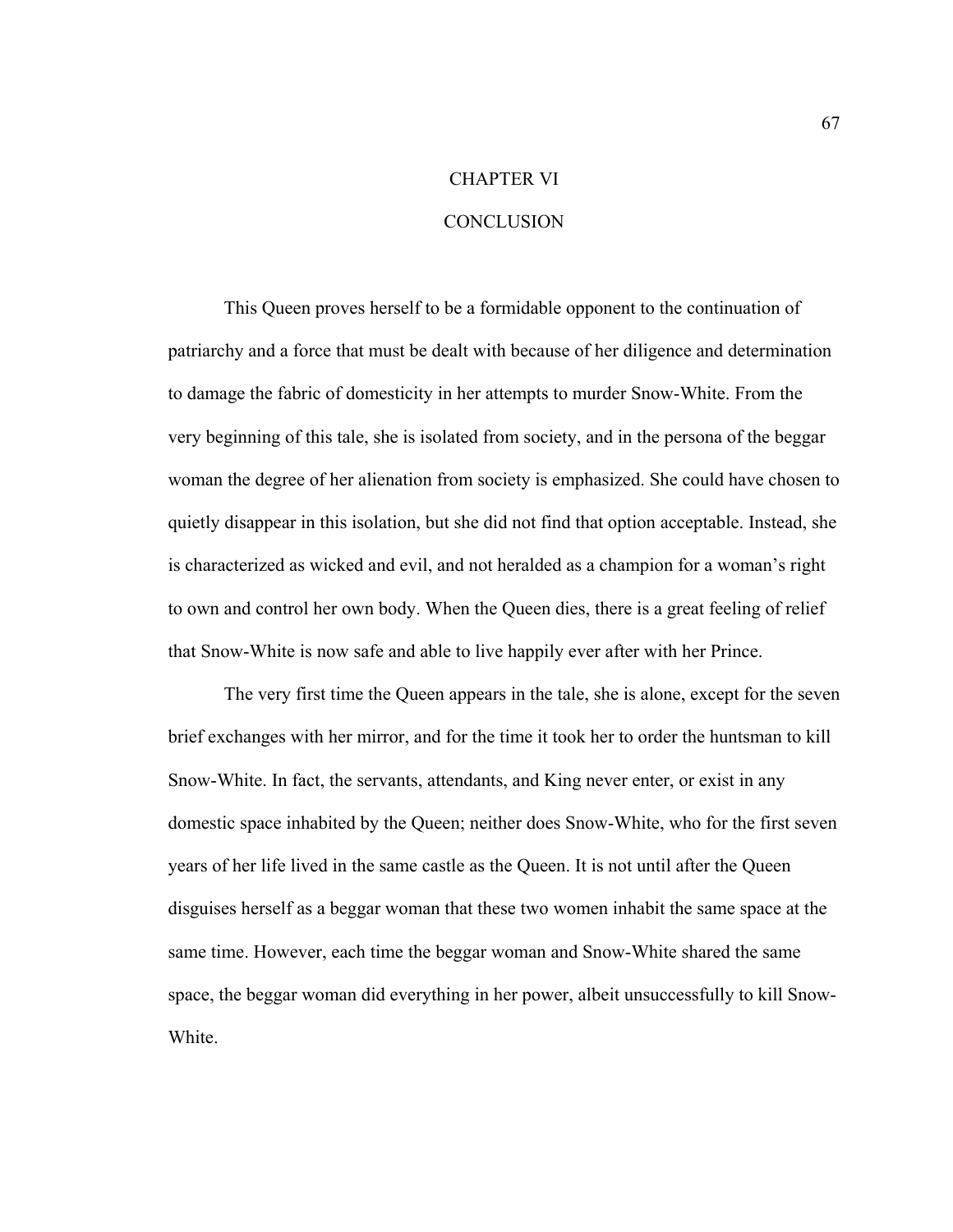Before these incidents, the Queen determines to keep her body from being subjugated to patriarchal control. Additionally, she fragments her body by using the landscape, which makes it problematic for men to find and use her entire body in whatever manner they choose to use it. It is easier for men to provide spaces for the Queen's self-imposed isolation and fragmentation than to expend their energy attempting to unite the fragments of a rebellious woman's body. Her seclusion permits physical independence from the society in which she lives, albeit with consequences.

When the Queen saw her three drops of blood in the snow, she acknowledged how beautiful the red blood on the white snow looked and thought about having a child who would embody these same qualities. Once she had that thought, it was too late to take it back. Then when Snow-White materialized into a whole person from those three drops of blood and in the abundance of semen-like snow, she becomes angry, not because Snow-White is more beautiful or fairer than she, rather because she inadvertently gave patriarchy exactly what it wanted, the flawless incarnation of the masculine ideal of feminine beauty in the body of Snow-White. That perfect child becomes the perfect domestic woman destined to maintain patriarchal power through her reproductive submissiveness and domesticity.

The narrator, huntsman, dwarfs, and Prince say Snow-White is beautiful because of her white skin and red cheeks. Snow-White's ebony eyes are closed for most of the tale, and do not factor into the degree of beauty she possesses. Snow-White will never be unprotected in this society, even when confronted by old women. Her beauty is her protection and progressively confines her to smaller and more restrictive landscapes.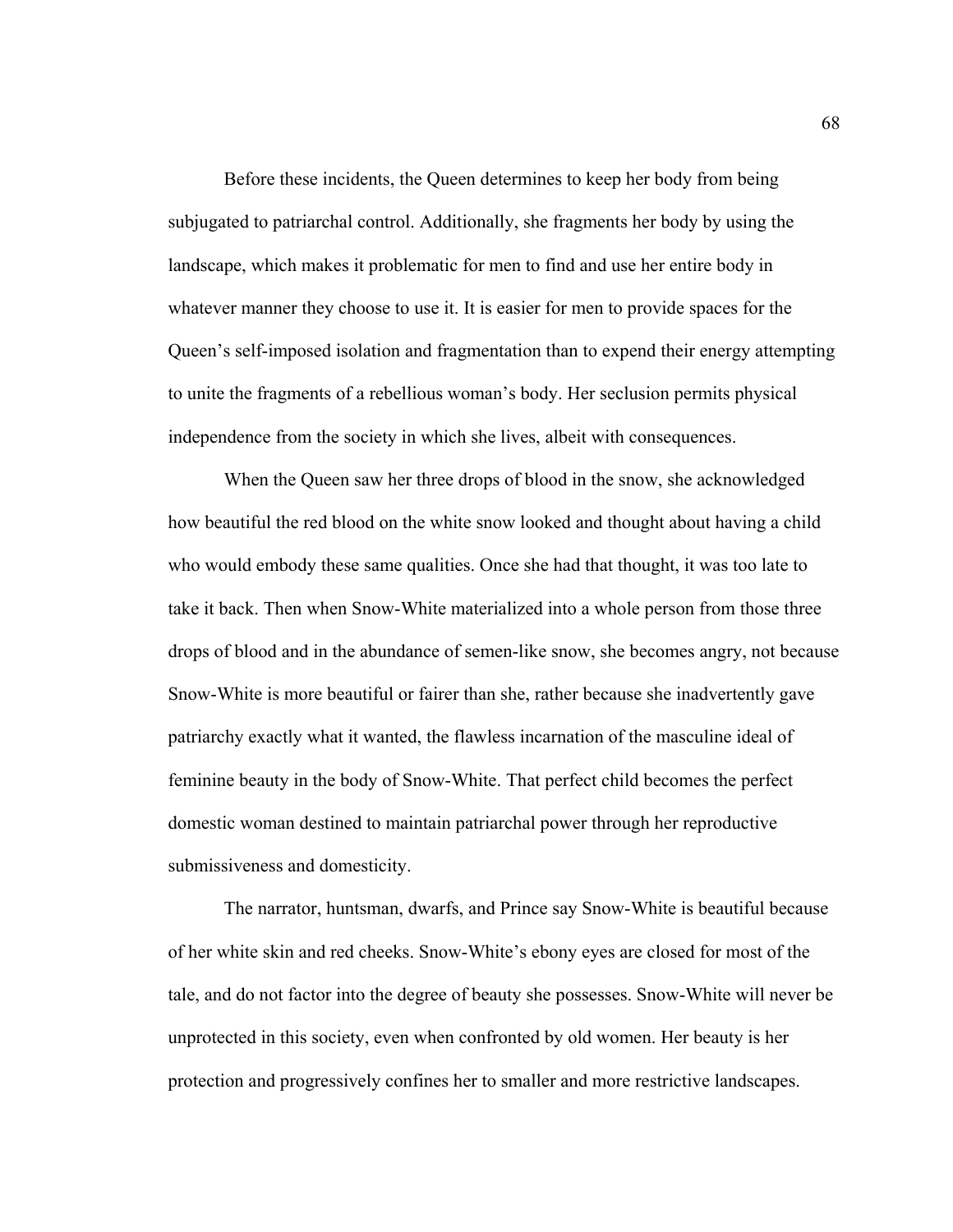Snow-White initially has the run of the forest until she enters the dwarfs' small cottage. Then in her death-like condition she is confined within a glass coffin until she can be safely delivered to the castle of the Prince. After a servant hits her freeing her from the coffin, she becomes the invisible domestic property of the Prince.

The Queen, on the other hand, is never described using the colors red and white, and she is not the masculine ideal of feminine beauty. Not one male character ever says she is beautiful. Of course, she is not beautiful to men because she uses her body to avoid and defy them. She does this by keeping her body fragmented, which makes it difficult for men to confine and control it. In fact, the only voice to say she is beautiful is the narrator's, and this is same voice that tells the reader she is proud, jealous and hates Snow-White. The Queen is not jealous of the girl's beauty in that the queen desires to be beautiful in the same way Snow-White is beautiful. The Queen does, however, hate what the girl represents. Without doubt, Snow-White belongs completely to patriarchy. She is designed by men for men, and will never live her life independent of men.

This is not a fairy tale about one mother's lack of love for a daughter because no mother would willingly wish or enact harm on a daughter. It is a fairy tale about a mother's hatred for what that daughter represents, the power patriarchy has over women to subjugate them to sexual submissiveness and domesticity. It is also a tale about what happens to women who choose to live outside the confines of the world controlled by men, whether huntsman, servant, deformed half-men, or royalty they all have the right of domination over all women. A woman's royal station does not exempt her from abuse at the hands men.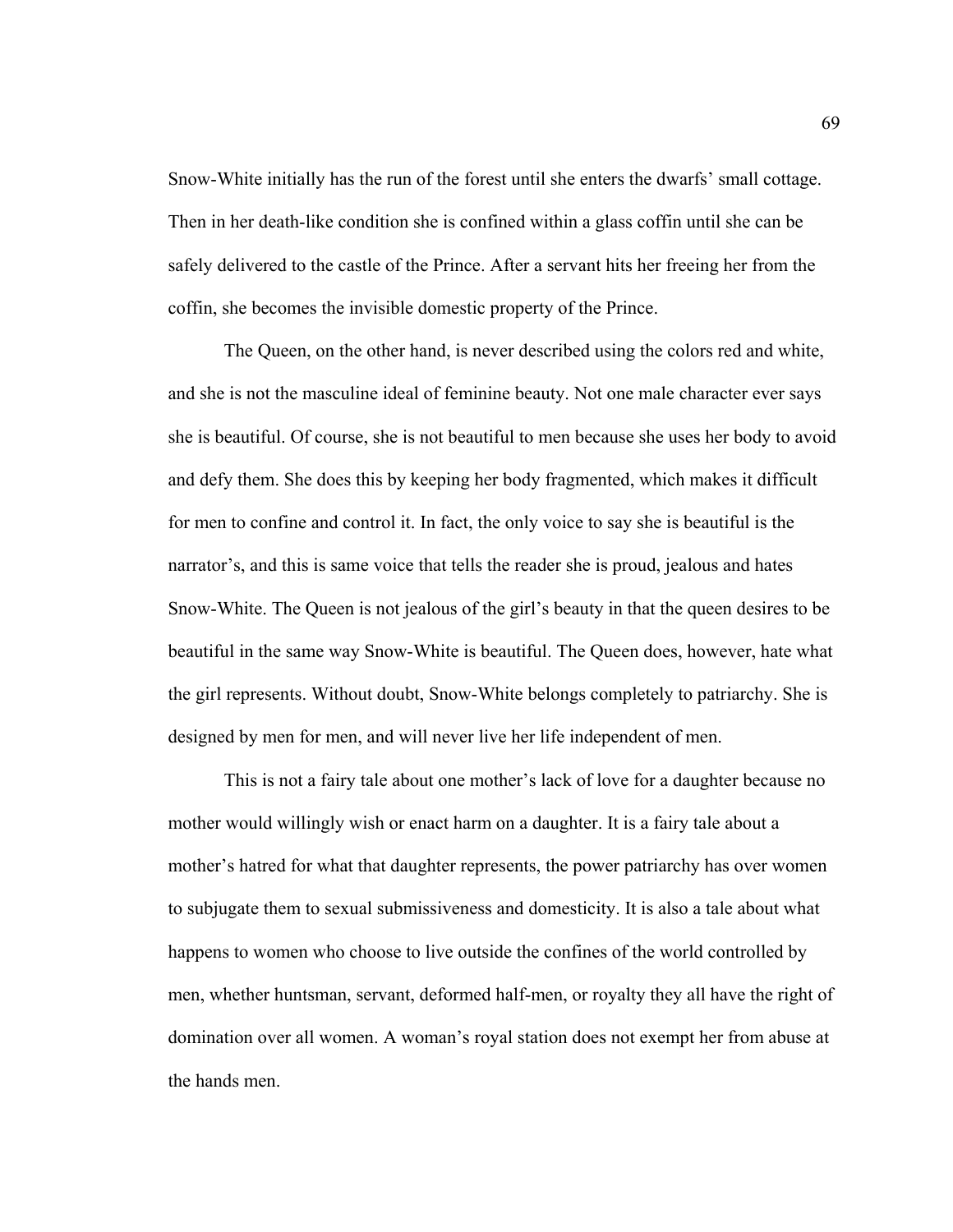## WORKS CONSULTED

Ashliman, D. L. "Snow-White." *Mythology Electronic Texts* (2005) 01 May 2006 <http://www.pitt.edu/~dash/folktexts.html>.

Bacchilega, Cristina. "Cracking the Mirror Three Re-Visions of "Snow White." *Boundary 2* 15.3 (1988): 1-25. Duke University Press. JSTOR. Polk Library, University of Wisconsin-Oshkosh. 5 Apr. 2006

<http://www.jstor.org.www.remote.uwosh.edu/stable/pdfplus/303243.pdf>

Baker-Sperry, Lori and Liz Grauerholz. "The Pervasiveness and Persistence of the Feminine Beauty Ideal in Children's Fairy Tales." Gender and Society 17.5 (2003): 711-726. Sage Publications, Inc. JSTOR. Polk Library, University of Wisconsin-Oshkosh. 15 June 2005

<http://www.jstor.org.www.remote.uwosh.edu/stable/pdfplus/3594706.pdf>

Bang, Molly. Picture This How Pictures Work. New York: SeaStar Books, 2000.

Barzilai, Shuli. "Reading "Snow White": The Mother's Story." Signs 15.3 (1990):

515-534. The University of Chicago Press. JSTOR. Polk Library, University of Wisconsin-Oshkosh. 7 Apr. 2006

< http://www.jstor.org.www.remote.uwosh.edu/stable/pdfplus/3174426.pdf>

- Bettelheim, Bruno. The Uses of Enchantment: The Meaning and Importance of Fairy Tales. New York: Alfred A. Knopf, 1986.
- Bordo, Susan. Unbearable Weight Feminism, Western Culture, and the Body. Berkeley: University of California Press, 1993.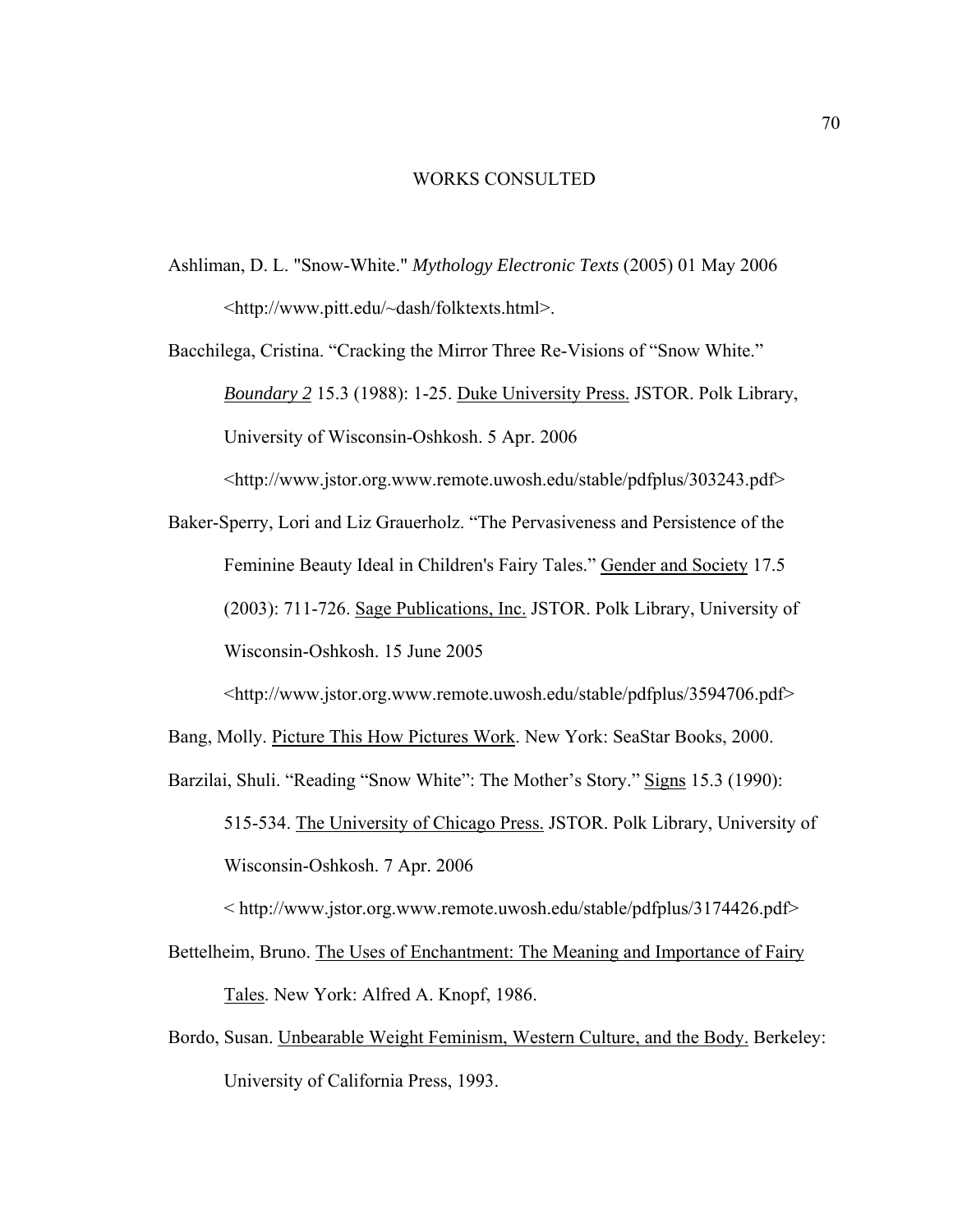Bottigheimer, Ruth B. "Tale Spinners: Submerged Voices in Grimms' Fairy

Tales." New German Critique 27 (1982): 141-150. New German Critique. JSTOR. Polk Library, University of Wisconsin-Oshkosh. 5 Apr. 2006 < http://www.jstor.org.www.remote.uwosh.edu/stable/pdfplus/487989.pdf>

Dundes, Alan. Parsing Through Customs: Essays by a Freudian Folklorist. Madison, Wis: University of Wisconsin Press, 1987.

Girardot, N. J. "Initiation and Meaning in the Tale of Snow White and the Seven Dwarfs." The Journal of American Folklore. 90.357 (1977): 274-300. University of Illinois Press on behalf of American Folklore Society. JSTOR. Polk Library, University of Wisconsin-Oshkosh. 27 Apr. 2006 < http://www.jstor.org.www.remote.uwosh.edu/stable/pdfplus/539520.pdf>

Gordon, Bonnie. "Kate Bush's Subversive Shoes." Women & Music: A Journal of Gender and Culture 9 (2005): 37-50. The International Alliance for Women in Music. Project Muse. Polk Library, University of Wisconsin-Oshkosh. 15 Jan. 2007

 <http://muse.jhu.edu.www.remote.uwosh.edu/journals/women\_and\_music/v009/9 .1gordon.pdf>

Gould, Joan. Spinning Straw into Gold. New York: Random House, 2005.

- Grimm, Jacob, Wilhelm Grimm, Jack David Zipes, and Johnny Gruelle. The Complete Fairy Tales of the Brothers Grimm. New York: Bantam Books, 1992.
- Johnson, Robert A. The Fisher King and the Handless Maiden. New York:

HarperCollins, 1993.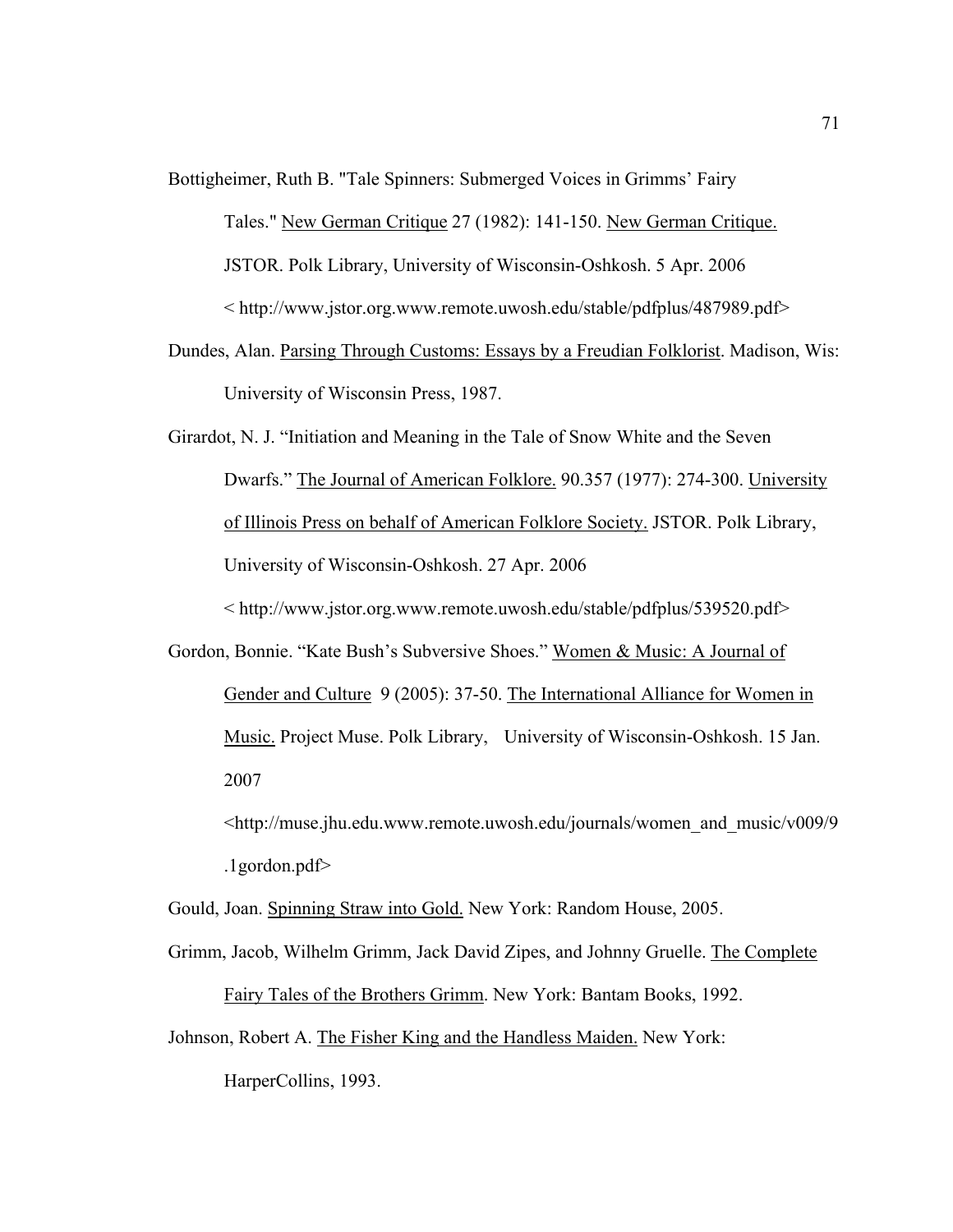Jones, Steven Swann. "The Structure of Snow White." Fabula: Zeitschrift für

Erzählforschung/Journal of Folktale Studies/Revue d'Etudes sur le Conte Populaire 24.1-2 (1983): 56-71. MLA International Bibliography. EBSCO. Polk Library, University of Wisconsin-Oshkosh. 7 Aug 2007 <http://search.ebscohost.com.www.remote.uwosh.edu/login.aspx?direct=true&db =mzh&AN=1983062829&site=ehost-live>.

- Jordan, Rosan A., and F.A. de Caro. "Women and the Study of Folklore." Signs 11.3 (1986): 500-518. The University of Chicago Press. JSTOR. Polk Library, University of Wisconsin-Oshkosh. 27 Apr. 2006 < http://www.jstor.org.www.remote.uwosh.edu/stable/pdfplus/3174007.pdf>
- Kast, Verena. Fairy Tales for the Psyche. New York: Continuum Publishing Company, 1996.
- Knoepflmacher, U.C. "Introduction: Literary Fairy Tales and the Value of Impurity." Marvels & Tales: Journal of Fairy-Tale Studies 17.1 (2003): 15-36. The Wayne State University Press. Project Muse. Polk Library, University of Wisconsin-Oshkosh. 5 Apr. 2006 <http://muse.jhu.edu.www.remote.uwosh.edu/journals/marvels\_and\_tales/v017/1
	- 7.1knoepflmacher.pdf>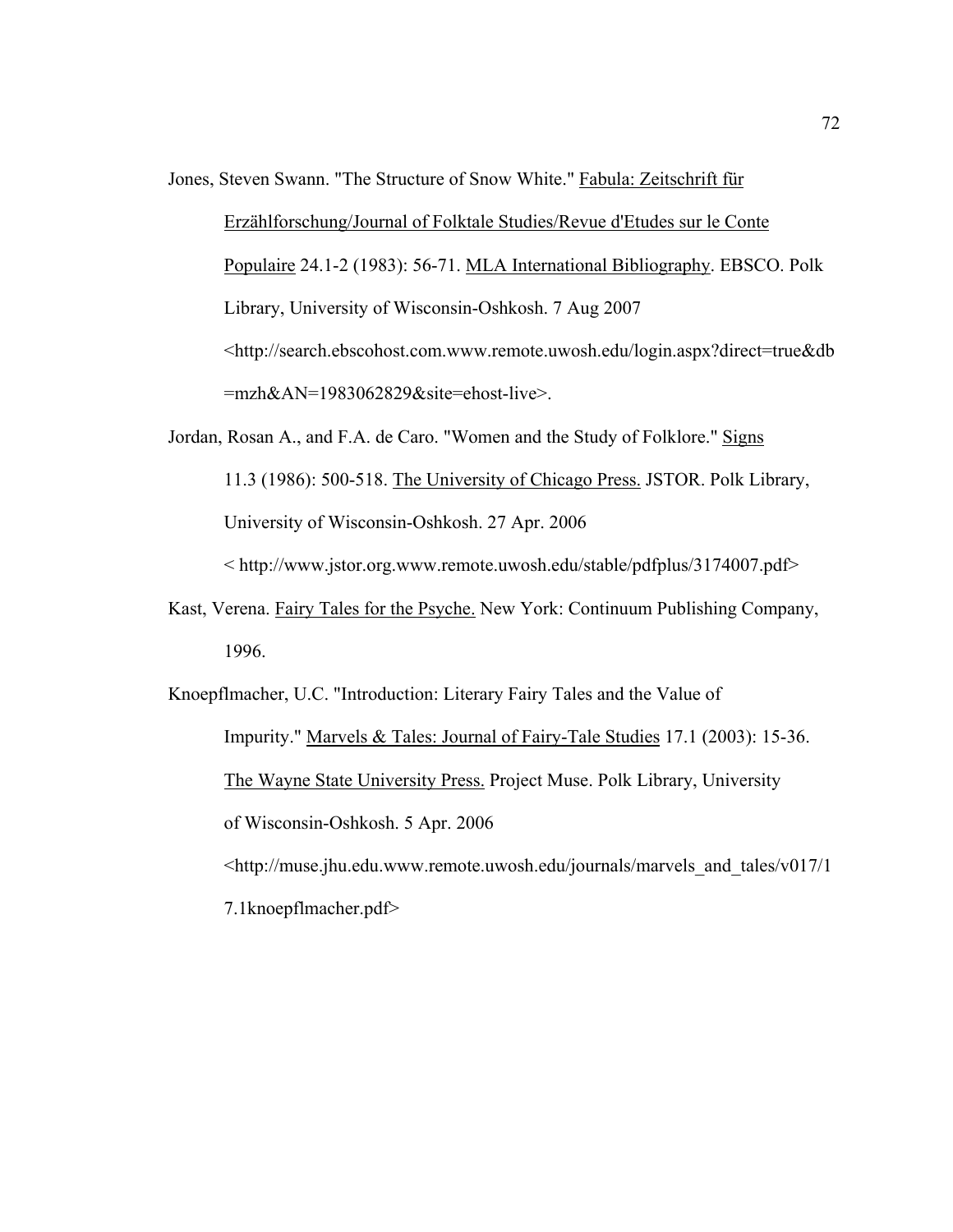Lieberman, Marcia R. "'Some Day My Prince Will Come': Female Acculturation through the Fairy Tale." College English 34.3 (Dec. 1972): 383-395. MLA International Bibliography. EBSCO. Polk Library, University of Wisconsin-Oshkosh. 11 May. 2005

<http://search.ebscohost.com.www.remote.uwosh.edu/login.aspx?direct=true&db =mzh&AN=0000872547&site=ehost-live>.

- Nochlin, Linda. The Body in Pieces: The Fragment as a Metaphor of Modernity. New York: Thames and Hudson, 1995.
- Rettl, Lisa. "Fairy Tales Re-Visited: Gender Concepts in Traditional and Feminist Fairy Tales." Arbeiten aus Anglistik und Amerikanistik 26.2 (2001): 181-198. MLA International Bibliography. EBSCO. Polk Library, University of Wisconsin-Oshkosh. 11 Nov. 2007 <http://search.ebscohost.com.www.remote.uwosh.edu/login.aspx?direct=true&db

=mzh&AN=2002790881&site=ehost-live>.

Robbins, Alexandra. "The Fairy-Tale Facade: Cinderella's Anti-Grotesque Dream." Journal of Popular Culture 32.3 (Winter 1998): 101-115. MLA International Bibliography. EBSCO. Polk Library, University of Wisconsin-Oshkosh. 07 Nov. 2007

<http://search.ebscohost.com.www.remote.uwosh.edu/login.aspx?direct=true&db =mzh&AN=2000070080&site=ehost-live>.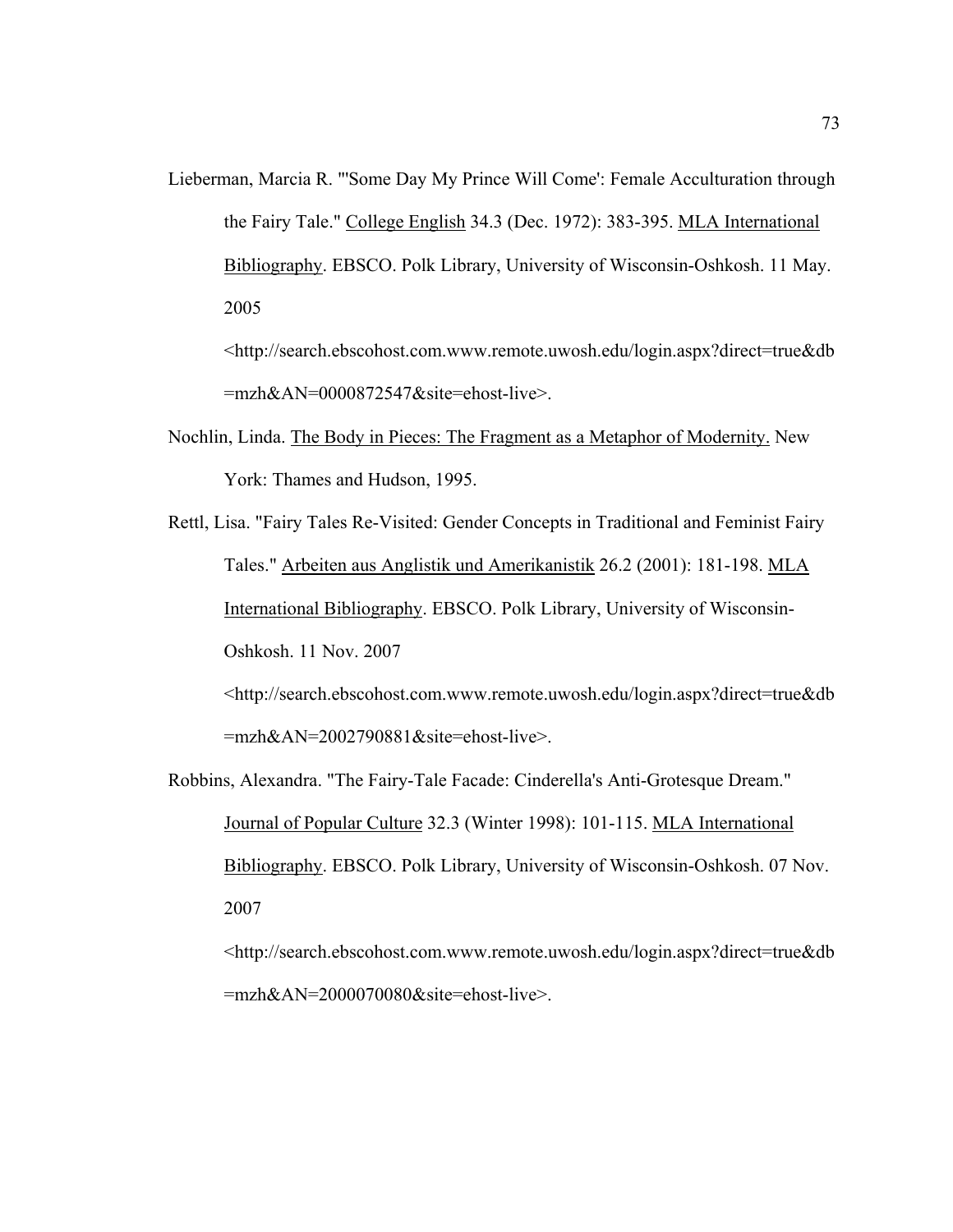Rowe, Karen E. "Feminism and Fairy Tales." Women's Studies 6.3 (1979): 237.

Academic Search Complete. EBSCO. Polk Library, University of Wisconsin-Oshkosh. 9 Nov. 2007 <http://search.ebscohost.com.www.remote.uwosh.edu/login.aspx?direct=true&db =a9h&AN=5807065&site=ehost-live>.

- Spirn, Anne Whiston. The Language of Landscape. New Haven, Conn.: Yale University Press, 1998.
- Stone, Kay F., "'The Misuses of Enchantment: Controversies on the Significance of Fairy Tales'", in Rosan Jordan and Susan J. Kalčik (eds.), Women's Folklore, Women's Culture. Publications of the American Folklore Society, v. 8. Philadelphia: University of Pennsylvania Press, 1985.
- Ussher, Jane M. The Psychology of the Female Body. Critical psychology. London: Routledge, 1989.
- Von Franz, Marie-Louise. The Interpretation of Fairy Tales. Boston: Shambala Publications, Inc., 1996.
- Waelti-Walters, Jennifer R. Fairy Tales and the Female Imagination. Montreal, Canada: St. Albans, Vt., U.S.A., 1982.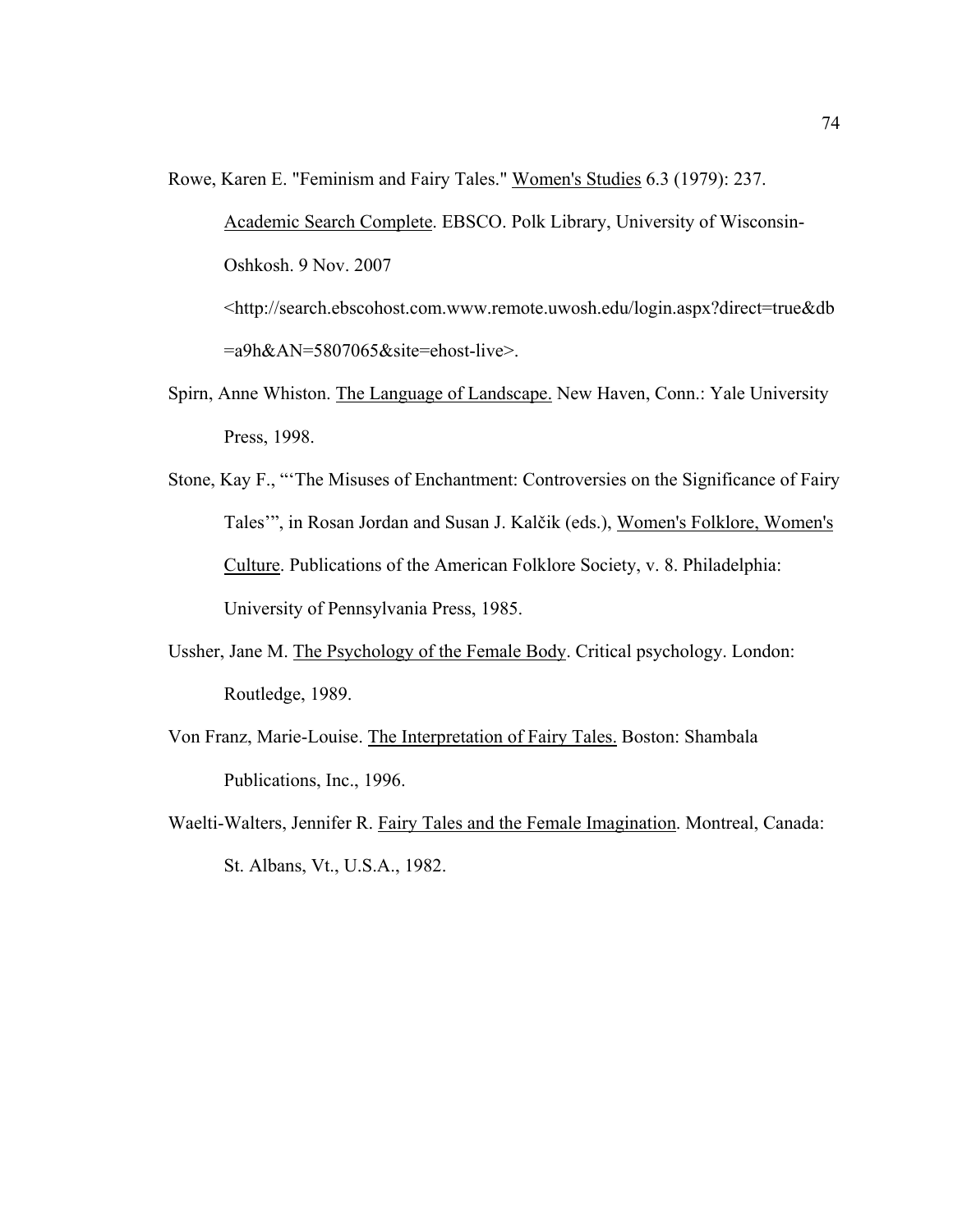Warner, Marina. "The Absent Mother: Women against Women in Old Wives' Tales."

History Today 41.4 (Apr. 1991): 22-28. MLA International Bibliography. EBSCO. Polk Library, University of Wisconsin-Oshkosh. 29 Mar. 2008 <http://search.ebscohost.com.www.remote.uwosh.edu/login.aspx?direct=true&db =mzh&AN=2005015122&site=ehost-live>.

- -. From the Beast to the Blonde: On Fairy Tales and their Tellers. London: Chatto & Windus, 1994.
- ———. Six Myths of our Time. New York: Random House, 1994.
- Woodbridge, Linda. "Black and White and Red All Over: The Sonnet Mistress Amongst the Ndembu." Renaissance Quarterly 40.2 (1987): 247-97. The University of Chicago Press on behalf of the Renaissance Society of America. JSTOR. Polk Library, University of Wisconsin-Oshkosh. 5 Apr. 2006 <http://www.jstor.org.www.remote.uwosh.edu/stable/pdfplus/2861708.pdf>
- Yolen, Jane. "America's Cinderella," in Dundes, Alan, ed. Cinderella, a Casebook. New York: Wildman Press, 1983.